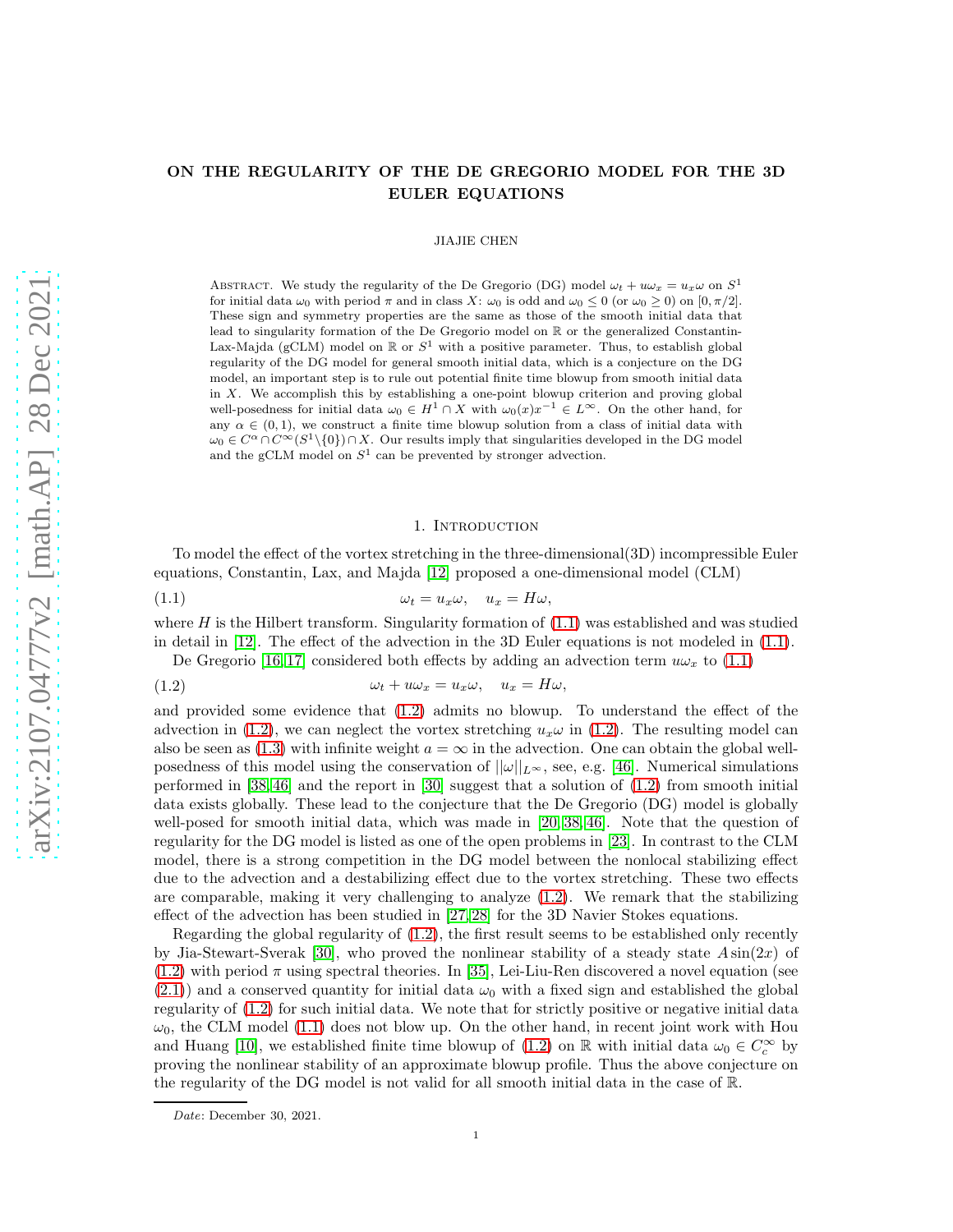### 2 JIAJIE CHEN

In this paper, we study the regularity of the De Gregorio model [\(1.2\)](#page-0-1) on  $S^1$  with period  $\pi$ . We focus on odd initial data  $\omega_0$  in class X (see [\(1.4\)](#page-1-1)):  $\omega_0(x) \ge 0$  or  $\omega_0(x) \le 0$  for all  $x \in [0, \frac{\pi}{2}]$ . These properties are preserved dynamically. The class of initial data in X seems to provide the most promising scenario for a potential blowup solution of  $(1.2)$  on  $S<sup>1</sup>$  up to now for the following reasons. Firstly, the initial data considered in [\[10\]](#page-38-8) that lead to finite time blowup of  $(1.2)$  on R satisfies the same sign and symmetry properties as those in X. Secondly, for the generalized Constantin-Lax-Majda (gCLM) model [\[46\]](#page-39-0)

<span id="page-1-0"></span>
$$
(1.3) \t\t\t\t\t\omega_t + au\omega_x = u_x\omega, \quad u_x = H\omega
$$

with  $a > 0$ , which is closely related to  $(1.2)$ , singularity formation  $[6, 7, 10, 19, 20]$  $[6, 7, 10, 19, 20]$  $[6, 7, 10, 19, 20]$  $[6, 7, 10, 19, 20]$  $[6, 7, 10, 19, 20]$  $[6, 7, 10, 19, 20]$  all develops from initial data with the same sign and symmetry properties as those in X. In particular, in [\[7\]](#page-38-10), we established that the gCLM model on  $S^1$  with a slightly less than 1, which can be seen as a slight perturbation to [\(1.2\)](#page-0-1), develops finite time singularity from some smooth initial data in X. Thirdly, this scenario can be seen as a 1D analog of the hyperbolic blowup scenario for the 3D Euler equations reported by Hou-Luo [\[36,](#page-39-3) [37\]](#page-39-4). See also [\[8,](#page-38-12) [32,](#page-38-13)[33\]](#page-39-5). In fact, the restriction of the (angular) vorticity in [\[8,](#page-38-12) [32,](#page-38-13) [33,](#page-39-5) [36,](#page-39-3) [37\]](#page-39-4) to the boundary has the same sign and symmetry properties as those in  $X$ . Thus, to establish global regularity of  $(1.2)$  for general smooth initial data, we need to address the important question of whether there is a finite time blowup in this class. We note that the initial data considered in [\[30\]](#page-38-3) is close to the steady state  $A\sin(2x)$  of  $(1.2)$ . Thus it belongs to or is close to that in X.

Note that the CLM model can only blow up in finite time at the zeros of  $\omega$  [\[12\]](#page-38-0). Since the vortex stretching is the driving force for a potential blowup of  $(1.2)$ , it is likely that a potential singularity of [\(1.2\)](#page-0-1) with general data is also located at the zeros of  $\omega$ . For a zero  $x_0$  of  $\omega$ , across which  $\omega$  changes sign, the leading order term of  $\omega$  near  $x_0$  is  $\partial_x^k \omega(x_0)(x - x_0)^k$  for some odd  $k \in Z_+$ . It has the same sign and symmetry properties as those in X. Thus, our analysis of [\(1.2\)](#page-0-1) with  $\omega \in X$  can provide valuable insights on the local analysis of these potential singularities. For a zero  $x_0$  of  $\omega$ , across which  $\omega$  does not change sign, the local analysis could benefit from [\[35\]](#page-39-2).

There are other 1D models for the 3D Euler equations and SQG equation, see, e.g. [\[11,](#page-38-14) [13\]](#page-38-15). We refer to [\[11,](#page-38-14) [20\]](#page-38-4) for excellent surveys and [\[9,](#page-38-16) [11,](#page-38-14) 20] for discussions on the connections.

1.1. **Main results.** Throughout this paper, we consider initial data  $\omega_0$  in the following class X

<span id="page-1-1"></span>(1.4) 
$$
X \triangleq \left\{ f : f \text{ is odd }, \pi-\text{periodic and } f(x) \leq 0, x \in [0, \frac{\pi}{2}]\right\},
$$

unless we specify otherwise. We assume  $\omega_0 \leq 0$  on  $[0, \frac{\pi}{2}]$  without loss of generality. For the case of  $\omega_0 \geq 0$  on  $[0, \frac{\pi}{2}]$ , we can consider a new variable  $\omega_{new}(x) \triangleq \omega(x + \frac{\pi}{2})$  and then reduce it to the previous case. It is not difficult to show that the solution  $\omega(t)$  remains in X.

Our first main result is a one-point blowup criterion. A similar blowup criterion has been obtained in our previous work [\[6\]](#page-38-9) for the DG model and the gCLM model with dissipation.

<span id="page-1-2"></span>**Theorem 1.** Suppose that  $\omega_0 \in X \cap H^1$  and  $\int_0^{\pi/2}$   $\frac{\omega_{0,x}^2}{\omega_0} \sin(2x) \Big| dx < +\infty$ . The unique local in time solution of [\(1.2\)](#page-0-1) cannot be extended beyond  $T > 0$  if and only if

(1.5) 
$$
\int_0^T u_x(0,t)dt = \infty.
$$

For  $\omega \in X \cap H^1$ , we have  $u_x(0,t) \geq 0$ . Suppose that  $\omega$  vanishes to the order  $|x|^{\beta}, \beta > 0$  near  $x = 0$ . Then  $\frac{\omega_x^2}{\omega} \sin(2x)$  is of order  $|x|^{2(\beta - 1) - \beta + 1} = |x|^{\beta - 1}$  near  $x = 0$ , which is locally integrable. A similar conclusion holds for the local integrability near  $x = \frac{\pi}{2}$ . For  $\omega \in C^{1,\alpha} \cap X$ , the sign condition in X implies that  $\omega$  degenerates at its zeros in  $S^1\setminus\{0,\pi/2\}$  with an order  $\beta > 1$ , if it exists, and thus  $\frac{\omega_x^2}{\omega} \sin(2x)$  is still locally integrable. In particular, for  $\omega_0 \in C^\infty \cap X$  with a finite number of zeros and a finite order of degeneracy, the assumption  $\int_0^{\pi/2}$   $\frac{\omega_{0,x}^2}{\omega_0} \sin(2x) dx < +\infty$ holds automatically. Based on Theorem [1,](#page-1-2) we obtain the following global well-posedness result.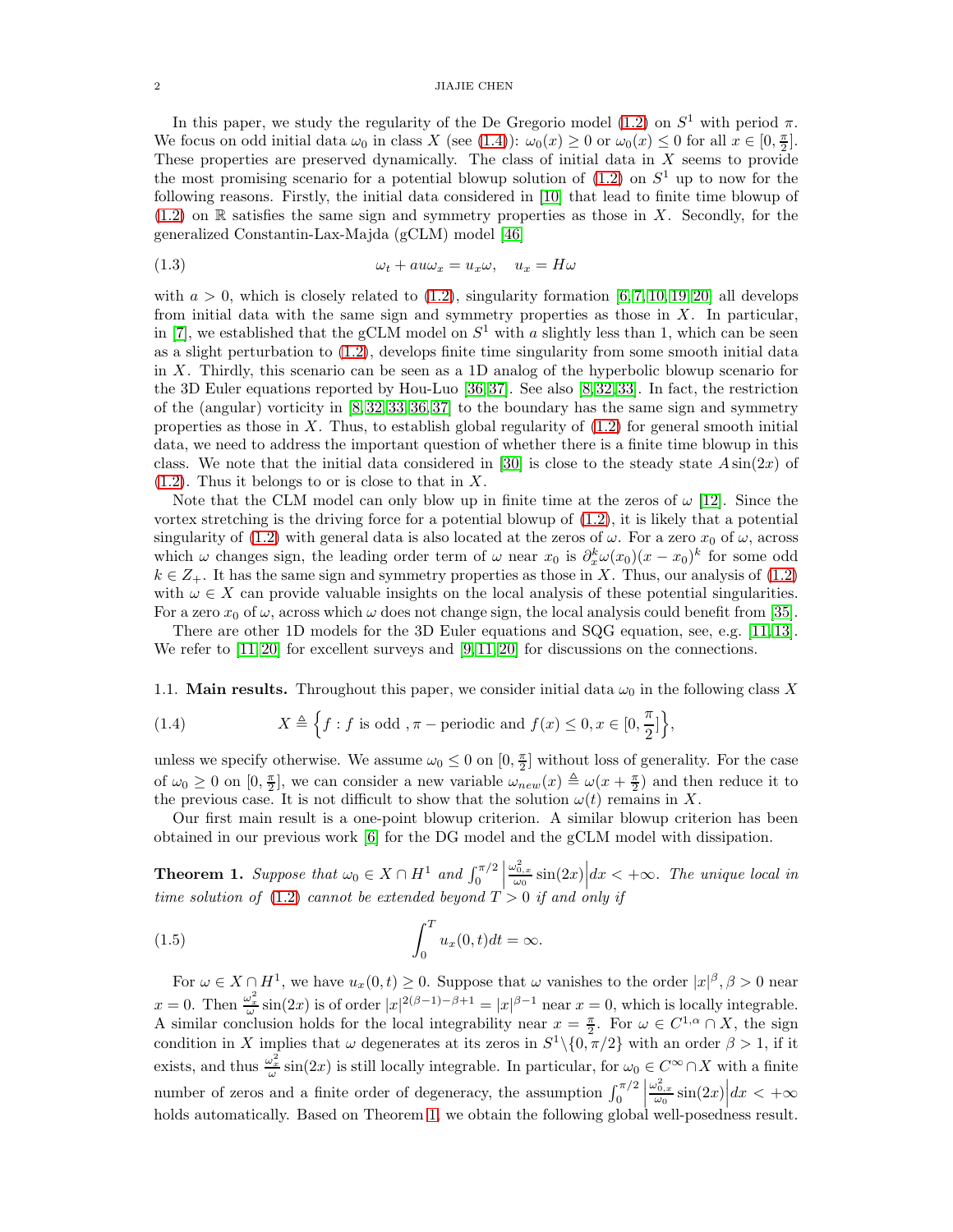<span id="page-2-0"></span>**Theorem 2.** Suppose that  $\omega_0 \in X \cap H^1$ ,  $\omega_0(x)x^{-1} \in L^{\infty}$ , and  $A(\omega_0) = \int_0^{\pi/2}$   $\frac{\omega_{0,x}^2}{\omega_0}\sin(2x)\Big|dx<$ +∞. There exists a global solution  $\omega$  of [\(1.2\)](#page-0-1) with initial data  $\omega_0$ . In particular, (a) for  $\omega_0 \in X \cap C^{1,\alpha}$  with  $\alpha \in (0,1)$  and  $A(\omega_0) < +\infty$ , there exists a global solution from  $\omega_0$ ; (b) for  $\omega_0 \in X \cap C^1$  with  $A(\omega_0) < +\infty$ , the unique local solution  $\omega \in \cap_{\alpha < 1} C^{\alpha}$  from  $\omega_0$  exists globally. If the initial data further satisfies  $\omega_0 \in C^{1,\alpha}$  with  $\alpha \in (0,1)$  and  $\omega_{0,x}(0) = 0$ , we have

$$
||\omega(t)||_{L^1} + |u_x(0,t)| \le K(\omega_0) e^{CQ(2)t}, \quad ||\omega(t)||_{L^\infty} \le K(\omega_0) \exp(2 \exp(K(\omega_0) \exp(CQ(2)t))),
$$

where  $Q(2) = \int_0^{\pi/2} |\omega_0| \cot^2 y dy$  and  $K(\omega_0)$  is some constant depending on  $H\omega_0(0), H\omega_0(\frac{\pi}{2}),$  $||\omega_0||_{L^1}, Q(2), A(\omega_0).$ 

In the general case, the a-priori estimates are much weaker. See Lemma [5.4](#page-20-0) and Remark [5.5](#page-21-0) for more discussions. Since  $H^s \hookrightarrow C^{1,\alpha}$  for  $s > \alpha + \frac{3}{2}$ , Theorem [2](#page-2-0) implies the global wellposedness (GWP) in  $H^s \cap X$  with  $s > \frac{3}{2}$ . The condition  $\omega_0(x)x^{-1} \in L^\infty$  in Theorem [2](#page-2-0) is necessary since we can obtain a finite time blowup for  $\omega_0$  that is less regular near  $x = 0$ .

<span id="page-2-1"></span>**Theorem 3.** For any  $0 < \alpha < 1, s < \frac{3}{2}$ , there exists  $\omega_0 \in X \cap C^{\alpha} \cap H^s \cap C^{\infty}(S^1 \setminus \{0\})$  with  $\int_0^{\pi/2}$   $\int_{\omega_0}^{\omega_{0,x}^2} \sin(2x) dx < +\infty$ , such that the solution of [\(1.2\)](#page-0-1) with initial data  $\omega_0$  develops a singularity in finite time. In particular, we have  $\int_0^T u_x(0,t)dt = \infty$ .

One can establish the local well-posedness of  $(1.2)$  in  $C^{k,\alpha}$  with any  $k \in \mathbb{Z}_+ \cup \{0\}$  and  $\alpha \in (0,1)$ using the particle trajectory method [\[39\]](#page-39-6). From the ill-posedness result for the incompressible Euler equations in [\[2\]](#page-38-17), it is conceivable that  $(1.2)$  is ill-posed in  $C<sup>1</sup>$ . For  $C<sup>1</sup>$  initial data, there is a unique local solution in  $\bigcap_{\alpha < 1} C^{\alpha}$ . Thus, in view of the above Theorems, in the class  $\omega \in X$ , the blowup criterion in Theorem [1](#page-1-2) and the regularity results in Theorems [2](#page-2-0) and [3](#page-2-1) are sharp.

Theorem [2](#page-2-0) verifies the conjecture on the GWP of  $(1.2)$  on  $S<sup>1</sup>$  and rules out potential blowup of [\(1.2\)](#page-0-1) from initial data in  $C^{\infty} \cap X$ . It also addresses the conjecture made in [\[20\]](#page-38-4) in the case of  $S<sup>1</sup>$  that the strong solution to [\(1.2\)](#page-0-1) is global for  $C<sup>1</sup>$  initial data in class X. Note that the smooth initial data that lead to singularity formation of the gCLM model  $(1.3)$  on  $S^1$   $[6, 7, 10]$  $[6, 7, 10]$  $[6, 7, 10]$ or the CLM model [\[12\]](#page-38-0) can be chosen in the class in Theorem [2.](#page-2-0) Thus, Theorem [2](#page-2-0) implies that the advection in [\(1.2\)](#page-0-1) can prevent singularity formation in the CLM model or the gCLM model for such initial data. The global regularity results in Theorem [2](#page-2-0) can be generalized to the DG model [\(1.2\)](#page-0-1) with an external force  $f\omega$  linear in  $\omega$ , where  $f \in C^{\infty}$  is a given even function. Theorem [3](#page-2-1) resolves the conjecture made in  $[20, 49]$  $[20, 49]$  that  $(1.2)$  develops a finite time singularity from initial data  $\omega_0 \in C^{\alpha}$  or  $\omega_0 \in H^s$  for any  $\alpha \in (0,1)$  and  $s < \frac{3}{2}$  in the case of  $S^1$ . The case of R has been resolved in [\[10\]](#page-38-8) with  $\omega_0 \in C_c^{\infty}$ .

In [\[20\]](#page-38-4), Elgindi-Jeong made an important observation that the advection can be substantially weakened by choosing  $C^{\alpha}$  data with sufficiently small  $\alpha$ , and constructed  $C^{\alpha}$  self-similar blowup solution of [\(1.2\)](#page-0-1) on  $\mathbb R$  with small  $\alpha$ . For (1.2) on  $S^1$ , a finite time blowup from  $C_c^{\alpha}$  data with small  $\alpha$  was obtained in [\[10\]](#page-38-8). In Theorem [3,](#page-2-1) the Hölder exponent  $\alpha$  can be arbitrary close to 1. As we will see in the proof, it suffices to weaken the advection slightly. Theorem [3](#page-2-1) is inspired by our previous work [\[7\]](#page-38-10), where we constructed a finite time blowup solution for the gCLM model [\(1.3\)](#page-1-0) with a slightly less than 1 and smooth initial data.

## <span id="page-2-3"></span>1.2. Connection with the CLM model. The CLM model [\(1.1\)](#page-0-0) can be solved explicitly [\[12\]](#page-38-0)

<span id="page-2-2"></span>
$$
(1.6) \quad \omega(x,t) = \frac{4\omega_0(x)}{(2 - tH\omega_0(x))^2 + t^2\omega_0^2(x)}, \quad H\omega(x,t) = \frac{2H\omega_0(x)(2 - tH\omega_0(x)) - 2t\omega_0^2(x)}{(2 - tH\omega_0(x))^2 + t^2\omega_0^2(x)}.
$$

We consider the solution of [\(1.1\)](#page-0-0) with period  $\pi$ . From [\(1.6\)](#page-2-2), the solution can blow up at x in finite time if and only if  $\omega_0(x) = 0$  and  $H\omega_0(x) > 0$ . Consider odd  $\omega_0$  with  $\omega_0 < 0$  on  $(0, \frac{\pi}{2})$ . Since  $H\omega_0(0) > 0$  and  $H\omega_0(\frac{\pi}{2}) < 0$ , the only point x with  $\omega_0(x) = 0$  and  $H\omega_0(x) > 0$  is  $x = 0$ . Within this class of initial data, from Theorem [1,](#page-1-2)  $u_x(0, t)$  controls the blowup in both the CLM model and the De Gregorio model. On the other hand, the CLM model blows up in finite time for smooth initial data , while from Theorems [2,](#page-2-0) [3,](#page-2-1) the advection term in the De Gregorio model can prevent singularity formation if the initial data is smooth enough.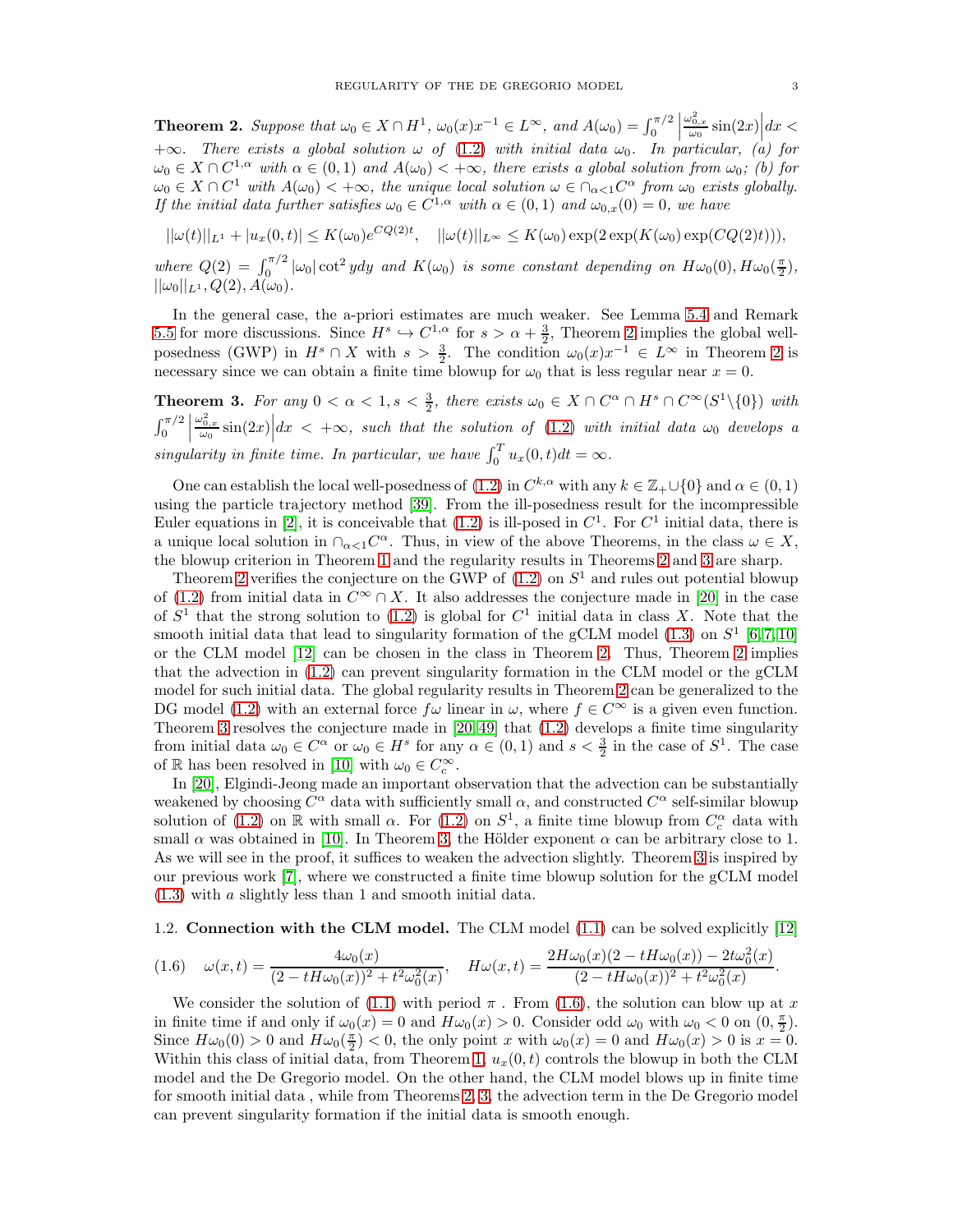<span id="page-3-4"></span>1.3. Competition between advection and vortex stretching. The competition between advection and vortex stretching and its relation with the vanishing order of  $\omega \in X$  near  $x = 0$ can be illustrated by a simple Taylor expansion. Suppose that near  $x = 0$ ,  $\omega = -x^a + l.o.t$ . for  $a > 0$  and  $u = cx + l.o.t.$  for some  $c > 0$ , where l.o.t. denotes the lower order terms. We impose the latter assumption on u since  $u = -(-\partial_{xx})^{-1/2}\omega$  is odd and at least  $C^1$  with  $u_x(0) > 0$  for nontrivial  $\omega \in X$ . The leading order term of  $u\omega_x$  and  $u_x\omega$  near  $x = 0$  are given by

$$
u\omega_x = -acx^a + l.o.t., \quad u_x\omega = -cx^a + l.o.t.
$$

This simple calculation suggests that  $a - 1$  characterizes the relative strength between the advection  $|u\omega_x|$  and the vortex stretching  $|u_x\omega|$  near  $x = 0$ . The advection is weaker than, comparable to, and stronger than the vortex stretching if  $a < 1$ ,  $a = 1$ , and  $a > 1$ , respectively. Considering the stabilizing effect of advection [\[7,](#page-38-10) [27,](#page-38-6) [46\]](#page-39-0) and the destabilizing effect of vortex stretching [\[12\]](#page-38-0), one would expect that there exists singularity formation in the case of  $a < 1$  and global well-posedness in the case of  $a \geq 1$ . Theorems [2](#page-2-0) and [3](#page-2-1) confirm this formal analysis. In the case of  $a = 1$ , e.g.  $\omega_0 \in C^{1,\alpha}$  with  $\omega_{0,x}(0) \neq 0$  in Theorem [2,](#page-2-0) the effects of two terms balance, making it very challenging to establish the GWP result in Theorem [2.](#page-2-0) To prove these results, we need to quantitatively characterize the competition in three different cases and precisely control the effects of advection and vortex stretching. See more discussions in Section [2.](#page-4-0)

## 1.4. Connections with incompressible fluids.

1.4.1. The effect of advection. Theorem [2](#page-2-0) provides some valuable insights on potential singularity formation in incompressible fluids. We consider the 2D Boussinesq equations

<span id="page-3-0"></span>(1.7) 
$$
\omega_t + \mathbf{u} \cdot \nabla \omega = \theta_x, \quad \theta_t + \mathbf{u} \cdot \nabla \theta = 0,
$$

where  $\omega$  is the vorticity,  $\theta$  is the density, and **u** is the velocity field determined by  $\nabla^{\perp}(-\Delta)^{-1}\omega$ .

In the whole space, a promising potential blowup scenario is the hyperbolic-flow scenario with  $\theta_x, \omega$  being odd in both x, y, and positive  $\theta_x, \omega$  in the first quadrant. The induced flow is clockwise in the first quadrant near the origin. A similar scenario has been used in [\[26,](#page-38-18) [50\]](#page-39-8). In this scenario, the flow in the y-direction in the first quadrant moves away from the origin. To understand the effect of y–advection, we derive a model on  $\theta_x$ , which is the driving force for the growth in  $(1.7)$ . Taking x−derivative on  $(1.7)$  and using the incompressible condition  $u_{2,y} = -u_{1,x}$ , we yield

<span id="page-3-3"></span>(1.8) 
$$
\partial_t \theta_x + \mathbf{u} \cdot \nabla \theta_x = -u_{1,x} \theta_x - u_{2,x} \theta_y = u_{2,y} \theta_x - u_{2,x} \theta_y.
$$

Dropping  $\theta_y$  term and the advection in x direction and simplifying  $\omega = \theta_x$ , we further derive

<span id="page-3-2"></span>(1.9) 
$$
\partial_t \theta_x + u_2 \partial_y \theta_x = u_{2,y} \theta_x,
$$

<span id="page-3-1"></span>(1.10) 
$$
\mathbf{u} = \nabla^{\perp}(-\Delta)^{-1}\theta_x, \quad u_{2,y} = \partial_{xy}(-\Delta)^{-1}\theta_x.
$$

See more motivations for these simplifications in Appendix [A.2.](#page-30-0) Note that the  $\theta$ –equation in  $(1.7)$  with  $(1.10)$  reduces to the incompressible porous media equation [\[14,](#page-38-19) [15\]](#page-38-20). Equation  $(1.9)$ captures the competition between the vortex stretching  $u_{2,y}\theta_x$  and the y-advection  $u_2\partial_y\theta_x$  in [\(1.8\)](#page-3-3). This model relates to [\(1.2\)](#page-0-1) via the connections  $\theta_x \to -\omega$ ,  $\partial_{xy}(-\Delta)^{-1} \to -H$ . Moreover, the solutions of the two models enjoy similar sign and symmetry properties. See more discussions in Appendix [A.2.](#page-30-0) The connection between  $\partial_{xy}(-\Delta)^{-1}$  and H can be justified under some assumptions [\[9,](#page-38-16) [11,](#page-38-14) [29\]](#page-38-21), though it may not be consistent with the current setting.

Valuable insight from Theorem [2](#page-2-0) and the connection between the above model and [\(1.2\)](#page-0-1) is that if  $\theta_x(x, y)$  vanishes near  $y = 0$  to order  $|y|^a$  with  $a \ge 1$ , the advection may be strong enough to destroy potential singularity formation. In the hyperbolic flow scenario, due to the odd symmetry in y, a typical  $\theta$  near the origin is of the form  $\theta(x,y) \approx c_1x^{1+\alpha}y + l.o.t.$  for  $\theta \in C^{1,\alpha}$  and  $\theta(x,y) \approx c_1x^2y + l.o.t.$  for  $\theta \in C^{\infty}$ . In both cases,  $\theta_x$  vanishes linearly in y, and thus the effect of y−advection can be an obstacle to singularity formation. Such effect can be overcome by imposing a solid boundary on  $y = 0$  and singularity formation with  $C^{1,\alpha}$  velocity has been established in [\[8\]](#page-38-12). For smooth data, the importance of boundary has been studied in [\[36,](#page-39-3) [37\]](#page-39-4). In the absence of a boundary, new mechanisms to overcome the advection or a new scenario may be required to obtain singularity formation of  $(1.7)$  in  $\mathbb{R}^2$ .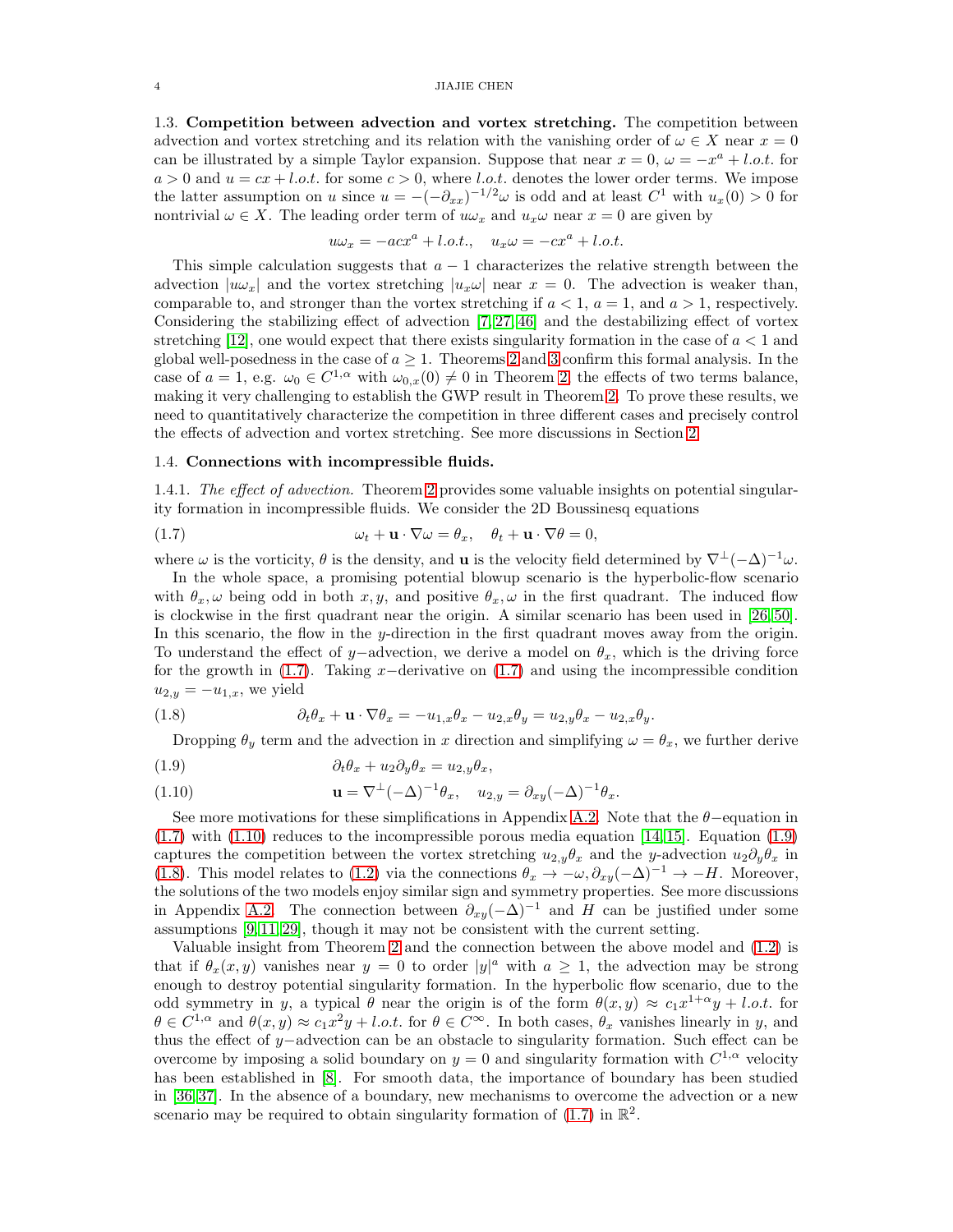1.4.2. Connections with the  $SQG$  equation. In [\[3\]](#page-38-22), Castro-Córdoba observed that a solution  $\omega(y, t)$  of the De Gregorio model [\(1.2\)](#page-0-1) can be extended to a solution of the SQG equation

<span id="page-4-1"></span>(1.11) 
$$
\theta_t + \mathbf{u} \cdot \nabla \theta = 0, \quad \mathbf{u} = \nabla^{\perp} (-\Delta)^{-1/2} \theta
$$

with infinite energy via the connection  $\theta(x, y, t) = x\omega(y, t)$ . We can perform derivations for [\(1.11\)](#page-4-1) similar to those in  $(1.7)-(1.10)$  $(1.7)-(1.10)$ . Under this connection, the terms dropped in the derivations are exactly 0, and the SQG equation in the hyperbolic-flow scenario [\[26\]](#page-38-18) reduces exactly to the DG model  $(1.2)$  with a solution in class X. Hence, our analysis of  $(1.2)$  provides valuable insight into the effect of advection in [\(1.11\)](#page-4-1) in such a scenario. Moreover, from Theorem [2,](#page-2-0) we obtain a new class of globally smooth non-trivial solutions to [\(1.11\)](#page-4-1) with infinite energy. Note that a globally smooth solution to [\(1.11\)](#page-4-1) with finite energy has been constructed in [\[4\]](#page-38-23). See also [\[24\]](#page-38-24). Singularity formation of  $(1.11)$  from smooth initial data with infinite energy follows from [\[10\]](#page-38-8).

Under the radial homogeneity ansatz  $\theta(t, r, \beta) = r^{2-2\alpha} g(t, \beta)$ , Elgindi-Jeong [\[21\]](#page-38-25) established a connection between a solution  $\theta$  to the generalized SQG equation and a solution  $g(t, \beta)$  to the gCLM model [\(1.3\)](#page-1-0) with  $a > 1$  up to some lower order term in the velocity operator. Our analysis of the global regularity of  $(1.2)$  sheds useful light on the analysis of  $(1.3)$  with  $a > 1$  and constructing globally non-trivial solutions to the generalized SQG equation using the connection in [\[21\]](#page-38-25). In particular, our argument to analyze  $u_x(0)$  and a singular integral, which is defined in [\(2.4\)](#page-5-1) and characterizes the competition between advection and vortex stretching in [\(1.2\)](#page-0-1), can be generalized to the gCLM model with  $a > 1$ . See more discussions in Section [7.](#page-28-0)

Organization of the paper. In Section [2,](#page-4-0) we discuss the main ideas in the proofs of the main theorems. In Section [3,](#page-6-0) we establish the one-point blowup criterion. In Section [4,](#page-11-0) we discuss the stabilizing effect of the advection in [\(1.2\)](#page-0-1) and study the positive-definiteness of several quadratic forms, which are the building blocks for the GWP results in Theorem [2.](#page-2-0) In Section [5,](#page-16-0) we prove Theorem [2.](#page-2-0) In Section [6,](#page-21-1) we construct finite time blowup of  $(1.2)$  with  $C^{\alpha} \cap H^s$  data. We make some concluding remarks on the potential generalization of the results in Section [7.](#page-28-0) Some technical Lemmas and derivations are deferred to the Appendix.

## 2. Main ideas and the outline of the proofs

<span id="page-4-0"></span>In this section, we discuss the main ideas and outline the proofs of the main theorems.

<span id="page-4-2"></span>2.1. Difference between the De Gregorio on  $\mathbb R$  and on  $S^1$ . Note that the initial condition considered in [\[10\]](#page-38-8) that leads to finite time blowup of  $(1.2)$  on R has the same sign and symmetry properties as those in X. To establish the well-posedness results in Theorems [1](#page-1-2) and [2,](#page-2-0) we need to understand the mechanism on  $S^1$  that prevents singularity formation similar to [\[10\]](#page-38-8).

For [\(1.2\)](#page-0-1) on  $S^1$  with  $\omega \in X$ , we have two special points  $x = 0, x = \pi/2$ , which correspond to  $x = 0, x = \infty$  in the case of R. One of the key differences between two cases is captured by the evolution of  $||\omega||_{L^1}$ 

$$
\frac{d}{dt}\left(-\int_0^{\pi/2} \omega(x)dx\right) = \frac{2}{\pi} \int_0^{\pi/2} \int_0^{\pi/2} \omega(x)\omega(y)\cot(x+y)dxdy,
$$

which is derived in [\(3.10\)](#page-8-0),[\(3.11\)](#page-8-1). Since  $\omega \leq 0$  on  $[0, \pi/2]$ ,  $-\int_0^{\pi/2} \omega(x) dx$  is the same as  $||\omega||_{L^1}$ .

For  $x+y \leq \frac{\pi}{2}$ , the interaction on the right hand side has a positive sign due to  $\cot(x+y) \geq 0$ , which leads to the growth of  $||\omega||_{L^1}$ . On the other hand, for  $x + y \geq \frac{\pi}{2}$ , the interaction has a negative sign, which contributes to the decrease of  $||\omega||_{L^1}$ . The former and the latter interaction can be seen as the interaction near 0 and  $\pi/2$ , respectively. The latter plays a crucial role in our proof as a damping term. For comparison, a similar ODE can be derived for [\(1.2\)](#page-0-1) on R with  $\cot(x+y)$  replaced by  $\frac{1}{x+y}$ . The interaction is always positive and can contribute to the unbounded growth of the singular solution in [\[10\]](#page-38-8) in the far field. Yet, for  $(1.2)$  on  $S<sup>1</sup>$ , similar growth near  $x = \pi/2$  is prevented due to the above damping term.

Moreover, for [\(1.2\)](#page-0-1) on  $S^1$  with  $\omega \in X$ , we have  $-u \in X$  and thus  $u_x(0) > 0$  and  $u_x(\frac{\pi}{2}) < 0$ for nontrivial  $\omega$ . The sign of  $u_x(\frac{\pi}{2})$  suggests that near  $x = \frac{\pi}{2}$ , the vortex stretching  $u_x \omega$  in [\(1.2\)](#page-0-1) depletes the growth of the solution. Using these observations, we show that the nonlinear terms near  $x = \frac{\pi}{2}$  are harmless. Thus, the main difficulty is the analysis of [\(1.2\)](#page-0-1) near  $x = 0$ .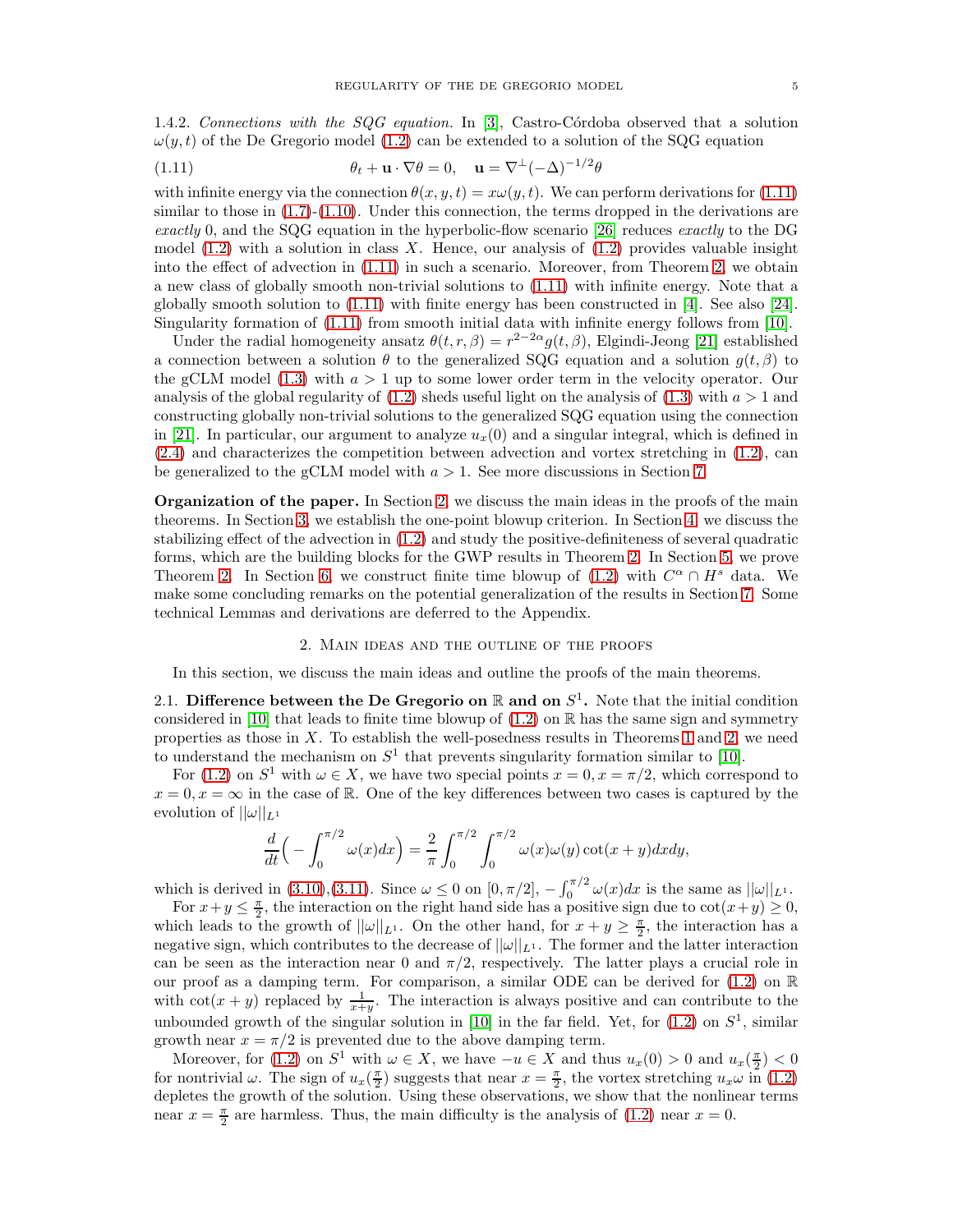2.2. The one-point blowup criterion. In [\[35\]](#page-39-2), an important equation was discovered

<span id="page-5-0"></span>(2.1) 
$$
\frac{1}{2}\partial_t((\sqrt{\omega})')^2 = -\frac{1}{2}u(((\sqrt{\omega})')^2)' - \frac{1}{2}H\omega((\sqrt{\omega})')^2 + \frac{1}{4}(H\omega)'\omega',
$$

which implies

<span id="page-5-2"></span>(2.2) 
$$
\frac{1}{2}\partial_t \frac{\omega_x^2}{\omega} = -\frac{1}{2}\left(u\frac{\omega_x^2}{\omega}\right)_x + \omega_x H \omega_x.
$$

Identity [\(2.2\)](#page-5-2) can also be obtained from the equation of  $\omega_x$  and  $\omega^{-1}$  using [\(1.2\)](#page-0-1).

To prove Theorem [1,](#page-1-2) one of the key steps is the estimate of a new quantity  $\int_0^{\pi/2}$  $\frac{\omega_x^2}{\omega}$  sin(2x)dx. The vanishing property of  $sin(2x)$  near  $x = 0, \frac{\pi}{2}$  cancels the singularity caused by  $\frac{1}{\omega}$  for  $\omega \in X$ . Since  $\omega(t)$  remains in X [\(1.4\)](#page-1-1) and  $\omega \leq 0$  on  $[0, \frac{\pi}{2}]$ ,  $\frac{\omega_x^2}{\omega} \sin(2x)$  has a fixed sign. To control the nonlinear terms in the energy estimate, we will exploit the conservation form  $\left(u\frac{\omega_x^2}{\omega}\right)$  , use an important cancellation on a quadratic form of  $\omega_x$  and a crucial extrapolation inequality on u. Using some estimates in [\[6,](#page-38-9) [10\]](#page-38-8), we derive a-priori estimates on  $u_x(0)$ ,  $||\omega||_{L^1}$ ,  $\int_0^{\pi/2}$  $\frac{\omega_x^2}{\omega}$  sin(2x)dx, which controls  $\omega(x)$  away from  $x = \frac{\pi}{2}$  by interpolation. By exploiting the damping mechanisms near  $x = \pi/2$  discussed in Section [2.1,](#page-4-2) we further show that  $u_x(\frac{\pi}{2}, t)$  cannot blow up before the blowup of  $u_x(0, t)$ . With these estimates, we obtain an a-priori estimate on  $||\omega||_{L^{\infty}}$  in terms of  $\int_0^t u_x(0, s) ds$ , and establish the one-point blowup criterion by applying the Beale-Kato-Majda type blowup criterion [\[1,](#page-38-26) [30\]](#page-38-3). See also [\[46\]](#page-39-0).

<span id="page-5-4"></span>2.3. Global well-posedness. To prove Theorem [2](#page-2-0) using Theorem [1,](#page-1-2) we need to further control  $u_x(0)$ . In the special case of  $\omega_0 \in C^{1,\alpha}$  with  $\omega_{0,x}(0) = 0$ , the key step is to establish

<span id="page-5-3"></span>(2.3) 
$$
\frac{d}{dt} \int_0^{\frac{\pi}{2}} \omega \cot^2 x dx = \int_0^{\frac{\pi}{2}} (u_x \omega - u \omega_x) \cot^2 x dx \ge 0.
$$

The quantity  $\int_0^{\pi/2} \omega \cot^2 x dx$  is well-defined for  $\omega \in C^{1,\alpha}$  with  $\omega_x(0) = 0$  and  $\alpha > 0$ . The above inequality quantifies that the stabilizing effect of advection is stronger than the effect of vortex stretching in some sense for  $\omega$  in this case. We will exploit the convolution structure in the quadratic form in [\(2.3\)](#page-5-3) and use an idea from Bochner's theorem for a positive-definite function to establish [\(2.3\)](#page-5-3). We remark that an inequality similar to [\(2.3\)](#page-5-3) has been established in the arXiv version of [\[10\]](#page-38-8), where a more singular function  $\cot^{\beta} x$  with  $\beta \geq 2.2$  is used. The inequality [\(2.3\)](#page-5-3) is stronger than that in [\[10\]](#page-38-8) since  $\int_0^{\pi/2} \omega(\cot x)^\beta dx$  is not well-defined for  $\omega \in C^{1,\alpha}$  with  $\alpha \in (0, \beta - 2)$  and  $\omega_x(0) = 0$ . Since  $\omega \leq 0$  on  $[0, \pi/2]$ , [\(2.3\)](#page-5-3) implies an a-priori estimate of  $\int_0^{\pi/2} |\omega \cot^2 x| dx$ , based on which we can further control  $||\omega||_{L^1}$ ,  $u_x(0)$  and establish the global well-posedness.

In the general case,  $\omega_0$  can vanish only linearly near  $x = 0$ . The proof is much more challenging since  $\int_0^{\pi/2} |\omega \cot^2 x| dx$  is not well-defined, and there is no similar coercive conserved quantity. Note that in this case, for  $\omega_0$  close to  $A \sin 2x$  in the  $C^2$  norm, the solution  $\omega(x, t)$  converges to  $A \sin 2x$  as  $t \to \infty$  [\[30\]](#page-38-3). As pointed out in [\[30\]](#page-38-3), this imposes strong constraints on possible conserved quantities. Thus, it is not expected that there is any good conserved quantity similar to some weighted norm of  $\omega$ .

To illustrate our main ideas, we consider  $\omega_0 \in C^{1,\alpha} \cap X$  with  $\omega_{0,x} \neq 0$ . In this case, the only conserved quantities seems to be  $\omega_x(x,t) \equiv \omega_{0,x}(x)$  for  $x = 0, \frac{\pi}{2}$ . Surprisingly, the one-point conservation law  $\omega_x(0, t) \equiv \omega_{0,x}(0)$  allows us to control  $Q(\beta, t)$  defined below for  $\beta < 2$ . We remark that we do not have monotonicity of  $Q(\beta, t)$  in t similar to [\(2.3\)](#page-5-3) when  $\beta < 2$ . A crucial observation is the following leading order structure

<span id="page-5-1"></span>
$$
(2.4) \qquad Q(\beta, t) \triangleq \int_0^{\pi/2} -\omega(y, t)(\cot y)^{\beta} dy = \frac{-\omega_x(0)}{2 - \beta} + \mathcal{R}(\beta, t), \quad |\mathcal{R}(\beta, t)| \lesssim_{\alpha} ||\omega||_{C^{1,\alpha}},
$$

for any  $\beta < 2$ . As long as  $\omega(t)$  remains in  $C^{1,\alpha}$ , we can choose  $\beta$  sufficiently close to 2, such that  $(2 - \beta)Q(\beta, t)$  is comparable to  $-\omega_x(0)$ , which is time-independent. Using this observation, an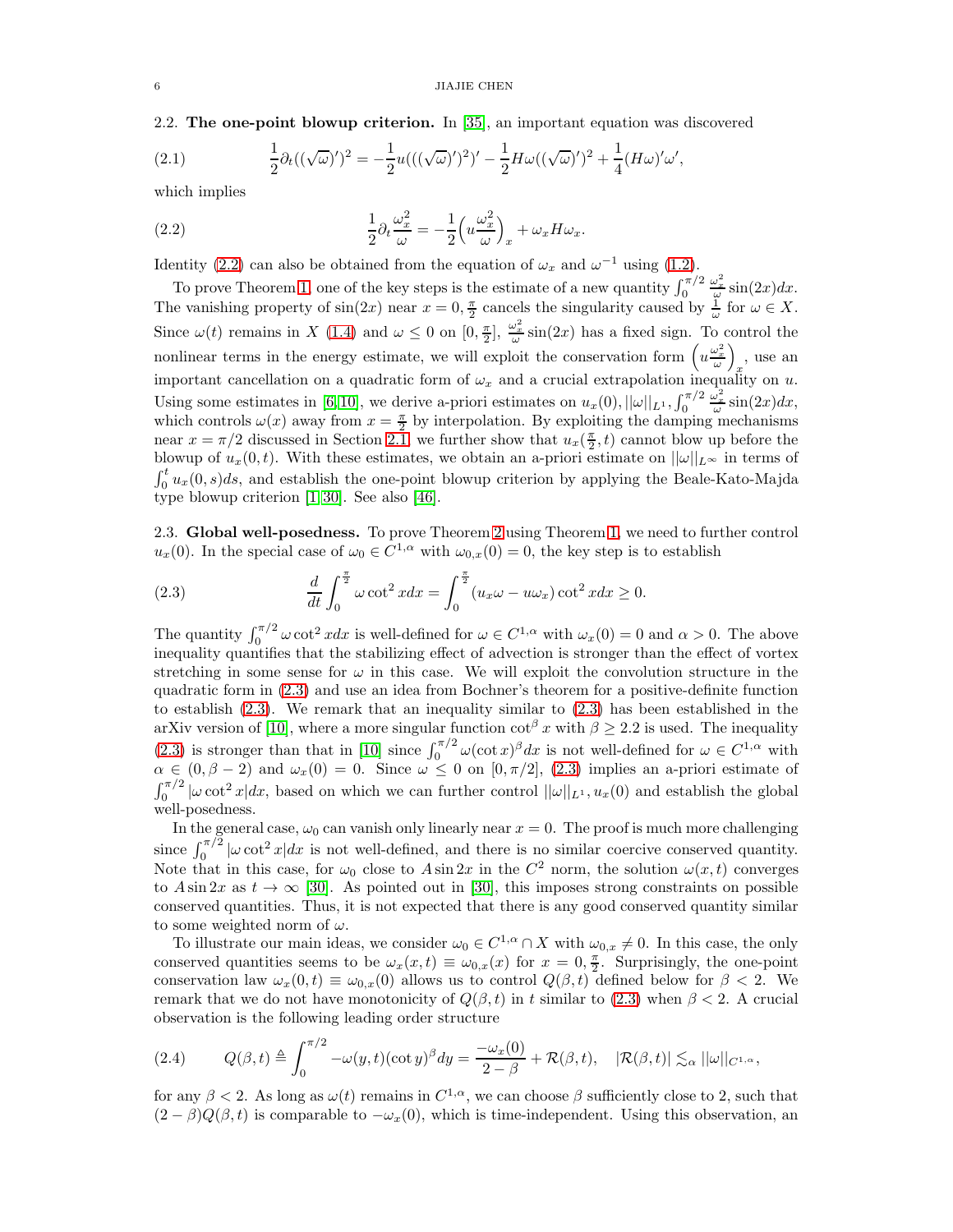ODE of  $Q(\beta, t)$  similar to [\(2.3\)](#page-5-3) but with a nonlinear forcing term and an additional extrapolationtype estimate, we can control  $Q(\beta(t), t)$  with  $\beta(t)$  sufficiently close to 2. In the case of the less regular initial data  $\omega_0 \in X \cap H^1$  with  $\omega_0 x^{-1} \in L^{\infty}$ , we will establish an estimate similar to [\(2.4\)](#page-5-1). This enables us to further control  $u_x(0)$  and establish the global well-posedness.

2.4. Finite time blowup. To prove Theorem [3,](#page-2-1) we follow the method in the work of Chen-Hou-Huang [\[10\]](#page-38-8). We also adopt an idea developed in our previous work [\[7\]](#page-38-10) that a singular solution of the gCLM model [\(1.3\)](#page-1-0) can be constructed by perturbing the equilibrium  $sin(2x)$  of [\(1.2\)](#page-0-1). We first construct a  $C^{\alpha}$  approximate self-similar profile of [\(1.2\)](#page-0-1)  $\omega_{\alpha} = C \cdot \text{sgn}(x) |\sin 2x|^{\alpha}$ with  $\alpha < 1$  sufficiently close to 1. Our key observation is that for  $\alpha < 1$ , the advection  $u\omega_x$ is slightly weaker than the vortex stretching  $u_x\omega$ . See the discussions in the paragraph before Section [1.2](#page-2-3) and in Section [1.3.](#page-3-4) Then we establish the nonlinear stability of the profile  $\omega_{\alpha}$  in the dynamic rescaling formulation of [\(1.2\)](#page-0-1) based on the coercivity estimates of a linearized operator established in [\[35\]](#page-39-2) and several weighted estimates. Using the nonlinear stability results and the argument in [\[7,](#page-38-10) [10\]](#page-38-8), we further establish finite time blowup.

The finite time singularity of [\(1.2\)](#page-0-1) on  $\mathbb R$  from  $C_c^{\infty}$  initial data established in [\[10\]](#page-38-8) has expanding support, and the vorticity blows up at  $\infty$ . The singularities of the gCLM model [\(1.3\)](#page-1-0) with weak advection constructed in [\[6,](#page-38-9) [10,](#page-38-8) [19,](#page-38-11) [20\]](#page-38-4) are focusing, and the blowups occur at the origin. Due to the relatively strong advection and the compactness of a circle, the  $C^{\alpha}$  singular solution of [\(1.2\)](#page-0-1) on  $S<sup>1</sup>$  we construct is neither expanding nor focusing, which is similar to that in [\[7\]](#page-38-10). Moreover, the solution blows up in most places at the blowup time. Compared to the analysis of the gCLM model in [\[7\]](#page-38-10), the blowup analysis of  $(1.2)$  with  $C^{\alpha}$  data is more complicated due to the less regular profile and its estimates in the nonlinear stability analysis with singular weights.

#### 3. One-point blowup criterion

<span id="page-6-0"></span>In this section, we establish the one-point blowup criterion in Theorem [1.](#page-1-2)

<span id="page-6-2"></span>Recall the class X defined in [\(1.4\)](#page-1-1) and the Hilbert transform on a circle with period  $\pi$ 

(3.1) 
$$
u_x = H\omega = \frac{1}{\pi} P.V. \int_{-\pi/2}^{\pi/2} \omega(y) \cot(x - y) dy, \quad u = -\frac{1}{\pi} \int_{-\pi/2}^{\pi/2} \omega(y) \log \left| \frac{\sin(x + y)}{\sin(x - y)} \right| dy.
$$

For [\(1.2\)](#page-0-1) with initial data  $\omega_0 \in X$ , it is not difficult to obtain that  $\omega(\cdot,t)$ ,  $-u(\cdot,t)$  remain in X.

<span id="page-6-5"></span>3.1. Energy estimate. To perform energy estimate using [\(2.2\)](#page-5-2), we multiply both sides of [\(2.2\)](#page-5-2) with  $-\sin(2x) \in X$  so that  $-\frac{\omega_x^2}{\omega} \sin(2x) \ge 0$ . Integrating them over  $S^1$ , we obtain

$$
(3.2) \quad \frac{1}{2}\frac{d}{dt}\int_{S^1} -\frac{\omega_x^2}{\omega}\sin(2x)dx = \frac{1}{2}\int_{S^1} \left(u\frac{\omega_x^2}{\omega}\right)_x \sin(2x)dx - \int_{S^1} \omega_x H\omega_x \sin(2x)dx \triangleq I + II.
$$

<span id="page-6-4"></span><span id="page-6-1"></span>We introduce the following functionals

$$
(3.3) \quad A(\omega) \triangleq \int_{S^1} -\frac{\omega_x^2}{\omega} \sin(2x) dx, \quad E(\omega) = A(\omega) + u_x(0) + ||\omega||_{L^1}, \quad U(t) \triangleq \int_0^t u_x(0, s) ds.
$$

<span id="page-6-3"></span>We choose the special function  $\sin 2x$  due to the crucial cancellation in Lemma [A.3](#page-29-0)

(3.4) 
$$
II = \int_{S^1} \omega_x H \omega_x \sin(2x) dx = 0.
$$

For I, using integration by parts, we obtain

$$
I = -\frac{1}{2} \int_{S^1} u \frac{\omega_x^2}{\omega} (\sin(2x))_x dx = -\int_{S^1} \frac{u \cos(2x)}{\sin(2x)} \frac{\omega_x^2}{\omega} \sin(2x) dx = -2 \int_0^{\pi/2} \frac{u \cos(2x)}{\sin(2x)} \frac{\omega_x^2}{\omega} \sin(2x) dx.
$$

A crucial observation is that by taking advantage of the conservation form  $(u\frac{\omega_x^2}{\omega})_x$  and per-forming estimate on [\(2.2\)](#page-5-2) with an explicit function, the coefficient  $\frac{u \cos(2x)}{\sin(2x)}$  in the nonlinear term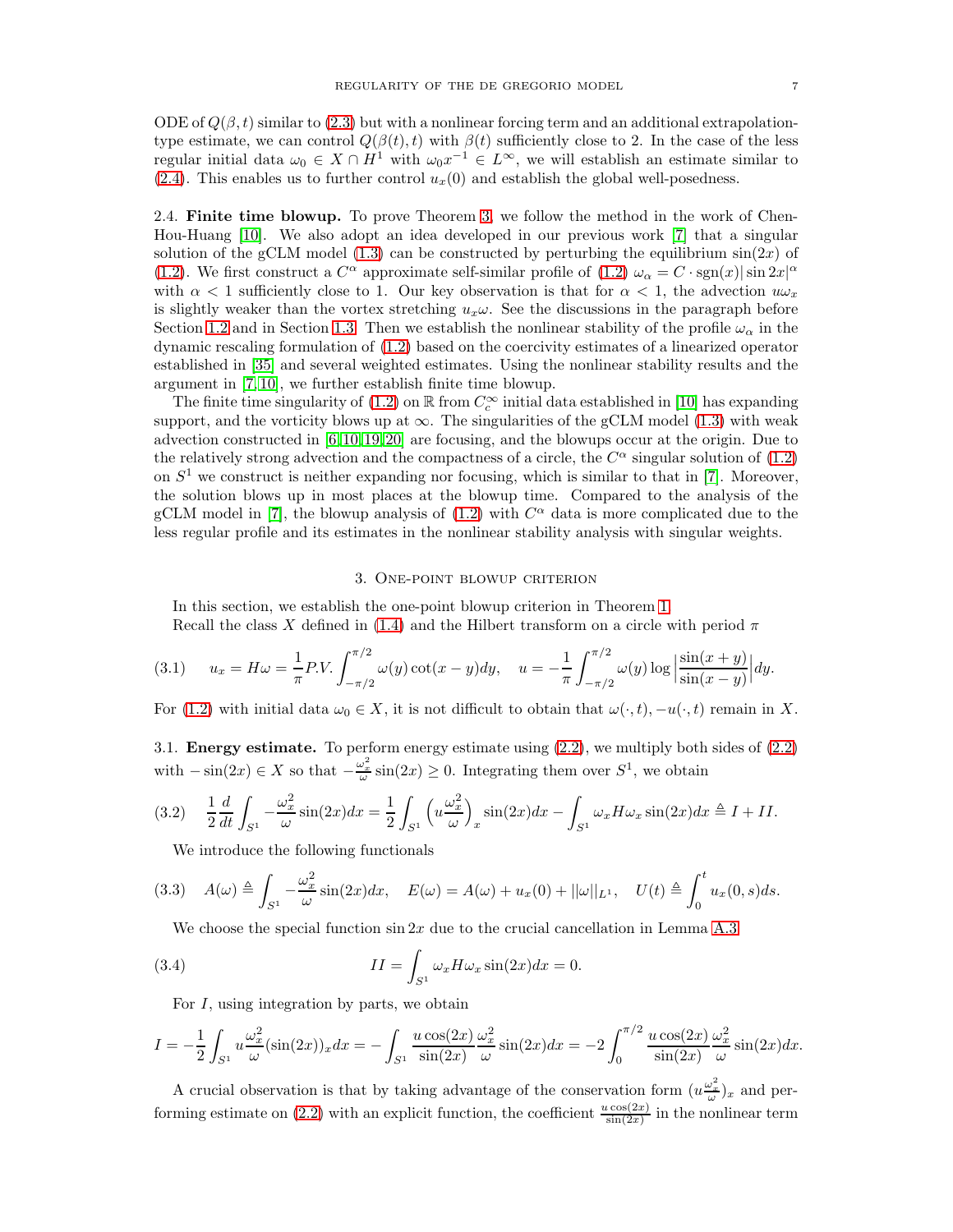I for x away from  $x = 0, \frac{\pi}{2}$  is of lower order than  $u_x, \omega$ . We further estimate I from above. Since  $\omega, -u \in X$ , we derive  $-\frac{\omega_x^2}{\omega}\sin(2x) \ge 0$ ,  $\frac{u}{\sin(2x)} \ge 0$ , and  $\cos(2x) \le 0$  on  $[\frac{\pi}{4}, \frac{\pi}{2}]$ . It follows

<span id="page-7-4"></span>(3.5) 
$$
I \le -2 \int_0^{\pi/4} \frac{u \cos(2x)}{\sin(2x)} \frac{\omega_x^2}{\omega} \sin(2x) dx \lesssim \left| \left| \frac{u}{\sin x} \right| \right|_{L^\infty[0, \frac{\pi}{4}]} A(\omega),
$$

where  $A(\omega)$  is defined in [\(3.3\)](#page-6-1). The fact that the nonlinear term in  $[\pi/4, \pi/2]$  is harmless is related to the discussion in Section [2.1.](#page-4-2) To control  $\frac{u}{\sin x}$ , we use the following extrapolation.

<span id="page-7-3"></span>**Lemma 3.1.** Suppse that  $\omega \in X$  satisfies  $A(\omega) < +\infty$ ,  $u_x(0) < +\infty$  and  $\omega \in L^1$ . We have

<span id="page-7-1"></span>
$$
(3.6) \qquad \left|\left|\frac{u}{\sin x}\right|\right|_{L^{\infty}[0,\frac{\pi}{4}]} \lesssim (u_x(0) + ||\omega||_{L^1} + 1) \log(||\omega||_{L^{\infty}[0,\frac{\pi}{3}]} + 2),
$$

<span id="page-7-2"></span>
$$
(3.7) \quad || \, |\cos x|^{1/2} \omega ||_{L^{\infty}} \lesssim (A(\omega)(u_x(0) + ||\omega||_{L^1}))^{1/2}, \quad || \sin x \cdot \omega ||_{L^{\infty}} \lesssim (A(\omega) |u_x(\pi/2)|)^{1/2}.
$$

We remark that  $||\omega||_{L^{\infty}[0,\frac{\pi}{3}]}$  can be further bounded by  $|| \cdot |\cos x|^{1/2} \omega ||_{L^{\infty}}$ .

## Proof. Denote

$$
K(x,y) = \frac{\sin y}{\sin x} \log \left| \frac{\sin(x+y)}{\sin(x-y)} \right| = \frac{\sin y}{\sin x} \log \left| \frac{\tan x + \tan y}{\tan x - \tan y} \right|, \quad f(x) = x \log \left| \frac{x+1}{x-1} \right|.
$$

<span id="page-7-0"></span>From  $(3.1)$ , we get

(3.8) 
$$
\frac{u}{\sin x} = -\frac{1}{\pi} \int_0^{\pi/2} \omega(y) \frac{1}{\sin x} \log \left| \frac{\sin(x+y)}{\sin(x-y)} \right| dy = -\frac{1}{\pi} \int_0^{\pi/2} \frac{\omega(y)}{\sin y} K(x,y) dy.
$$

For  $\varepsilon < \frac{1}{10}$  to be determined, we decompose [\(3.8\)](#page-7-0) as follows

$$
\left|\frac{u}{\sin x}\right| \lesssim \int_0^{\pi/2} \mathbf{1}_{|y/x-1|>\varepsilon} \left|\frac{\omega(y)}{\sin y} K(x,y)\right| dy + \int_0^{\pi/2} \mathbf{1}_{|y/x-1| \le \varepsilon} \left|\frac{\omega(y)}{\sin x}\right| \log \left|\frac{\sin(x+y)}{\sin(x-y)}\right| dy
$$
  
\n $\stackrel{\triangle}{=} I + II.$ 

Denote  $z = \frac{\tan y}{\tan x}$ . For  $|y/x - 1| > \varepsilon$ ,  $x, y \in [0, \pi/2]$ , we have

$$
|z-1| = \left|\frac{\tan y - \tan x}{\tan x}\right| = \left|\frac{\sin(x-y)}{\cos x \cdot \cos y \cdot \tan x}\right| = \left|\frac{\sin(x-y)}{\cos y \cdot \sin x}\right| \gtrsim \frac{|x-y|}{x} \gtrsim \varepsilon.
$$

For  $x \in [0, \frac{\pi}{4}]$  and  $y \in [0, \frac{\pi}{2}]$ , using  $\sin x \asymp \tan x$ ,  $\sin y \le \tan y$  and the above estimate, we get

,

$$
K(x, y) \lesssim \frac{\tan y}{\tan x} \log \left| \frac{\tan x + \tan y}{\tan x - \tan y} \right| = z \log \left| \frac{z+1}{z-1} \right| = f(z) \lesssim \log \varepsilon^{-1}
$$

where we have used  $f(z) \lesssim 1$  for  $z > 2$  and  $z < \frac{1}{2}$  to obtain the last inequality. It follows

$$
I \lesssim \log \varepsilon^{-1} \int_0^{\pi/2} \frac{|\omega|}{\sin y} dy \lesssim \log \varepsilon^{-1} \int_0^{\pi/2} (-\omega(y)) (\cot y + 1) dy \lesssim \log \varepsilon^{-1} (u_x(0) + ||\omega||_1).
$$

For II, since  $|\frac{y}{x} - 1| \leq \varepsilon < \frac{1}{10}$  and  $x \in [0, \pi/4]$ , we yield  $y \in [0, \frac{\pi}{3}]$ . Since  $\sin z \approx z$  on  $[0, 3\pi/4]$ , we get  $\Big|$  $sin(x+y)$  $sin(x-y)$  $\left|\lesssim \left|\frac{x+y}{x-y}\right|$  $\Big|$ . Using these estimates, we derive

$$
II \lesssim ||\omega||_{L^{\infty}(0,\frac{\pi}{3})} \int_{|y/x-1| \leq \varepsilon} (1+\log \left|\frac{y+x}{y-x}\right|) \frac{1}{x} dy = ||\omega||_{L^{\infty}(0,\frac{\pi}{3})} \int_{1-\varepsilon}^{1+\varepsilon} (1+\log \left|\frac{1+z}{1-z}\right|) dz.
$$

Using a change of variable  $s=z-1\in[-\varepsilon,\varepsilon],$  we further obtain

$$
II \lesssim ||\omega||_{L^{\infty}(0,\frac{\pi}{3})} \int_{|s| \leq \varepsilon} \log |s|^{-1} ds \lesssim \varepsilon \log \varepsilon^{-1} ||\omega||_{L^{\infty}(0,\frac{\pi}{3})}.
$$

Choosing  $\varepsilon = (||\omega||_{L^{\infty}(0, \frac{\pi}{3})} + 10)^{-1} < \frac{1}{10}$ , we prove

 $||u(\sin x)^{-1}||_{L^{\infty}[0,\pi/4]} \lesssim (u_x(0) + ||\omega||_1 + 1) \log \varepsilon^{-1} \lesssim (u_x(0) + ||\omega||_1 + 1) \log(||\omega||_{L^{\infty}(0,\frac{\pi}{3})} + 2),$ which is exactly  $(3.6)$ .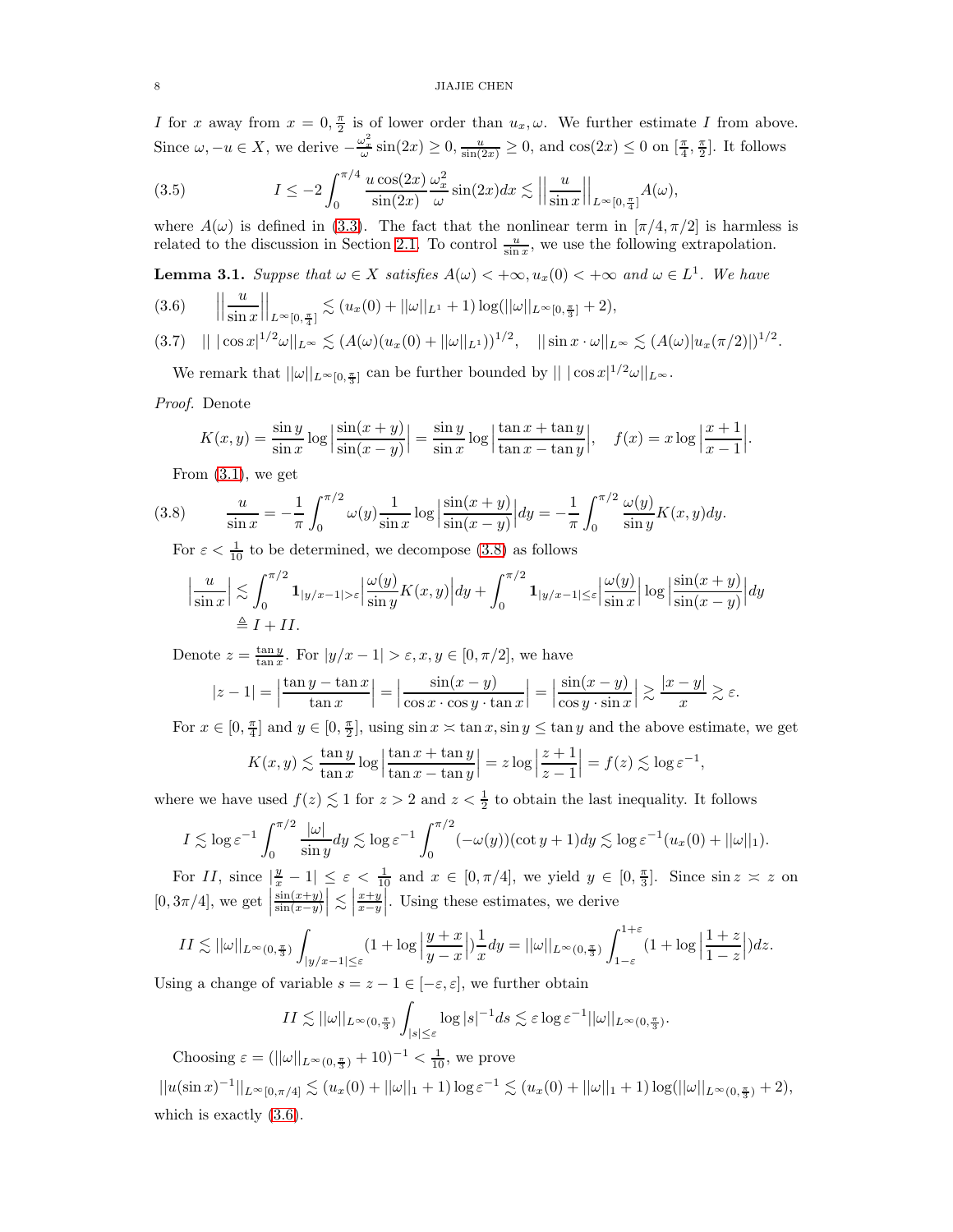For  $x \in [0, \frac{\pi}{2}]$ , using the Cauchy-Schwarz inequality, we prove

$$
|\omega(x)(\cos x)^{1/2}| \leq (\cos x)^{1/2} \int_0^x |\omega_x(y)| dy \leq \int_0^x |\omega_x(y)|(\cos y)^{1/2} dy
$$
  

$$
\lesssim \left(\int_0^{\pi/2} \frac{\omega_x^2}{|\omega|} \sin(2x) dx \int_0^{\pi/2} |\omega|(\cot x + 1) dx\right)^{1/2} \lesssim (A(\omega)(u_x(0) + ||\omega||_{L^1}))^{1/2},
$$

which is the first inequality in [\(3.7\)](#page-7-2). The proof of the second inequality in (3.7) is similar.  $\square$ 

3.1.1. Estimates of  $||\omega||_{L^1}$ ,  $u_x(0)$ . To close the energy estimate using Lemma [3.1,](#page-7-3) we further estimate  $||\omega||_{L^1}$ ,  $u_x(0)$  in terms of  $U(t)$ . Similar estimates have been established in [\[6\]](#page-38-9) and the arXiv version of [\[10\]](#page-38-8). Integrating  $(1.2)$  over  $[0, \frac{\pi}{2}]$  and using integration by parts, we yield

(3.9) 
$$
\frac{d}{dt} \int_0^{\pi/2} -\omega dx = \int_0^{\pi/2} -u_x \omega + u \omega_x dx = -2 \int_0^{\pi/2} u_x \omega dx \triangleq III.
$$

<span id="page-8-4"></span>Since  $\omega$  is odd, symmetrizing the kernel in [\(3.1\)](#page-6-2), we obtain

<span id="page-8-0"></span>
$$
III = -\frac{2}{\pi} \int_0^{\pi/2} \omega(x) \int_0^{\pi/2} \omega(y) \Big( \cot(x - y) - \cot(x + y) \Big) dy dx
$$
  
(3.10)  

$$
= \frac{2}{\pi} \int_0^{\pi/2} \int_0^{\pi/2} \omega(x) \omega(y) \cot(x + y) dx dy = \frac{4}{\pi} \int_0^{\pi/2} (-\omega(x)) \Big( -\int_0^x \omega(y) \cot(x + y) dy \Big).
$$
  
Since  $-\omega(x) \ge 0$  on  $[0, \pm]$  and  $\cot z$  is decreasing on  $[0, \pi]$  we set

Since  $-\omega(x) \ge 0$  on  $[0, \frac{\pi}{2}]$  and cot z is decreasing on  $[0, \pi]$ , we get

$$
(3.11) \qquad -\int_0^x \omega(y)\cot(x+y)dy \le -\int_0^x \omega(y)\cot y dy \le -\int_0^{\pi/2} \omega(y)\cot y dy \lesssim u_x(0).
$$

It follows

<span id="page-8-1"></span>
$$
III \lesssim u_x(0) \int_0^{\pi/2} (-\omega(y)) dy, \quad \frac{d}{dt} \int_0^{\pi/2} -\omega(y) dy = III \lesssim u_x(0) \int_0^{\pi/2} -\omega(y) dy.
$$

Using Gronwall's inequality, we establish

$$
||\omega(t)||_{L^1} \leq ||\omega_0||_{L^1} \exp(C \int_0^t u_x(0,s)ds) \lesssim ||\omega_0||_{L^1} \exp(CU(t)).
$$

Taking the Hilbert transform on both side of [\(1.2\)](#page-0-1) and applying Lemma [A.1,](#page-29-1) we derive

<span id="page-8-2"></span>
$$
\frac{d}{dt}u_x(0) = H(u_x\omega - u\omega_x)(0) = 2H(u_x\omega)(0) - H(\partial_x(u\omega))(0)
$$
\n
$$
= u_x^2(0) - \omega^2(0) + \frac{1}{\pi} \int_{-\pi/2}^{\pi/2} \cot y(u\omega)_x(y) dy = u_x^2(0) + \frac{1}{\pi} \int_{-\pi/2}^{\pi/2} \frac{1}{\sin^2 y} u\omega dy.
$$

Note that  $u\omega \leq 0$  for all x and  $u_x(0) \geq 0$  for  $\omega \in X$ . It follows

$$
\frac{d}{dt}u_x(0) \le u_x^2(0).
$$

Using Gronwall's inequality, we obtain

$$
0 \le u_x(0,t) \le u_x(0,0) \exp(U(t)) = H\omega_0(0) \exp(U(t)).
$$

Plugging the above estimates,  $(3.4)$ ,  $(3.5)$  and Lemma [3.1](#page-7-3) in  $(3.2)$ , we obtain

$$
\frac{d}{dt}A(\omega) \lesssim C(||\omega_0||_{L^1}, H\omega_0(0)) \exp(CU(t)) \cdot A(\omega) \log \Big( (A(\omega)(u_x(0) + ||\omega||_{L^1}))^{1/2} + 2 \Big),
$$

where  $C(||\omega_0||_{L^1}, H\omega_0(0))$  is some constant only depending on  $||\omega_0||_{L^1}, H\omega_0(0)$ . Recall the energy  $E(\omega)$  in [\(3.3\)](#page-6-1). Combining the above estimates, we establish

$$
\frac{d}{dt}E(\omega) \lesssim C(||\omega_0||_{L^1}, H\omega_0(0)) \exp(CU(t)) \cdot E \log(E+2).
$$

<span id="page-8-3"></span>Solving the differential inequality, we prove

(3.13) 
$$
E(\omega) \le (E(\omega_0) + 2) \exp(\exp(C(||\omega_0||_{L^1}, H\omega_0(0))) \int_0^t \exp(CU(s))ds)).
$$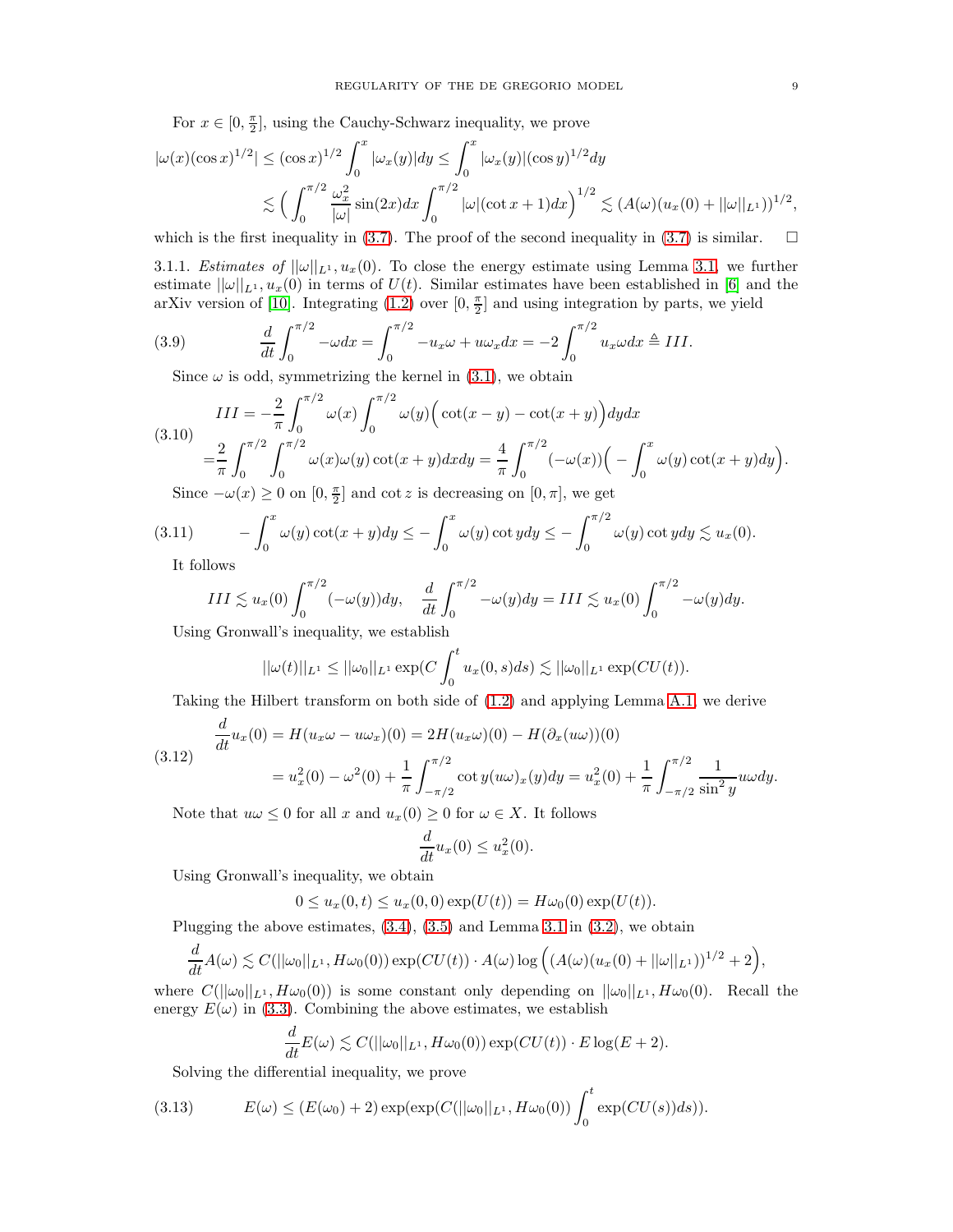## <span id="page-9-4"></span>10 JIAJIE CHEN

3.2. **Estimate near**  $x = \frac{\pi}{2}$ . In view of Lemma [3.1,](#page-7-3) we have control of  $||\omega||_{L^{\infty}[0,a]}$  using  $A(\omega), u_x(0)$  and  $||\omega||_{L^1}$  only away from  $x = \frac{\pi}{2}$ , i.e.  $a < \frac{\pi}{2}$ , due to the vanishing weight  $(\cos x)^{1/2}$ . We further estimate  $u_x(\pi/2, t)$  so that we can apply Lemma [3.1](#page-7-3) to control  $||\omega||_{\infty}$ . This will enable us to apply the BKM type blowup criterion for [\(1.2\)](#page-0-1) to establish Theorem [1.](#page-1-2)

<span id="page-9-0"></span>Using a derivation similar to that in [\(3.12\)](#page-8-2), we obtain

(3.14) 
$$
\frac{d}{dt}u_x(\frac{\pi}{2}) = u_x^2(\frac{\pi}{2}) + \frac{1}{\pi} \int_0^{\pi} \frac{1}{\cos^2(y)} u \omega dy \triangleq I + II.
$$

A crucial observation is that for  $\omega \in X$ ,  $u_x(\frac{\pi}{2}) = \frac{1}{\pi} \int_0^{\pi} \omega(y) \tan(y) dy$  is negative. Thus the vortex stretching term  $u_x^2(\frac{\pi}{2})$  depletes the growth of  $u_x(\frac{\pi}{2})$ , which is the main mechanism that  $u_x(\frac{\pi}{2})$  does not blowup as long as  $U(t)$  is bounded. See also Section [2.1.](#page-4-2) On the other hand, since  $u\omega \leq 0$ , the advection term  $\frac{1}{\pi} \int_0^{\pi} \frac{1}{\cos^2(y)} u \omega dy$  is negative and contributes to the growth of  $u_x(\frac{\pi}{2})$ . Our goal is to show that the growing effect is weaker. The main difficulty is the singular functions  $(\cos y)^{-2}$ ,  $\tan y$  near  $y = \frac{\pi}{2}$  in *I* and *II* since we can control  $\omega$  away from  $y = \frac{\pi}{2}$ .

For  $II$ , we decompose it as follows

$$
II = \frac{1}{\pi} \int_0^{\pi} \tan^2(y) u \omega dy + \frac{1}{\pi} \int_0^{\pi} u \omega dy = II_1 + II_2.
$$

Since  $II_2$  does not involve a singular function, the estimate of  $II_2$  is simple. Using [\(3.1\)](#page-6-2), we get

$$
|u(x)| \lesssim \int_0^{\pi} |\omega(y)| |\cos y|^{1/2} |\cos y|^{-1/2} |\log |\sin(x - y)| |dy
$$
  

$$
\lesssim || |\cos x|^{1/2} \omega ||_{\infty} || |\cos x|^{-1/2} ||_{L^{4/3}} || \log x ||_{L^4} \lesssim || |\cos x|^{1/2} \omega ||_{\infty}.
$$

It follows

(3.15) 
$$
|II_2| \le ||u||_{L^{\infty}} ||\omega||_{L^1} \lesssim |||\cos x|^{1/2} \omega||_{\infty} ||\omega||_{L^1}.
$$

<span id="page-9-3"></span>For I and  $II_1$ , our goal is to establish

(3.16) 
$$
I + II_1 \geq \frac{1}{4} u_x^2(\frac{\pi}{2}) - C|u_x(\frac{\pi}{2})| \cdot ||\omega||_{L^{\infty}}.
$$

We will further use Lemma [3.1](#page-7-3) and  $\varepsilon$ -Young's inequality to estimate  $|u_x(\frac{\pi}{2})| \cdot ||\omega||_{L^{\infty}}$  and close the estimate of  $u_x(\frac{\pi}{2})$  in [\(3.14\)](#page-9-0). Note that near  $y = \frac{\pi}{2}$ , we have  $(\cos y)^{-1}$ ,  $\tan y = \frac{1}{\pi/2-y}$  $O(|\pi/2 - y|)$ . For simplicity, we consider the coordinate near  $\frac{\pi}{2}$  and introduce

<span id="page-9-1"></span>(3.17) 
$$
f = \omega(x + \frac{\pi}{2}), \quad g = u(x + \frac{\pi}{2}), \quad s(x, y) = \frac{\tan y}{\tan x}
$$

*Remark* 3.2. Since  $\tan z = z + O(z^3)$ ,  $\sin z = z + O(z^3)$  near  $z = 0$ , in the following derivations, we essentially treat  $\tan z$ ,  $\sin z$  similar to z.

.

.

Clearly,  $g_x = Hf$ , g and f are odd and  $f \ge 0, g \le 0$  on  $(0, \frac{\pi}{2})$ . Using [\(3.1\)](#page-6-2), [\(3.17\)](#page-9-1), (tan(x +  $(\pi/2)^2 = (\tan x)^{-2}$  and symmetrizing the integrals in  $I, II_1$ , we get

$$
I = (H\omega(\frac{\pi}{2}))^2 = (Hf(0))^2 = \frac{4}{\pi^2} \int_0^{\pi/2} \int_0^{\pi/2} f(x)f(y) \cot x \cot y dx dy
$$
  
\n
$$
= \frac{4}{\pi^2} \int_0^{\pi/2} \int_0^{\pi/2} \frac{f(x)f(y)}{\tan x \cdot \tan y} dx dy,
$$
  
\n
$$
II_1 = \frac{1}{\pi} \int_0^{\pi} \frac{fg}{\tan^2 x} dx = \frac{2}{\pi} \int_0^{\pi/2} \frac{fg}{\tan^2 x} dx = -\frac{2}{\pi^2} \int_0^{\pi/2} \frac{f(x)}{\tan^2 x} \int_0^{\pi/2} f(y) \log \left| \frac{\sin(x+y)}{\sin(x-y)} \right| dy
$$
  
\n
$$
= -\frac{1}{\pi^2} \int_0^{\pi/2} \int_0^{\pi/2} f(x)f(y) \left( \frac{1}{\tan^2 x} + \frac{1}{\tan^2 y} \right) \log \left| \frac{\sin(x+y)}{\sin(x-y)} \right| dy.
$$

<span id="page-9-2"></span>Recall s from [\(3.17\)](#page-9-1). Note that

(3.18) 
$$
\left|\frac{\sin(x+y)}{\sin(x-y)}\right| = \left|\frac{\tan x + \tan y}{\tan x - \tan y}\right| = \left|\frac{s+1}{1-s}\right|, \quad \frac{1}{\tan x} = s\frac{1}{\tan y}
$$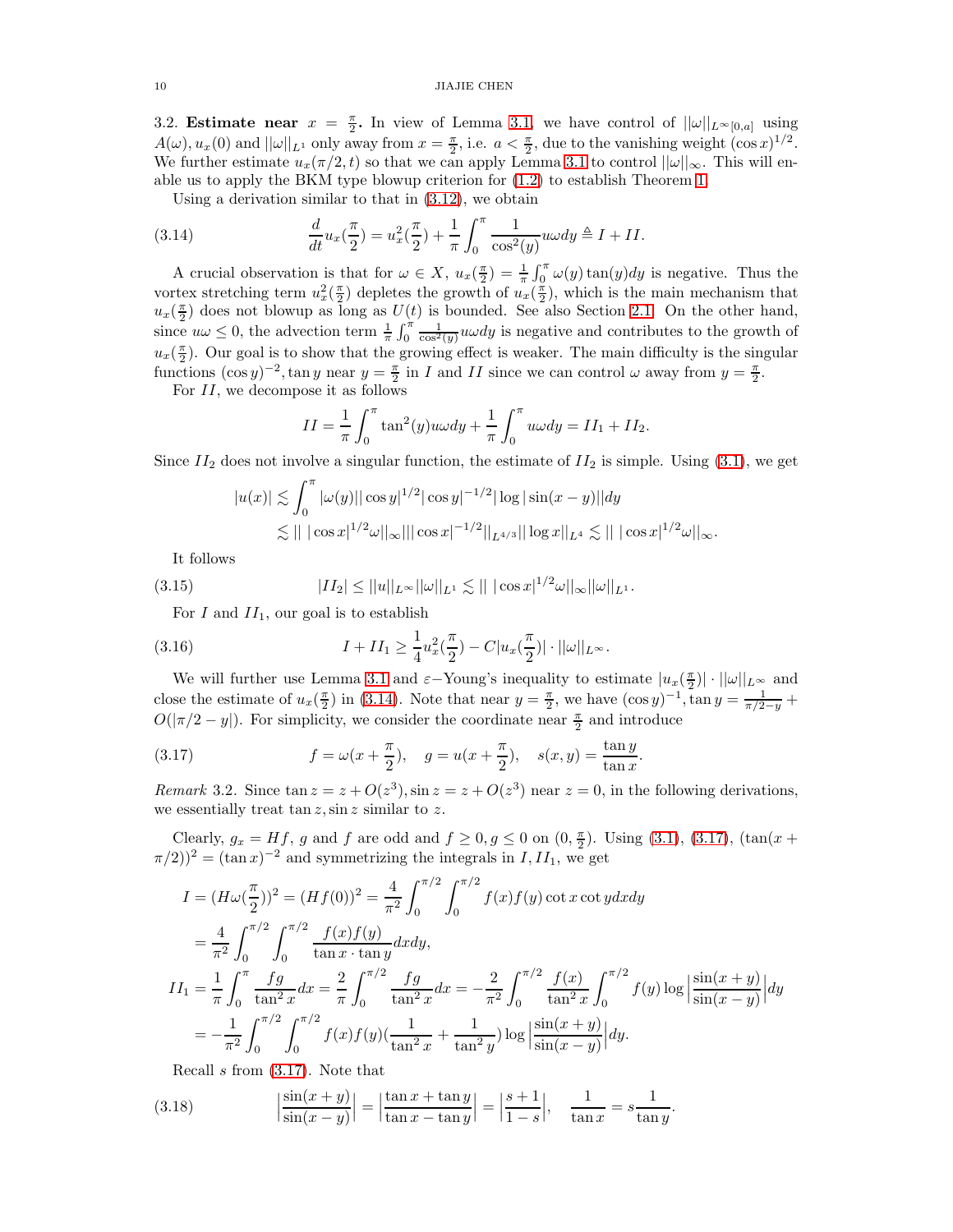We further obtain

$$
I + II_1 = \frac{1}{\pi^2} \int_0^{\pi/2} \int_0^{\pi/2} \frac{f(x)f(y)}{\tan^2 y} \left(4s - (1+s^2)\log\left|\frac{s+1}{1-s}\right|\right) dx dy.
$$

Note that  $f(x)f(y) \geq 0$  for  $x, y \in [0, \frac{\pi}{2}]$ . The competition between  $I, II_1$  is characterized by the interaction kernel  $K(s) = 4s - (1 + s^2) \log \left| \frac{s+1}{1-s} \right|$  $\Big\vert, s \in [0, \infty)$ . An important observation is that for large s or small s,  $K(s) \approx 2s$ . In particular, it is easy to obtain

$$
K(s) = s^2 K(s^{-1}), \quad K(s) \ge s - (1+s^2) \log \left| \frac{1+s}{1-s} \right| \mathbf{1}_{a \le s \le a^{-1}} \ge s - C \log \left| \frac{1+s}{1-s} \right| \mathbf{1}_{a \le s \le a^{-1}}
$$

for some absolute constant  $0 < a < 1$  and  $C > 0$ . It follows

$$
I + II_1 \ge \frac{1}{\pi^2} \int_0^{\pi/2} \int_0^{\pi/2} \frac{f(x)f(y)}{\tan^2 y} \left( s - C \log \left| \frac{s+1}{1-s} \right| \mathbf{1}_{a \le s \le a^{-1}} \right) dx dy.
$$

Repeating the above derivations, we get

(3.19) 
$$
I + II_1 \ge \frac{1}{4} (Hf(0))^2 - C \int_0^{\pi/2} \frac{f(y)}{\tan^2 y} \int_0^{\pi/2} \log \left| \frac{s+1}{1-s} \right| \mathbf{1}_{a \le s \le a^{-1}} f(x) dx dy.
$$

Next, we show that

<span id="page-10-0"></span>
$$
|J(y)| \lesssim ||f||_{L^{\infty}}, \quad J(y) \triangleq \frac{1}{\tan y} \int_0^{\pi/2} \log \left| \frac{s+1}{1-s} \right| \mathbf{1}_{a \le s \le a^{-1}} f(x) dx.
$$

We consider a change of variable  $z = \tan x$ . The restriction  $s \in [a, a^{-1}]$  implies  $z \in \mathbb{R}$  $[a \tan y, a^{-1} \tan y]$ . Using  $dx = \frac{1}{1+z^2} dz$  and [\(3.18\)](#page-9-2), we yield

$$
J(y) \lesssim \frac{||f||_{\infty}}{\tan y} \int_{a \tan y}^{a^{-1} \tan y} \log \left| \frac{z + \tan y}{z - \tan y} \right| \frac{1}{1 + z^2} dz \lesssim \frac{||f||_{\infty}}{\tan y} \int_{a \tan y}^{a^{-1} \tan y} \log \left| \frac{z + \tan y}{z - \tan y} \right| dz
$$
  

$$
\lesssim ||f||_{L^{\infty}} \int_{a}^{a^{-1}} \log \left| \frac{\tau + 1}{\tau - 1} \right| d\tau \lesssim ||f||_{L^{\infty}},
$$

where we have used another change of variable  $z = \tau \tan y$  to obtain the third estimate.

Recall  $f = \omega(x + \frac{\pi}{2})$  from [\(3.17\)](#page-9-1). Plugging the above estimates in [\(3.19\)](#page-10-0), we establish

$$
I + II_1 \ge \frac{1}{4} (Hf(0))^2 - C \int_0^{\pi/2} \frac{|f(y)|}{\tan y} dy ||f||_{L^{\infty}} = \frac{1}{4} (Hf(0))^2 - C|Hf(0)| \cdot ||f||_{L^{\infty}},
$$

where we have used the facts that f is odd and that f has a fixed sign on  $[0, \frac{\pi}{2}]$  to obtain the equality. We prove [\(3.16\)](#page-9-3).

3.2.1. *Estimate of*  $u_x(\frac{\pi}{2})$ . Combining the estimates [\(3.14\)](#page-9-0)-[\(3.16\)](#page-9-3), we obtain

$$
\frac{d}{dt}u_x(\frac{\pi}{2}) \ge \frac{1}{4}u_x^2(\frac{\pi}{2}) - C|u_x(\frac{\pi}{2})| \cdot ||\omega||_{L^{\infty}} - |||\cos x|^{1/2}\omega||_{\infty}||\omega||_{L^1} \triangleq J.
$$

Recall the energies in [\(3.3\)](#page-6-1). Using Lemma [3.1,](#page-7-3) we derive

$$
||\omega||_{L^{\infty}} \lesssim |u_{x}(\frac{\pi}{2})|^{1/2} (E(\omega))^{1/2} + E(\omega), \quad || \, |\cos x|^{1/2} \omega ||_{\infty} ||\omega||_{L^{1}} \lesssim E^{2}(\omega).
$$

Using  $\varepsilon$ -Young's inequality, we yield

$$
J \geq \frac{1}{4}u_x^2(\frac{\pi}{2}) - C|u_x(\frac{\pi}{2})| \Big( |u_x(\frac{\pi}{2})|^{1/2} (E(\omega))^{1/2} + E(\omega) \Big) - CE^2(\omega) \geq \frac{1}{8}u_x^2(\frac{\pi}{2}) - CE^2(\omega).
$$

Since  $u_x(\frac{\pi}{2}) \leq 0$ , we derive

$$
\frac{d}{dt}|u_x(\frac{\pi}{2})| \le -\frac{1}{8}u_x^2(\frac{\pi}{2}) + CE^2(\omega).
$$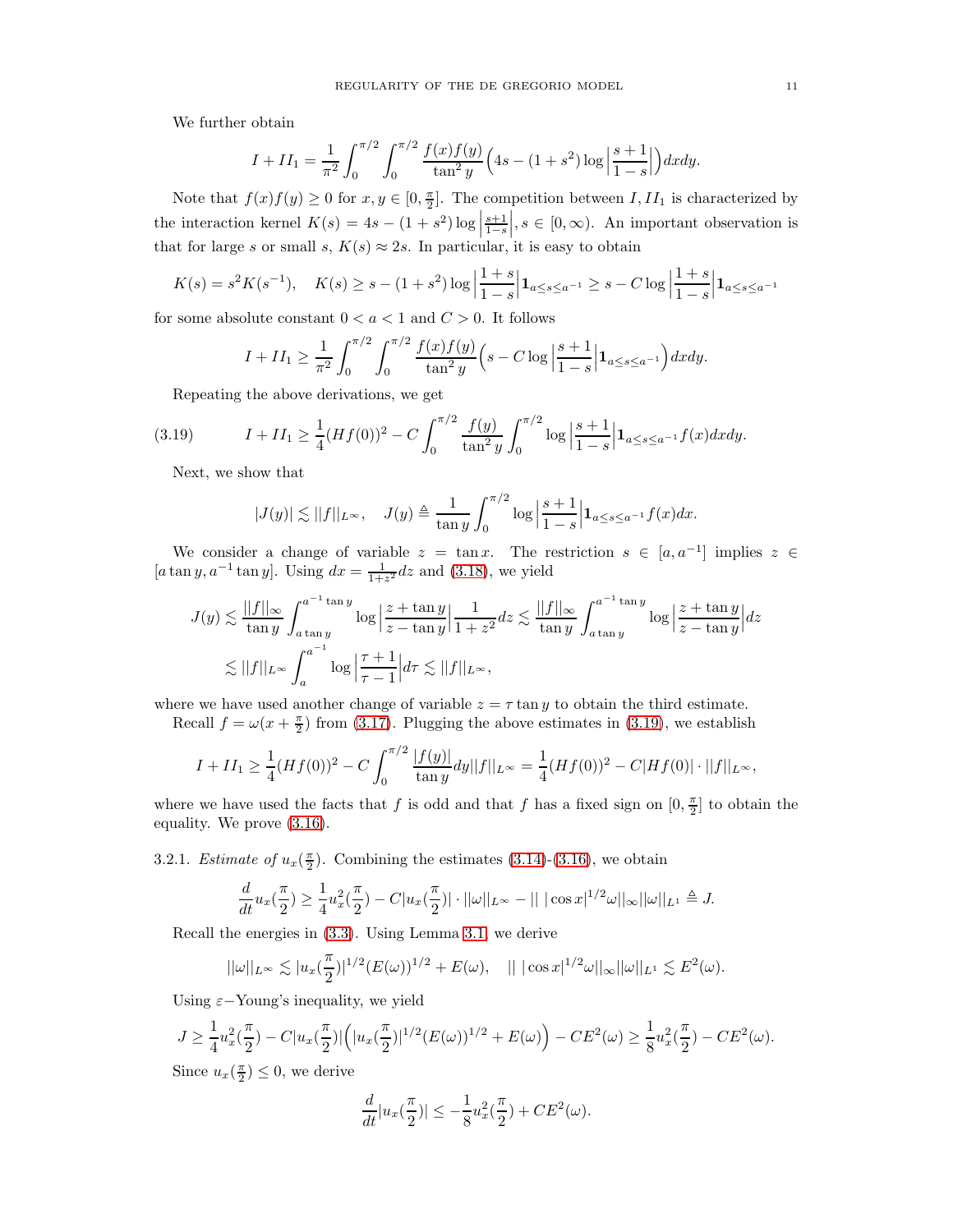Using the estimate [\(3.13\)](#page-8-3), we prove

<span id="page-11-1"></span>
$$
(3.20) \quad |u_x(t, \frac{\pi}{2})| \le |H\omega_0(\frac{\pi}{2})| + C \int_0^t E^2(\omega(s))ds
$$
  
 
$$
\le |H\omega_0(\frac{\pi}{2})| + C(E(\omega_0) + 2)^2 \exp(2\exp(C(||\omega_0||_{L^1}, H\omega_0)) \int_0^t \exp(CU(s))ds)).
$$

3.2.2. The blowup criterion. Using [\(3.13\)](#page-8-3), [\(3.20\)](#page-11-1) and Lemma [3.1,](#page-7-3) we prove

(3.21) 
$$
||\omega||_{L^{\infty}} \leq K_1(\omega_0) \exp(2 \exp(K_1(\omega_0)) \int_0^t \exp(CU(s)) ds)),
$$

<span id="page-11-0"></span>where C is some absolute constant, and the constant  $K_1(\omega_0)$  depends on  $H\omega_0(0)$ ,  $H\omega_0(\frac{\pi}{2})$ ,  $||\omega_0||_{L^1}$ and  $A(\omega_0)$ . Applying the BKM-type blowup criterion, we conclude the proof of Theorem [1.](#page-1-2)

## <span id="page-11-6"></span>4. Stabilizing effect of the advection and several quadratic forms

In order to apply Theorem [1](#page-1-2) to establish the well-posedness result, we need to control  $u_x(0)$ . Yet,  $u_x(0)$  itself does not enjoy a good estimate. Recall the ODE of  $u_x(0)$  from [\(3.12\)](#page-8-2).

$$
\frac{d}{dt}u_x(0) = u_x^2(0) + \frac{2}{\pi} \int_0^{\pi/2} \frac{u\omega}{\sin^2 y} dy.
$$

Since  $u_x(0) \geq 0$  for  $\omega \in X$ , the quadratic nonlinearity  $u_x^2(0)$  makes it very difficult to obtain a long time estimate on  $u_x(0)$ . Since  $u_x(0) = \frac{-2}{\pi} \int_0^{\pi/2} \omega(y) \cot y dy$  can be viewed as a weighted integral of  $\omega$  with a singular weight near 0, it motivates us to estimate other weighted integral that controls  $u_x(0)$ . For  $\beta \in (1,3)$ , we introduce

<span id="page-11-5"></span>(4.1) 
$$
Q(\beta, t) \triangleq -\int_0^{\pi/2} \omega(y, t) (\cot y)^{\beta} dy, \quad B(\beta, t) \triangleq \int_0^{\frac{\pi}{2}} (u_x \omega - u \omega_x) \cot^{\beta} x dx,
$$

For  $\omega \in X \cap H^1$ ,  $Q(\beta, t)$ ,  $B(\beta, t)$  are well-defined if  $\omega$  vanishes near  $x = 0$  at order  $|x|^\gamma$  with  $\gamma > \beta - 1$ . For  $\omega \in X$ , since  $\omega \leq 0$  on  $[0, \pi/2]$ , we have  $Q(\beta, t) \geq 0$ . The boundedness of  $Q(\beta, t)$ implies that  $\omega$  cannot be too large near 0, and it allows us to control the weighted integral of  $\omega$ near 0. In Section [5,](#page-16-0) we will combine it and  $||\omega||_{L^1}$  to further control  $u_x(0)$ .

Remark 4.1. The special singular function  $(\cot y)^{\beta}$  and functional  $Q(\beta, t)$  are motivated by the homogeneous function  $|y|^{-\beta}$  and  $\int_{\mathbb{R}^+} \omega/y^{\beta} dy$ , which were used to analyze the gCLM model on the real line in the arXiv version of  $[10]$ .

<span id="page-11-3"></span>Using [\(1.2\)](#page-0-1), we obtain the ODE of  $Q(\beta, t)$ 

(4.2) 
$$
\frac{d}{dt}Q(\beta,t) = -B(\beta,t).
$$

We should further estimate  $B(\beta, t)$ . The key Lemma to prove Theorem [2](#page-2-0) is the following. To simplify the notation, we will drop " $t$ " in some places.

<span id="page-11-2"></span>**Lemma 4.2.** Suppose that  $\omega \in C^{\alpha}$  is odd with  $\alpha \in (0,1)$  and  $\omega(x)x^{-1} \in L^{\infty}$ . There exists some absolute constant  $\beta_0 \in (1, 2)$ , such that for  $\beta \in [\beta_0, 2)$ , we have

<span id="page-11-4"></span>
$$
(4.3) \qquad B(\beta) \geq -(2-\beta)\Big(u_x(0)Q(\beta) + \frac{1}{\pi}\iint_{[0,\pi/2]^2} \omega(x)\omega(y)(\cot y)^{\beta-1}\frac{s(s^{\beta-1}-1)}{s^2-1}dxdy\Big),
$$

where  $s(x, y) = \frac{\cot x}{\cot y}$ . If in addition  $\omega \in C^{1,\alpha}$  with  $\alpha \in (0,1)$  and  $\omega_x(0) = 0$ , for  $\beta = 2$ , we have  $B(2) > 0.$ 

Note that in Lemma [4.2,](#page-11-2) we do not impose the sign condition:  $\omega \leq 0$  (or  $\geq 0$ ) on  $[0, \pi/2]$ . Thus, it is likely that Lemma [4.2](#page-11-2) can be generalized to study [\(1.2\)](#page-0-1) with a larger class of data.

Lemma [4.2](#page-11-2) quantifies the stabilizing effect of the advection, and reflects that the advection is stronger or almost stronger than the vortex stretching for  $\omega$  vanishes at least linearly near  $x = 0$ , which has been discussed heuristically in Section [1.3.](#page-3-4) In fact, if  $\omega \in C^{1,\alpha}$  with  $\omega_x(0) = 0$ , using [\(4.2\)](#page-11-3) and Lemma [4.2,](#page-11-2) we obtain that  $Q(2, t)$  is bounded uniformly in t and thus  $\omega$  can not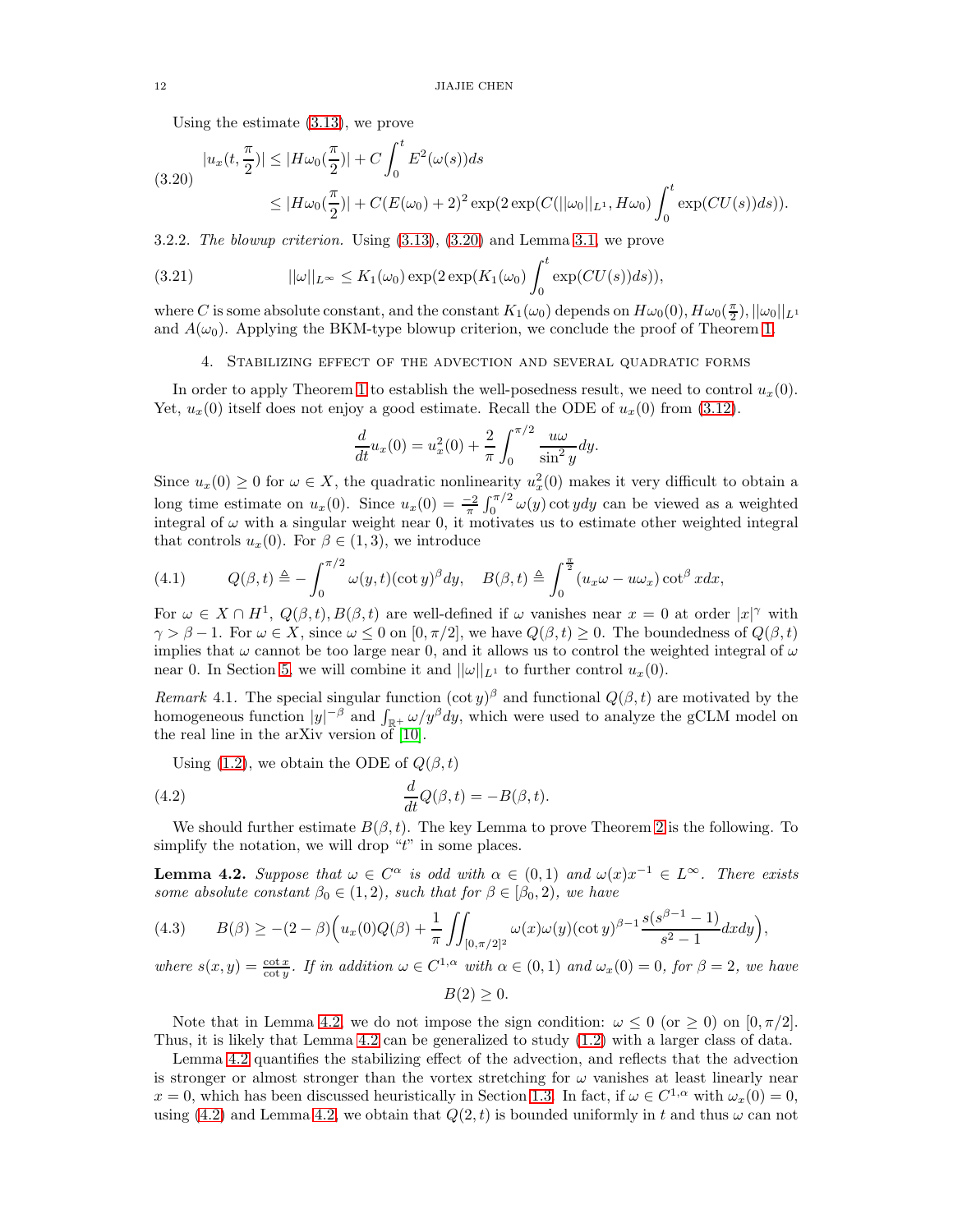be too large near 0. In the general case,  $\omega$  can vanish only linearly near  $x = 0$ . Then  $Q(2, t)$  is not well-defined since  $\omega(\cot y)^2$  is not integrable. In this case, we apply [\(4.3\)](#page-11-4). Though  $Q(\beta, t)$ may not be bounded uniformly in t, the critical small factor  $2 - \beta$  indicates that  $Q(\beta, t)$  cannot grow too fast.

4.1. Symmetrization and derivation of the kernel. To prove Lemma [4.2,](#page-11-2) we first symmetrize the quadratic form  $B(\beta)$  and derive its associated interaction kernel. The symmetrization idea has been used in [\[11\]](#page-38-14) to analyze some quadratic forms in the Hou-Luo model. Denote

<span id="page-12-3"></span>(4.4) 
$$
s = \frac{\tan y}{\tan x} = \frac{\cot x}{\cot y}.
$$

Since  $\omega$  is odd, applying [\(3.1\)](#page-6-2) and following the symmetrization argument in the arXiv version of [\[10\]](#page-38-8), we derive [\(4.5\)](#page-12-0) in Appendix [A.3](#page-30-1) if  $\omega$  vanishes near  $x = 0$  at order  $|x|^\gamma$  with  $\gamma > \beta - 1$ 

<span id="page-12-0"></span>(4.5) 
$$
B(\beta) = \frac{1}{\pi} \int_0^{\pi/2} \int_0^{\pi/2} \omega(x) \omega(y) P_\beta(x, y) dx dy,
$$

where

<span id="page-12-2"></span>
$$
P_{\beta}(x,y) = (\cot y)^{\beta - 1} \left( \frac{\beta}{2} (s^{\beta - 1} + 1) \log \left| \frac{s+1}{s-1} \right| - (s^{\beta - 1} - 1) \frac{2s}{s^2 - 1} \right) + (\cot y)^{\beta + 1} \left( \frac{\beta}{2} (s^{\beta + 1} + 1) \log \left| \frac{s+1}{s-1} \right| - (s^{\beta + 1} - 1) \frac{2s}{s^2 - 1} \right) \triangleq (\cot y)^{\beta - 1} P_{2,\beta}(s) + (\cot y)^{\beta + 1} P_{1,\beta}(s).
$$

Similar derivations and kernels were obtained in the arXiv version of [\[10\]](#page-38-8). The logarithm terms come from the advection  $u\omega_x$  and are positive. Other terms  $-(s^{\tau}-1)\frac{2s}{s^2-1}, \tau = \beta - 1, \beta + 1$  are from the vortex stretching  $u_x\omega$  and are negative. Thus, the kernel  $P_\beta$  captures the competition between two terms. The main term in  $P_\beta$  is  $(\cot y)^{\beta+1} P_{1,\beta}(s)$  since  $(\cot y)^{\beta+1}$  is more singular. For s near 1,  $P_\beta(s)$  is positive due to the singularity in  $\log \left| \frac{1+s}{s-1} \right|$ . It is not difficult to see that

<span id="page-12-1"></span>(4.7) 
$$
\lim_{s \to \infty} P_{1,\beta}(s) = (\beta - 2)s^{\beta}, \quad \lim_{s \to \infty} P_{2,\beta}(s) = (\beta - 2)s^{\beta - 2}.
$$

Formally, as  $\beta$  increases, the kernel  $P_{\beta}(x, y)$  becomes more positive-definite. Recall the ODE of  $Q(\beta)$  from [\(4.1\)](#page-11-5), [\(4.2\)](#page-11-3). The higher vanishing order of  $\omega$  near 0, the larger  $\beta$  we can choose with  $Q(\beta)$  being well-defined, and it is more likely that  $Q(\beta, t)$  is decreasing and bounded uniformly in t. Therefore, the higher vanishing order of  $\omega$  near 0 reflects the stronger effect of the advection, which potentially depletes the growing effect of the vortex stretching. The asymptotics [\(4.7\)](#page-12-1) suggests that to obtain the positive definiteness of  $P_\beta$ ,  $\beta$  should be at least 2. Indeed, such result is proved in the arXiv version of [\[10\]](#page-38-8) for  $\beta = 2.2$  under the sign condition  $\omega \in X$  [\(1.4\)](#page-1-1) by showing that  $P_{i,\beta}(s) \geq 0$  pointwisely. However, the method in [\[10\]](#page-38-8) can not be applied to the critical case  $\beta = 2$  since numerical result shows that  $P_{1,2}(s) < 0$  for  $s \leq 0.5$  or  $s \geq 2$ .

For  $\beta < 2$ , it is not expected that  $P_\beta$  is positive-definite and the gap is of order  $2-\beta$  quantified in Lemma [4.2.](#page-11-2) We study the modified kernel and its associated quadratic form

<span id="page-12-4"></span>(4.8)  
\n
$$
K_{1,\beta}(s) = P_{1,\beta}(s) + (2-\beta)(s+s^{\beta}), \quad K_{2,\beta}(s) = P_{2,\beta}(s) + (2-\beta)\frac{(s^{\beta-1}-1)s}{s^2-1},
$$
\n
$$
K_{\beta} = (\cot y)^{\beta+1} K_{1,\beta} + (\cot y)^{\beta-1} K_{2,\beta}, \quad \tilde{B}(\beta) = \int_0^{\pi/2} \int_0^{\pi/2} \omega(x)\omega(y)K_{\beta}(x,y)dxdy,
$$

where  $P_i$ , s are defined in [\(4.6\)](#page-12-2), [\(4.4\)](#page-12-3). Using [\(4.5\)](#page-12-0), (4.6), [\(4.8\)](#page-12-4), and the following identities (4.9)

$$
(s+s^{\beta})(\cot y)^{\beta+1} = \cot x(\cot y)^{\beta} + (\cot x)^{\beta} \cot y,
$$
  

$$
\frac{1}{\pi} \int_0^{\frac{\pi}{2}} \int_0^{\frac{\pi}{2}} \omega(x)\omega(y)(s+s^{\beta})(\cot y)^{\beta+1}dxdy = \frac{2}{\pi} \int_0^{\frac{\pi}{2}} \omega \cot ydy \int_0^{\frac{\pi}{2}} \omega(\cot y)^{\beta}dy = u_x(0)Q(\beta),
$$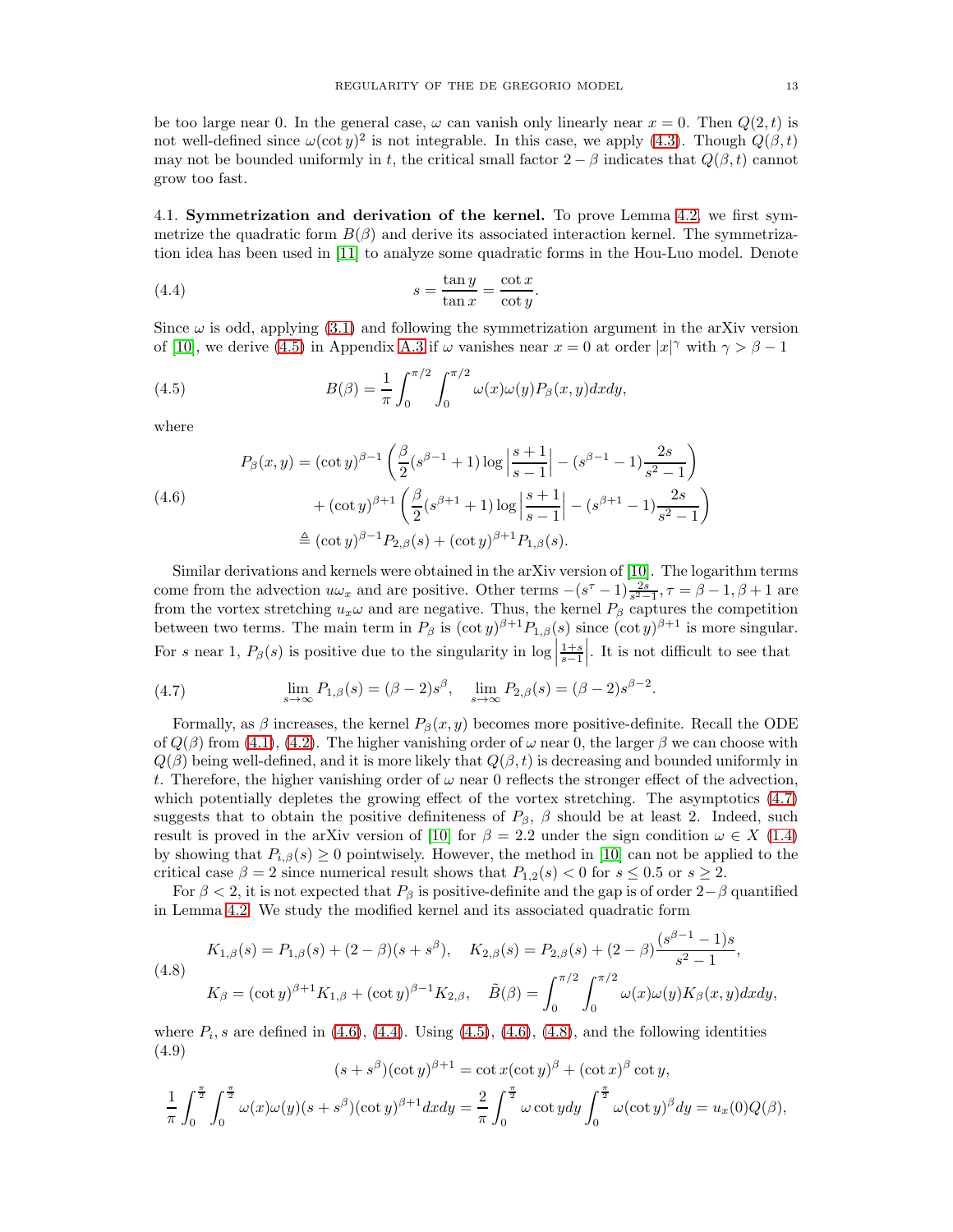#### 14 JIAJIE CHEN

we derive

<span id="page-13-4"></span>
$$
\frac{\tilde{B}(\beta)}{\pi} = \frac{1}{\pi} \int_0^{\frac{\pi}{2}} \int_0^{\frac{\pi}{2}} \omega(x) \omega(y) \left\{ P_\beta(x, y) + (2 - \beta) \left( (s + s^\beta)(\cot y)^{\beta + 1} + \frac{(s^{\beta - 1} - 1)s}{s^2 - 1} (\cot y)^{\beta - 1} \right) \right\} dx dy
$$

$$
= B(\beta) + (2 - \beta) \left( u_x(0) Q(\beta) + \frac{1}{\pi} \int_0^{\frac{\pi}{2}} \int_0^{\frac{\pi}{2}} \omega(x) \omega(y) \frac{(s^{\beta - 1} - 1)s}{s^2 - 1} (\cot y)^{\beta - 1} dx dy \right).
$$

Hence, Lemma [4.2](#page-11-2) is equivalent to  $\tilde{B}(\beta) \geq 0$ , or the positive definiteness of  $K_{\beta}$  for  $\beta \in [\beta_0, 2]$ .

Our key observation is that  $s(x, y) = \frac{\cot x}{\cot y}$  can be written as  $p(u-v)$ , for some function p and variables  $u, v$ , and  $K_\beta$  can be written as a convolution kernel after a change of variable. This allows us to follow the idea in Bochner's theorem for a positive-definite function to leverage the positive part of  $K_\beta(s)$  and establish that  $K_\beta$  is positive-definite.

In the following derivation, we restrict  $\beta$  to  $\beta \in [1.9, 2]$ . The reader can think of the special case  $\beta = 2$ , since we will choose  $\beta$  to be sufficiently close to 2.

4.1.1. Reformulation of  $K_{1,\beta}$ . We introduce

<span id="page-13-0"></span>
$$
F_1(x) \triangleq \omega(x)(\cot x)^{\frac{\beta+1}{2}},
$$
\n
$$
(4.11) \qquad \tilde{K}_{1,\beta}(s) \triangleq s^{-\frac{\beta+1}{2}} K_{1,\beta} = \frac{\beta}{2} (s^{\frac{\beta+1}{2}} + s^{-\frac{\beta+1}{2}}) \log \left| \frac{s+1}{s-1} \right| - \frac{s^{\frac{\beta+1}{2}} - s^{-\frac{\beta+1}{2}}}{s^2 - 1} 2s
$$
\n
$$
+ (2 - \beta) (s^{\frac{\beta-1}{2}} + s^{\frac{1-\beta}{2}}).
$$

Recall  $s \cot y = \cot x$  from [\(4.4\)](#page-12-3). Using  $s^{\frac{\beta+1}{2}}(\cot y)^{\beta+1} = (\cot y \cot x)^{\frac{\beta+1}{2}}$ , we derive  $(\cot y)^{\beta+1} K_{1,\beta}(s) = (\cot y)^{\beta+1} s^{\frac{\beta+1}{2}} s^{-\frac{\beta+1}{2}} K_{1,\beta}(s) = (\cot y \cot x)^{\frac{\beta+1}{2}} \tilde{K}_{1,\beta}(s).$ 

Hence, we can rewrite the quadratic form associated with  $K_{1,\beta}$  in  $\tilde{B}(\beta)$  [\(4.8\)](#page-12-4) as follows (4.12)

<span id="page-13-3"></span>
$$
B_1(\beta) \triangleq \int_0^{\pi/2} \int_0^{\pi/2} \omega(x) \omega(y) (\cot y)^{\beta+1} K_{1,\beta}(s) dx dy = \int_0^{\pi/2} \int_0^{\pi/2} F_1(x) F_1(y) \tilde{K}_{1,\beta}(s) dx dy.
$$

<span id="page-13-1"></span>For  $x, y \in [0, \pi/2]$ , we consider a change of variable

(4.13) 
$$
x = \arctan e^r
$$
,  $y = \arctan e^t$ ,  $F_2(z) = \frac{e^z F_1(\arctan e^z)}{1 + e^{2z}}$ ,  $W_{1,\beta}(z) = \tilde{K}_{1,\beta}(e^z)$ .

The variables  $r = \log \tan x$  maps  $(0, \frac{\pi}{2})$  to R. Using  $\frac{dx}{dr} = \frac{e^r}{1+e^r}$  $\frac{e^r}{1+e^{2r}}$  and  $s = \frac{\tan y}{\tan x} = e^{t-r}$ , we obtain

$$
B_1 = \int_{\mathbb{R}} \int_{\mathbb{R}} \frac{F_1(\arctan e^r) F_1(\arctan e^t)}{(1 + e^{2r})(1 + e^{2t})} \tilde{K}_{1,\beta}(e^{t-r}) e^r e^t dt dr = \int_{\mathbb{R}} \int_{\mathbb{R}} F_2(r) F_2(t) W_{1,\beta}(t-r) dt dr.
$$
  
Recall  $F$  in (4.11). Since set(*order*  $e^r$ ) =  $e^{-r}$ , we can rewrite  $F$  in terms of  $\mu$ .

Recall  $F_1$  in [\(4.11\)](#page-13-0). Since  $\cot(\arctan e^r) = e^{-r}$ , we can rewrite  $F_2$  in terms of  $\omega$ 

$$
F_2(r) = \frac{e^r \omega(\arctan e^r)(\cot(\arctan e^r))^{\frac{\beta+1}{2}}}{1 + e^{2r}} = \frac{e^{-\frac{\beta-1}{2}r} \omega(\arctan e^r)}{1 + e^{2r}}.
$$

Next, we discuss the integrability of  $W_{1,\beta}$  and  $F_2$ . Since  $\omega(x)x^{-1} \in L^{\infty}$ , arctan  $x \lesssim \min(x, 1)$ and  $\beta \in [1.9, 2]$ , we get

$$
|F_2(r)| \lesssim e^{-\frac{\beta-1}{2}r} \min(1, e^r) \lesssim \min(e^{r/4}, e^{-r/4}).
$$

Recall the definition of  $\tilde{K}_{1,\beta}$  in [\(4.11\)](#page-13-0). Clearly,  $|\tilde{K}_{1,\beta}(s)|^p$ ,  $|W_{1,\beta}(z)|^p$  are locally integrable for any  $p > 0$ . Using  $(4.7)$ ,  $\left| \log \left| \frac{s+1}{s-1} \right| \right|$  $\Big| - \frac{2}{s}$  $\leq s^{-3}$  for  $s > 2$  and a direct estimate, we obtain

$$
\tilde{K}_{1,\beta}(s) = \tilde{K}_{1,\beta}(s^{-1}), \quad |\tilde{K}_{1,\beta}(s)| \lesssim s^{-\frac{\beta-1}{2}} \lesssim s^{-1/4} \text{ for } s > 2.
$$

Note that for large s, the leading exponents  $s^{\frac{\beta-1}{2}}$  appeared in each term of  $\tilde{K}_{1,\beta}$  are canceled. As a result, we yield

<span id="page-13-2"></span>
$$
(4.14) \t W_{1,\beta}(z) = \tilde{K}_{1,\beta}(e^z) = \tilde{K}_{1,\beta}(e^{-z}) = W_{1,\beta}(-z), \t |W_{1,\beta}(z)| \lesssim e^{-|z|/4} \text{ for } |z| > 1.
$$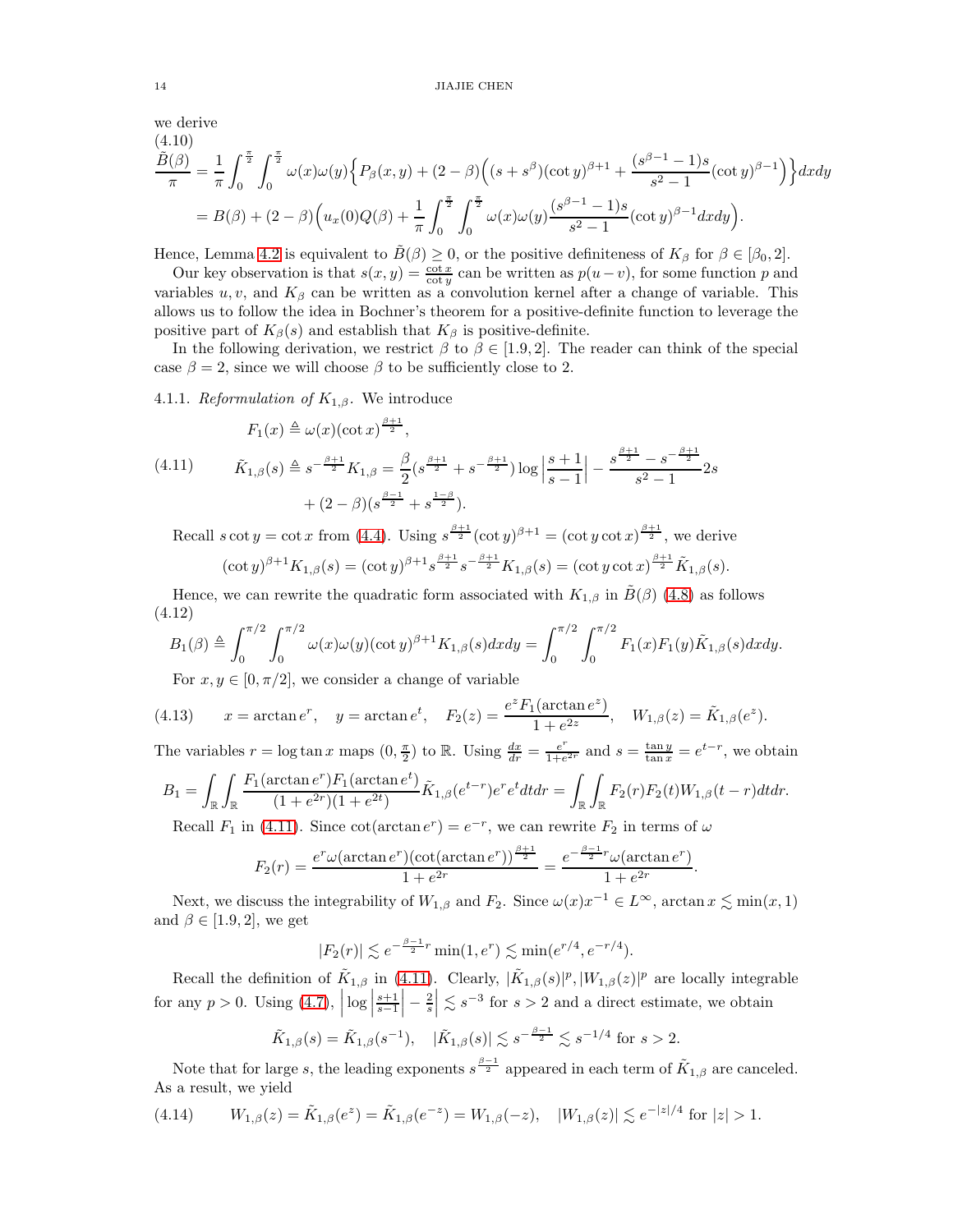Denote by  $\hat{f} = \int_{\mathbb{R}} \exp(-ix\xi) f(x) dx$  the Fourier transform of f. Using the Plancherel theorem, for some absolute constant  $C_1 > 0$ , we get

<span id="page-14-0"></span>(4.15) 
$$
B_1(\beta) = C_1 \int_{\mathbb{R}} |\hat{F}_2(\xi)|^2 \widehat{W}_{1,\beta}(\xi) d\xi.
$$

4.1.2. Reformulation of  $K_{2,\beta}$ . Similarly, we reformulate the kernel  $K_{2,\beta}$  and its associated quadratic form in  $\tilde{B}(\beta)$  in [\(4.8\)](#page-12-4) as follows

<span id="page-14-1"></span>(4.16)  

$$
B_2(\beta) \triangleq \int_0^{\pi/2} \int_0^{\pi/2} \omega(x) \omega(y) (\cot y)^{\beta - 1} K_{2,\beta}(s) dx dy
$$

$$
= \int_{\mathbb{R}} \int_{\mathbb{R}} F_4(r) F_4(s) W_{2,\beta}(t - r) dt dr = C_1 \int_{\mathbb{R}} \int_{\mathbb{R}} |\hat{F}_4(\xi)|^2 \widehat{W}_{2,\beta}(\xi) d\xi
$$

for some absolute constant  $C_1 > 0$ , where

<span id="page-14-7"></span>(4.17) 
$$
F_4(r) = \frac{e^{\frac{3-\beta}{2}r}\omega(\arctan e^r)}{1+e^{2r}}, \quad W_{2,\beta}(z) = \tilde{K}_{2,\beta}(e^z),
$$

$$
\tilde{K}_{2,\beta}(s) = \frac{\beta}{2}\left((s^{\frac{\beta-1}{2}} + s^{-\frac{\beta-1}{2}})\log\left|\frac{s+1}{s-1}\right| - (s^{\frac{\beta-1}{2}} - s^{-\frac{\beta-1}{2}})\frac{2s}{s^2-1}\right).
$$

The variable  $F_4$  corresponds to  $\omega(x)(\cot x)^{\frac{\beta-1}{2}}$  after a change of variable. For  $\tilde{K}_{2,\beta}, W_{2,\beta}, F_4$ with  $s > 2, |z| > 1$ , we have

$$
|F_4(r)| \lesssim \min(e^{\frac{r}{4}}, e^{-\frac{r}{4}}), \qquad W_{2,\beta}(z) = W_{2,\beta}(-z), \quad \tilde{K}_{2,\beta}(s) = \tilde{K}_{2,\beta}(s^{-1}),
$$
  

$$
|W_{2,\beta}(z)| \lesssim e^{-|z|/4}, \qquad |\tilde{K}_{2,\beta}(s)| \lesssim s^{-1/4}.
$$

4.2. **Positivity of**  $W_{j,\beta}$ . Recall the formulas of  $B_j(\beta)$  [\(4.15\)](#page-14-0), [\(4.16\)](#page-14-1). To show that  $B_j(\beta) \geq 0$ , it suffices to prove  $W_{j,\beta}(\xi) \geq 0$  for any  $\xi$ . Since  $W_{j,\beta}$  is even, it is equivalent to show that

<span id="page-14-5"></span>(4.18) 
$$
G_{j,\beta}(\xi) \triangleq \frac{1}{2}\hat{W}_{j,\beta}(\xi) = \frac{1}{2}\int_{\mathbb{R}}W_{j,\beta}(x)e^{-ix\xi}dx = \int_{\mathbb{R}_+}W_{j,\beta}(x)\cos(x\xi)dx \ge 0
$$

for any ξ. Since  $G_{j,\beta}(\xi), \widehat{W}_{j,\beta}(\xi)$  are even, we can further restrict to  $\xi \geq 0$ . We first study the positivity of  $G_{1,\beta}$ , which is much more difficult than that of  $G_{2,\beta}$ .

<span id="page-14-8"></span>4.2.1. Positivity of  $G_{1,\beta}$ . Since we are interested in the case where  $\beta$  close to 2, using continuity, we can essentially reduce proving  $G_{1,\beta} \geq 0$  to the special case  $\beta = 2$ .

<span id="page-14-6"></span>**Lemma 4.3.** Let  $W = W_{1,2}, G = G_{1,2}$ . Suppose that there exists  $x_0 > 0, M > 0$ , such that

<span id="page-14-2"></span>(4.19) 
$$
G(\xi) > 0, \xi \in [0, M],
$$

<span id="page-14-4"></span>(4.20) 
$$
W''(x) > 0, \quad x \in [0, x_0],
$$

<span id="page-14-3"></span>(4.21) 
$$
-W'(x_0) - \frac{1}{M} \left( |W''(x_0)| + \int_{x_0}^{\infty} |W'''(x)| dx \right) > 0.
$$

Then there exists  $\beta_0 \in (1, 2)$ , such that for any  $\beta \in [\beta_0, 2]$  and  $\xi$ , we have  $G_{1,\beta}(\xi) \geq 0$ .

Using continuity of  $W_{1,\beta}$  in  $\beta$  and the smallness of  $2-\beta$ , we will show that [\(4.19\)](#page-14-2)-[\(4.21\)](#page-14-3) hold for  $W_{1,\beta}, G_{1,\beta}$ . The proof of this part is standard and is deferred to Appendix [A.4.](#page-31-0)

Next, we prove that [\(4.20\)](#page-14-4), [\(4.21\)](#page-14-3) implies  $G_{1,2}(\xi) \geq 0$  on  $[M,\infty]$ , which along with [\(4.19\)](#page-14-2) prove  $G_{1,2}(\xi) \geq 0$ . The same argument applies to  $G_{1,\beta}$ . We simplify  $W_{1,2}, G_{1,2}$  defined in [\(4.11\)](#page-13-0),  $(4.13), (4.18)$  $(4.13), (4.18)$  $(4.13), (4.18)$  as  $W, G$ .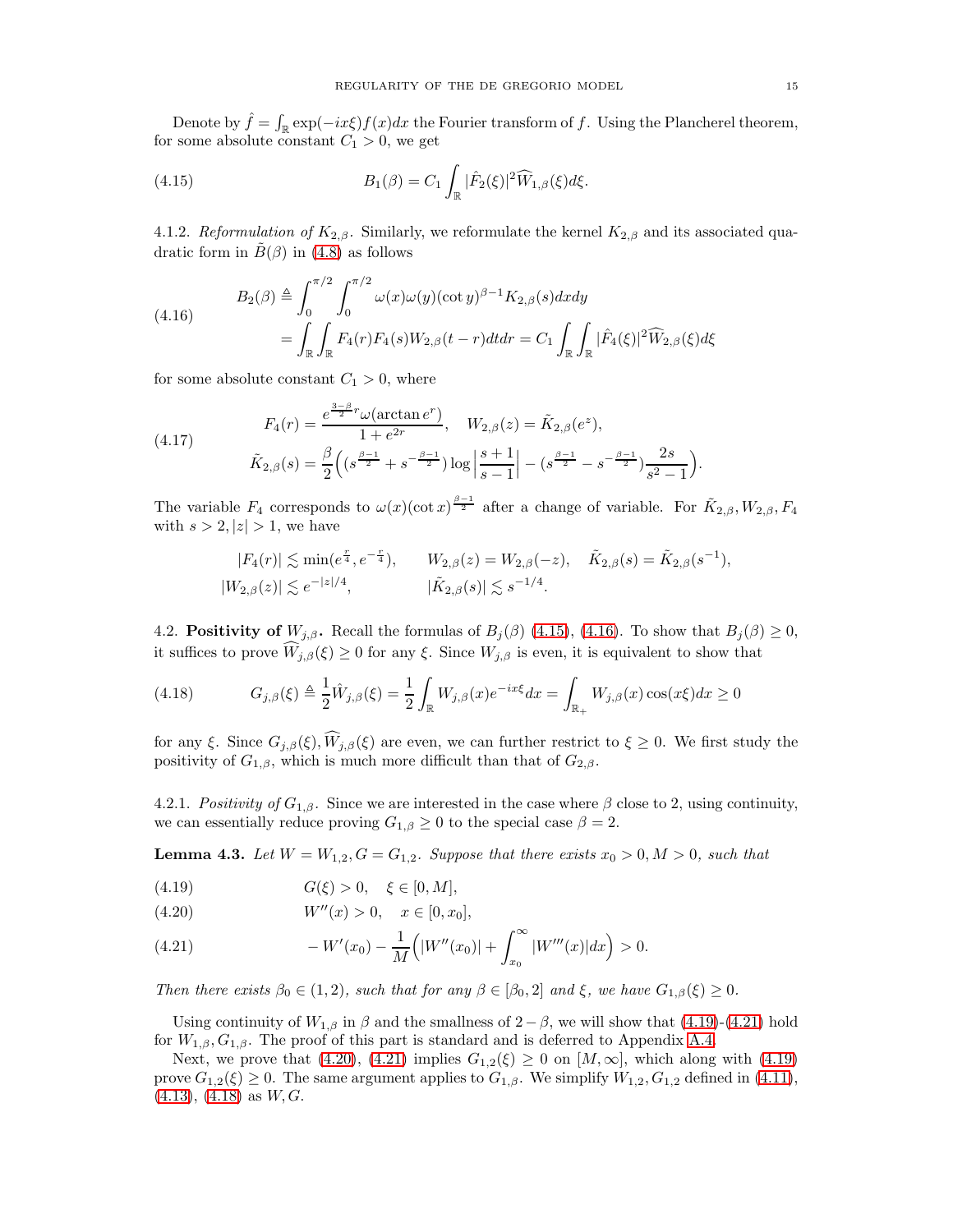**Large**  $\xi$ . We will choose M to be relatively large. This allows us to exploit the oscillation in the integral  $G(\xi)$  [\(4.18\)](#page-14-5) for  $\xi \geq M$ . From the definition of  $W(x)$  in [\(4.11\)](#page-13-0) and [\(4.13\)](#page-13-1), we know that  $W(x)$  is smooth away from  $x = 0$  and  $W(x)$  is singular of order  $\log |x|$  near  $x = 0$ . Using integration by parts twice, we yield

<span id="page-15-2"></span>(4.22) 
$$
G(\xi) = \xi^{-1} \int_{\mathbb{R}_+} W(x) \partial_x \sin(x\xi) dx = -\xi^{-1} \int_{\mathbb{R}_+} W'(x) \sin(x\xi) dx
$$

$$
= -\xi^{-2} \int_{\mathbb{R}_+} W'(x) \partial_x (1 - \cos(x\xi)) dx = \xi^{-2} \int_{\mathbb{R}_+} W''(x) (1 - \cos(x\xi)) dx,
$$

where the boundary term vanishes due to  $W(x)$  sin $(x\xi) = O(x \log x)$  and  $W'(x)(1 - \cos x\xi) =$  $O(\frac{1}{x}x^2) = O(x)$  and the fast decay [\(4.14\)](#page-13-2). The advantage of the above formula is that we obtain a nonnegative coefficient  $1 - \cos(x\xi)$ . For some  $x_0 > 0$ , we define

<span id="page-15-0"></span>
$$
(4.23) \tG_1(\xi) \triangleq \int_0^{x_0} W''(x)(1 - \cos(x\xi))dx, \tG_2(\xi) \triangleq \int_{x_0}^{\infty} W''(x)(1 - \cos(x\xi))dx,
$$

It suffices to verify  $G_1(\xi) \geq 0$  and  $G_2(\xi) \geq 0$ . Thanks to [\(4.20\)](#page-14-4) and  $1 - \cos(\xi x) \geq 0$ , we obtain  $G_1(\xi) \geq 0$ . For  $G_2(\xi)$ , the main term is associated with 1 since  $\cos(\alpha\xi)$  oscillates. In fact, using integration by parts again, we yield

$$
G_2(\xi) = -W'(x_0) - \int_{x_0}^{\infty} W''(x) \cos(x\xi) dx = -W'(x_0) - \xi^{-1} \int_{x_0}^{\infty} W''(x) \partial_x \sin(x\xi) dx
$$
  
=  $-W'(x_0) + W''(x_0) \frac{\sin(x_0\xi)}{\xi} + \int_{x_0}^{\infty} W'''(x) \frac{\sin(x\xi)}{\xi} dx$   
 $\geq -W'(x_0) - \frac{1}{M} (|W''(x_0)| + \int_{x_0}^{\infty} |W'''(x)| dx),$ 

where we have used  $\xi \geq M$  in the last inequality. We choose  $x_0 > 0$  and decompose the integral into two domains  $x \le x_0$  and  $x > x_0$  in [\(4.23\)](#page-15-0) since W''' in the above derivation is not integrable near  $x = 0$ . Using the assumption [\(4.21\)](#page-14-3), we obtain  $G_2(\xi) \geq 0$ .

<span id="page-15-3"></span>4.2.2. Verification of the conditions in Lemma [4.3.](#page-14-6) We discuss how to verify [\(4.19\)](#page-14-2)-[\(4.21\)](#page-14-3) below. Firstly,  $G(\xi)$  is smooth in  $\xi$  and the Lipschitz constant satisfies

<span id="page-15-4"></span>(4.24) 
$$
|\partial_{\xi}G| \leq \int_{\mathbb{R}_+} |W(x)| x dx \triangleq b_1.
$$

The constant  $b_1$  will be estimated rigorously. For small  $\xi \in [0, M]$ , we compute a lower bound of the integral  $G(\xi)$  rigorously for the discrete points  $\xi = ih, i = 0, 1, 2, ..., n, M = nh$ , and verify  $G(ih) > 0$ . For  $\xi \in [ih, (i+1)h]$ , we use

(4.25) 
$$
G(\xi) \ge \min(G(ih), G((i+1)h)) - \frac{h}{2}b_1 > 0
$$

and verify the second inequality to obtain  $G(\xi) > 0$ . This enables us to establish [\(4.19\)](#page-14-2).

For  $(4.20)$  and  $(4.21)$ , let us first motivate why they hold for some  $x_0$  and M. Using  $(4.11)$ and [\(4.13\)](#page-13-1), we obtain the asymptotic behavior of  $W(x)$  for x near 0

<span id="page-15-1"></span>
$$
W(x) \approx -C \log|e^x - 1| \approx -C \log x, \quad W'(x) \approx -\frac{C}{x} < 0, \quad W''(x) \approx \frac{C}{x^2} > 0,
$$

for some constant  $C > 0$ . See also [\(A.3\)](#page-32-0) for a detailed derivation. Note that  $W'''$  is integrable away from 0. Thus,  $(4.20)$ ,  $(4.21)$  hold for small  $x_0$  and large M.

In practice, we choose  $x_0 = \log \frac{5}{3}$  and  $M = 20$  in Lemma [4.3.](#page-14-6) Note that  $W_{1,2}$  is an explicit function. We prove [\(4.20\)](#page-14-4) for  $x_0 = \log \frac{5}{3}$  in Appendix [A.4.](#page-31-0) We discuss how to compute the integrals in  $(4.25)$  and  $(4.21)$  and verify these conditions, which are independent of  $\xi$ , rigorously in Appendix [A.6.](#page-35-0) This allows us to establish the conditions in Lemma [4.3.](#page-14-6) The rigorous lower bound of  $G(\xi)$  for  $\xi = ih \in [0, M]$  is plotted in Figure [1,](#page-16-1) and  $G(\xi)$  is strictly positive.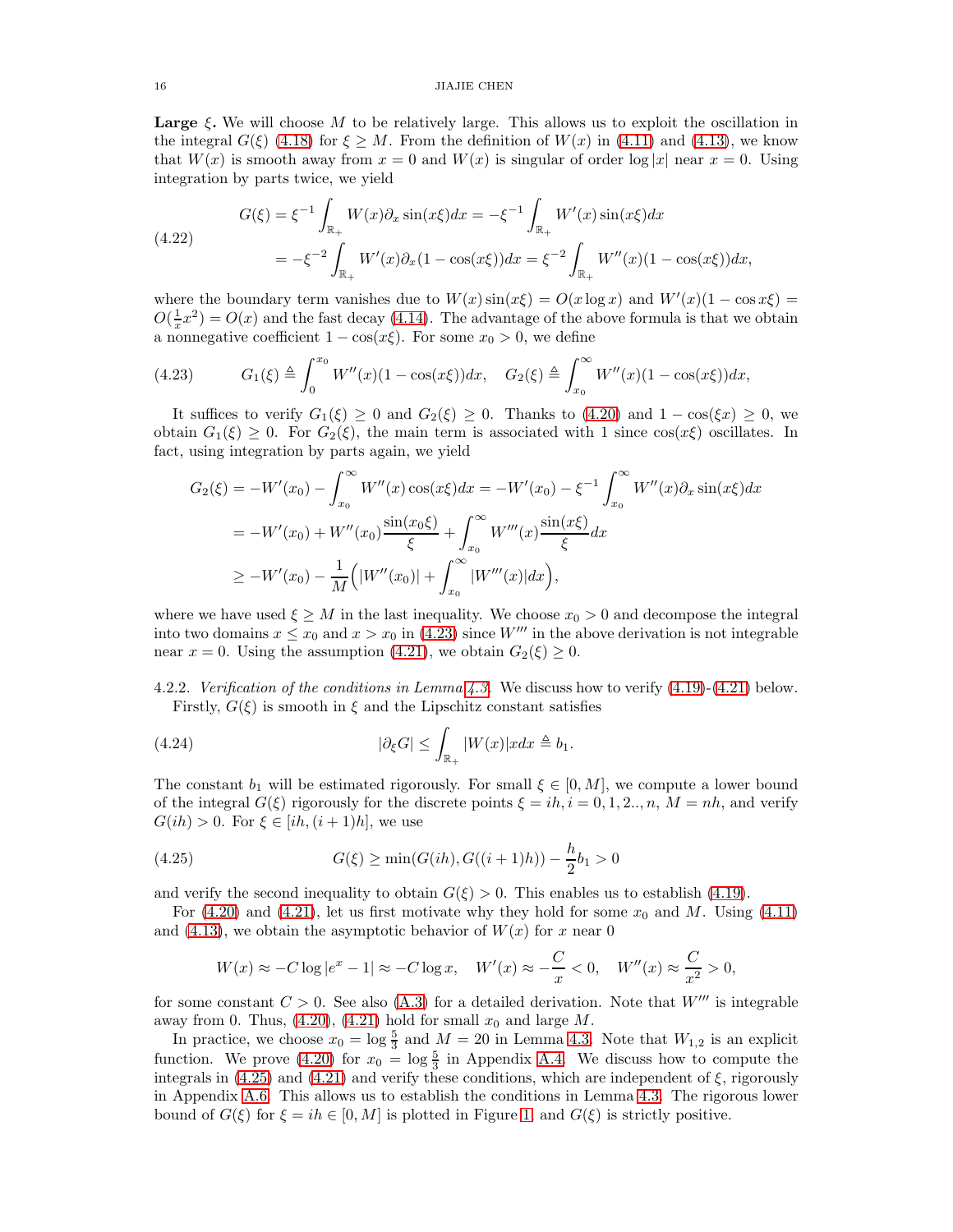<span id="page-16-1"></span>

FIGURE 1. Rigorous lower bound of  $G(\xi)$  for  $\xi = ih, h = 0.05, 0 \le i \le 400$ ,  $G(ih) > 0.$ 

4.2.3. Positivity of  $G_{2,\beta}$ . Recall  $W_{2,\beta}, G_{2,\beta}$  defined in [\(4.17\)](#page-14-7) and [\(4.18\)](#page-14-5). For  $G_{2,\beta}$ , it is easier to establish its positivity than that of  $G_{1,\beta}$ . From the argument in Section [4.2.1](#page-14-8) and [\(4.22\)](#page-15-2), a sufficient condition for  $G_{2,\beta}(\xi) \geq 0$  is the convexity of  $W_{2,\beta}$ . We have the following result.

<span id="page-16-2"></span>**Lemma 4.4.** For any  $\beta \in (1,2]$ , we have  $W''_{2,\beta}(x) \ge 0$  for  $x \ge 0$ . As a result,  $G_{2,\beta}(\xi) \ge 0$  for any  $\xi$  and  $\beta \in (1,2]$ .

The proof is based on estimating  $W''_{2,\beta}$  directly using its explicit formula and elementary inequalities, which is not difficult and deferred to Appendix [A.4.](#page-31-0)

4.2.4. Proof of Lemma [4.2.](#page-11-2) Combining Lemma [4.3](#page-14-6) and Lemma [4.4,](#page-16-2) we establish that there exists  $\beta_0 \in (1, 2)$ , such that for  $\beta \in [\beta_0, 2]$  and any  $\xi$ ,  $\widehat{W}_{j,\beta}(\xi) = 2G_{1,\beta}(\xi) \ge 0, j = 1, 2$ . From [\(4.15\)](#page-14-0), [\(4.16\)](#page-14-1), we prove  $B_i(\beta) \geq 0$ . Recall the definitions of  $\tilde{B}(\beta), B_1(\beta), B_2(\beta)$  from [\(4.8\)](#page-12-4), [\(4.12\)](#page-13-3), and [\(4.16\)](#page-14-1). We obtain  $\tilde{B}(\beta) = B_1(\beta) + B_2(\beta) \ge 0$ .

Note that to obtain the equivalence between the forms of  $B(\beta)$  in [\(4.1\)](#page-11-5) and [\(4.5\)](#page-12-0), we require that  $\omega$  vanishes near  $x = 0$  at order  $|x|^\gamma$  with  $\gamma > \beta - 1$ . Using the relation [\(4.10\)](#page-13-4) between  $\tilde{B}(\beta)$ and  $B(\beta)$ , we prove [\(4.3\)](#page-11-4) in Lemma [4.2](#page-11-2) for  $\beta \in [\beta_0, 2)$  and odd  $\omega \in C^{\alpha}$  with  $\omega x^{-1} \in L^{\infty}$ . If in addition  $\omega \in C^{1,\alpha}$  and  $\omega_x(0) = 0$ , we obtain that the vanishing order of  $\omega$  near  $x = 0$  is larger than 1 and choose  $\beta = 2$  to establish  $B(2) = \tilde{B}(2) \geq 0$ . We conclude the proof of Lemma [4.2.](#page-11-2)

## <span id="page-16-3"></span>5. Global well-posedness

<span id="page-16-0"></span>In this Section, we use the crucial Lemma [4.2](#page-11-2) to control  $u_x(0, t)$  and then establish the global well-posedness result in Theorem [2](#page-2-0) using the one-point blowup criterion in Theorem [1.](#page-1-2) We impose the assumptions  $\omega_0 \in H^1 \cap X$ ,  $\omega_0(x)x^{-1} \in L^\infty$ , and  $A(\omega_0) < +\infty$  stated in Theorem [2.](#page-2-0)

Recall  $Q(\beta)$  defined in [\(4.1\)](#page-11-5). To apply Theorem [1,](#page-1-2) from Hölder's inequality

(5.1) 
$$
|u_x(0)| \lesssim \int_0^{\pi/2} |\omega(y)| \cot y dy \lesssim Q(\beta)^{1/\beta} ||\omega||_{L^1}^{1-1/\beta},
$$

we only need to control  $||\omega||_{L^1}$  and  $Q(\beta)$ . In [\(3.10\)](#page-8-0),[\(3.11\)](#page-8-1), we derive the evolution of  $||\omega||_{L^1}$ 

<span id="page-16-4"></span>(5.2) 
$$
\frac{d}{dt} - \int_0^{\pi/2} \omega(x) dx = \frac{2}{\pi} \int_0^{\pi/2} \int_0^{\pi/2} \omega(x) \omega(y) \cot(x+y) dx dy.
$$

Recall the discussion of the interaction on the right hand side in Section [2.1.](#page-4-2) For  $x + y \geq \frac{\pi}{2}$ , the interaction has a negative sign and it will play a crucial role as a damping term.

5.1. Special Case:  $\omega_0 \in C^{1,\alpha}, \omega_{0,x}(0) = 0$ . For initial data  $\omega_0$  with  $\omega_{0,x}(0) = 0, \omega_x(0,t) = 0$ is preserved and  $Q(2,t) = -\int_0^{\pi/2} \omega(y) \cot^2 y dy$  is well-defined. Using [\(4.2\)](#page-11-3) and Lemma [4.2,](#page-11-2) we obtain

$$
\frac{d}{dt}Q(2,t) = -B(2,t) \le 0.
$$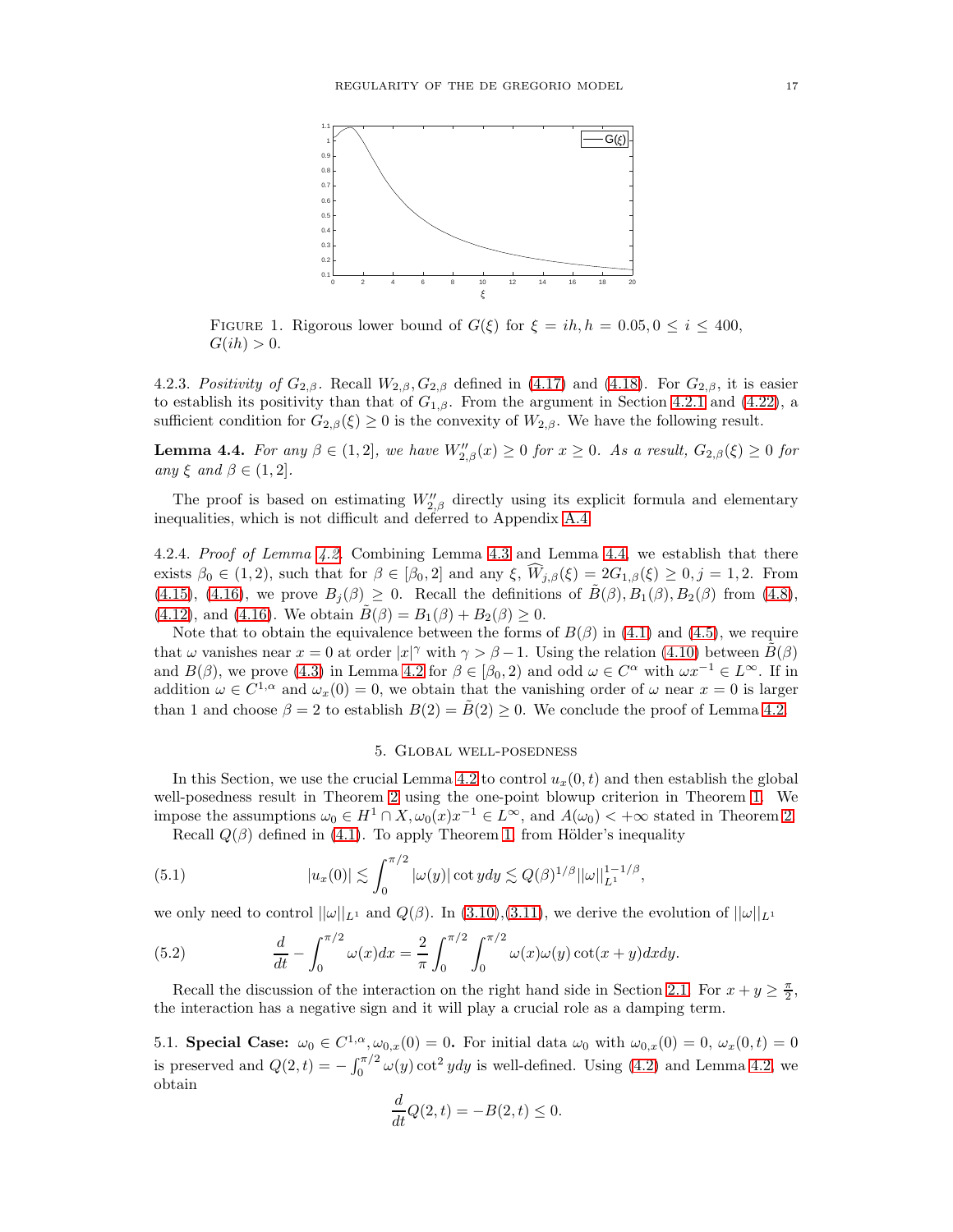Since  $\omega \leq 0$  on  $(0, \frac{\pi}{2})$ , we derive  $Q(2, t) \geq 0$  and

<span id="page-17-0"></span>
$$
\int_0^{\pi/2} |\omega| \cot^2 y dy = Q(2, t) \le Q(2, 0) = \int_0^{\pi/2} |\omega_0| \cot^2 y dy < +\infty.
$$

Next, we estimate  $||\omega||_{L^1}$ . We first establish an estimate similar to [\(3.11\)](#page-8-1)

(5.3) 
$$
-\int_0^x \omega(y) \cot(x+y) dy \le -\int_0^{\pi/2} \omega(y) \cot^2 y dy = Q(2, t)
$$

for  $x \in [0, \frac{\pi}{2}]$ . Since  $\cot z \leq 0$  for  $z \geq \frac{\pi}{2}$ ,  $\cot y \leq 1$  on  $[0, \frac{\pi}{4}]$ , and  $\cot y$  is decreasing on  $[0, \pi]$ , for  $0 \leq y \leq x \leq \frac{\pi}{2}$ , we get

$$
\mathbf{1}_{y\leq x}\cot(x+y)\leq \mathbf{1}_{y\leq \frac{\pi}{4}}\mathbf{1}_{y\leq x}\cot(x+y)\leq \mathbf{1}_{y\leq \frac{\pi}{4}}\mathbf{1}_{y\leq x}\cot y\leq \cot y^2,
$$

where we have used  $x + y \geq \frac{\pi}{2}$ ,  $\cot(x + y) \leq 0$  if  $\frac{\pi}{4} \leq y \leq x$  in the first inequality. Since  $\omega \leq 0$ on  $[0, \frac{\pi}{2}]$ , we prove [\(5.3\)](#page-17-0). Plugging (5.3) in the estimates [\(3.9\)](#page-8-4)-[\(3.10\)](#page-8-0), we derive

$$
\frac{d}{dt}\int_0^{\pi/2} -\omega dx \lesssim Q(2,t)\int_0^{\pi/2} -\omega dx \le Q(2,0)\int_0^{\pi/2} -\omega dx.
$$

Using the above estimate and the interpolation [\(5.1\)](#page-16-3) with  $\beta = 2$ , we obtain

$$
||\omega||_{L^1} \leq ||\omega_0||_{L^1} e^{CQ(2,0)t}, \quad |u_x(0)| \lesssim (Q(2,t)||\omega||_{L^1})^{1/2} \lesssim (Q(2,0)||\omega_0||_{L^1})^{1/2} e^{CQ(2,0)t},
$$

for some constant  $C > 0$ . Applying the same argument as that in Sections [3.1](#page-6-5) and [3.2](#page-9-4) with  $U(t)$ replacing by  $CQ(2,0)t$ , we establish

$$
||\omega||_{L^{\infty}} \leq K(\omega_0) \exp(2 \exp(K(\omega_0) \exp(CQ(2,0)t))),
$$

where we have used  $\int_0^t \exp(CQ(2,0)s)ds \lesssim K(\omega_0)e^{CQ(2,0)t}$  and  $K(\omega_0)$  is some constant depending on  $H\omega_0(0)$ ,  $H\omega_0(\frac{\pi}{2})$ ,  $||\omega_0||_{L^1}$ ,  $Q(2,0)$  and  $A(\omega_0)$ . We prove the result in Theorem [2](#page-2-0) for the case of  $\omega_0 \in C^{1,\alpha}$  with  $\omega_{0,x}(0) = 0$ .

We remark that the above a-priori estimates can be generalized to initial data  $\omega_0$  with lower regularity, e.g.  $\omega_0/|x|^{1+\alpha} \in L^\infty$  for some  $\alpha > 0$  and  $\omega_0 \in X \cap H^1$ .

5.2. General Case. Recall from Section [2.3](#page-5-4) the difficulties and ideas in the general case where  $\omega_0$  can vanish only linearly near  $x = 0$ . In this case, the monotone quantity  $Q(2,t)$  in the previous case is not well-defined and not applicable. We will exploit a relation similar to the conservation law  $\omega_x(0, t) = \omega_{0,x}(0)$  and control  $Q(\beta, t)$  for  $\beta$  sufficiently close to 2.

5.2.1. Estimate of  $\omega x^{-1}$ . For the less regular initial data  $\omega_0 \in H^1$  with  $\omega_0 x^{-1} \in L^\infty$ ,  $\omega_x(0,t)$ is not well-defined. Instead of using the conservation law  $\omega_x(0, t) = \omega_{0,x}(0)$ , we show that  $\omega(x, t)x^{-1}$  cannot grow too fast for x near 0. Consider the flow map

(5.4) 
$$
\frac{d}{dt}\Phi(x,t) = u(\Phi(x,t),t), \quad \Phi(x,0) = x.
$$

We focus on  $x \in [0, \frac{\pi}{2}]$ . Since  $u(x, t) \ge 0$ ,  $u(0, t) = 0$ , and  $u(\frac{\pi}{2}, t) = 0$ , we get

(5.5) 
$$
\frac{d}{dt}\Phi(x,t) \ge 0, \quad 0 \le \Phi(x,t_1) \le \Phi(x,t_2),
$$

for  $t_1 \leq t_2$ . Using [\(1.2\)](#page-0-1), we derive the equation of  $\omega/x$ 

<span id="page-17-1"></span>
$$
\partial_t \frac{\omega}{x} + u \partial_x \left( \frac{\omega}{x} \right) = (u_x - \frac{u}{x}) \frac{\omega}{x}.
$$

Fix  $\gamma \in (0, \frac{1}{2})$ . Using the embedding  $H^1 \hookrightarrow C^{\gamma}$ , we have  $\omega, u_x \in C^{\gamma}$ . Since  $u_x(x) - \frac{u(x)}{x} = 0$ at  $x = 0$  and  $\omega \leq 0$  on  $[0, \pi/2]$ , for  $x \in [0, \pi/2]$ , we yield

$$
\frac{d}{dt}\Big(-\frac{\omega(\Phi(x,t),t)}{\Phi(x,t)}\Big) = (u_x(\Phi(x,t),t) - \frac{u(\Phi(x,t),t)}{\Phi(x,t)})\Big(-\frac{\omega(\Phi(x,t),t)}{\Phi(x,t)}\Big) \n\lesssim |\Phi(x,t)|^{\gamma} ||\omega||_{H^1} \Big|\frac{\omega(\Phi(x,t),t)}{\Phi(x,t)}\Big|.
$$

Denote

$$
m \triangleq ||\omega_0 x^{-1}||_{L^\infty}.
$$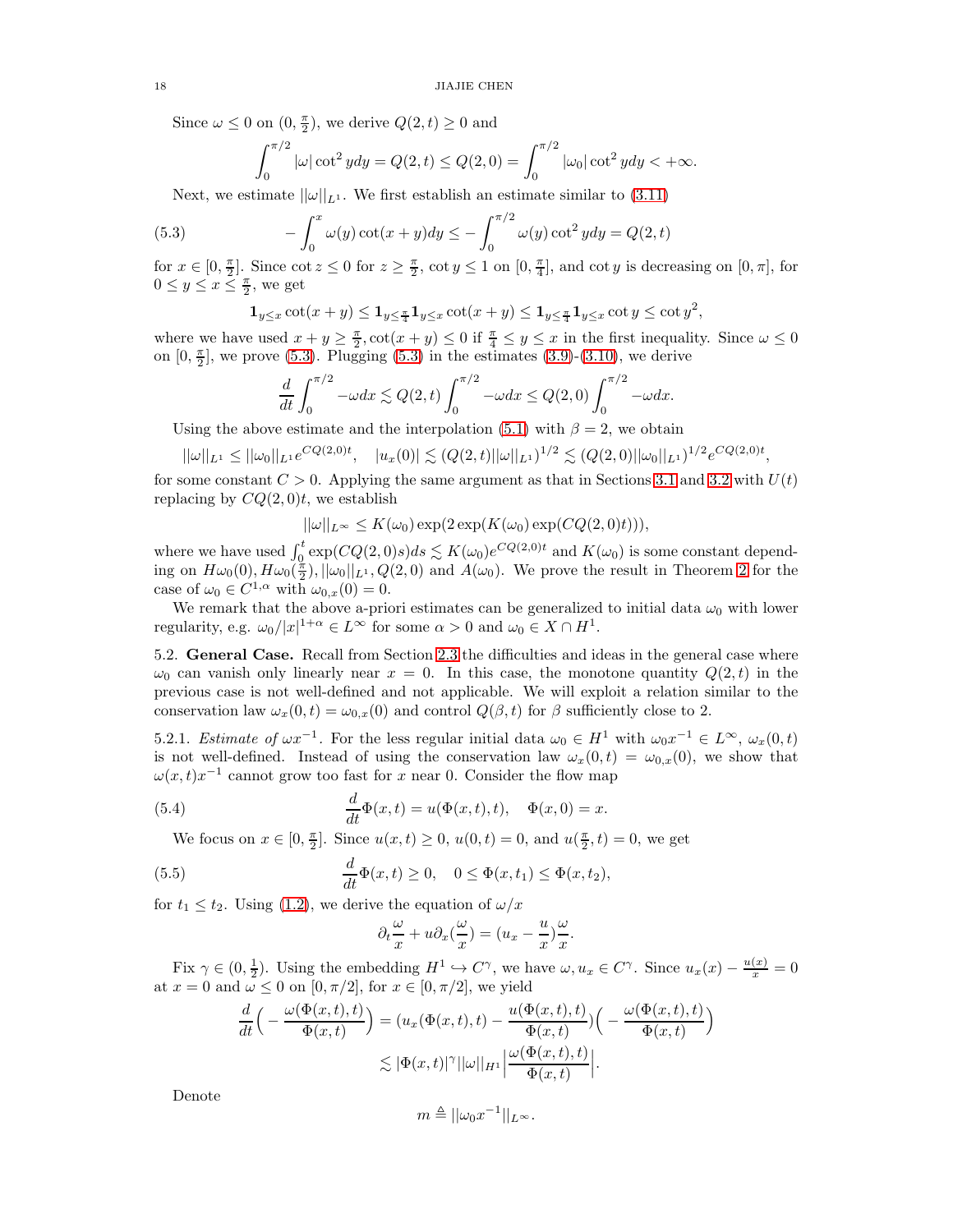Using Gronwall's inequality and [\(5.5\)](#page-17-1), we derive

$$
\Big|\frac{\omega(\Phi(x,t),t)}{\Phi(x,t)}\Big|\leq \exp(C\int_0^t|\Phi(x,s)|^\gamma||\omega(s)||_{H^1}ds)||\frac{\omega_0}{x}||_{L^\infty}\leq m\exp(C|\Phi(x,t)|^\gamma\int_0^t||\omega(s)||_{H^1}ds).
$$

<span id="page-18-0"></span>Since  $\Phi(\cdot, t)$  is a bijection from  $[0, \pi/2]$  to  $[0, \pi/2]$  and x is arbitrary, we yield

$$
(5.6) \qquad |\frac{\omega(x,t)}{x}| \leq m \exp(C|x|^{\gamma} \int_0^t ||\omega(s)||_{H^1} ds) \leq m(1+C|x|^{\gamma} \exp(C \int_0^t ||\omega(s)||_{H^1} ds),
$$

where we have used  $|x| \leq \pi/2$ ,  $e^{Ax} \leq 1 + Ax \cdot e^{Ax} \leq 1 + Cxe^{CA}$  for some absolute constant C in the last inequality. The above estimate shows that  $\limsup_{x\to 0} |\omega(x, t)/x|$  is bounded uniformly in t, which is an analog of  $\omega_x(0,t) = \omega_{0,x}(0)$ . Moreover, we obtain that  $\omega(x,t)x^{-1} \in L^{\infty}$ .

5.2.2. Weighted  $L^1$  estimates. From the local well-posedness result and [\(5.6\)](#page-18-0), we have  $\omega(t) \in$  $X \cap H^1$  and  $\omega(x,t)x^{-1} \in L^{\infty}$ , and  $\omega(t)$  satisfies the assumptions in Lemma [4.2.](#page-11-2) A key step to control  $Q(\beta, t)$  is establishing the following weighted  $L^1$  estimates.

<span id="page-18-3"></span>**Lemma 5.1.** Let  $\beta_0$  be the parameter in Lemma [4.2.](#page-11-2) For  $\beta \in [\beta_0, 2)$ , we have

<span id="page-18-2"></span>
$$
(5.7) \quad \frac{d}{dt}Q(\beta,t) \leq C(2-\beta)Q^2(\beta,t) + C(2-\beta)D(t), \quad \frac{d}{dt}||\omega||_{L^1} \leq CQ^2(\beta,t) - C_2D(t),
$$

for some absolute constant  $C, C_2 > 0$ , where  $D(t) \geq 0$  is a damping term given by

<span id="page-18-5"></span>(5.8) 
$$
D(t) = -\int_0^{\pi/2} \int_0^{\pi/2} \omega(x)\omega(y) \cot(x+y) \mathbf{1}_{x+y>\pi/2} dx dy.
$$

As a result, for some absolute constant  $\lambda > 0$ , we have

<span id="page-18-1"></span>(5.9) 
$$
\frac{d}{dt}(Q(\beta,t)+\lambda(2-\beta)||\omega||_{L^{1}}) \lesssim (2-\beta)Q^{2}(\beta,t).
$$

At first glance, the estimate [\(5.9\)](#page-18-1) looks terrible due to the quadratic nonlinearity  $Q^2(\beta, t)$ . Yet, we have a crucial small factor  $2 - \beta$ , which can compensate the nonlinearity. The boundedness of  $\omega x^{-1}$  for x near 0 [\(5.6\)](#page-18-0) implies the following leading order structure of  $Q(\beta, t)$ 

$$
Q(\beta, t) = -\int_0^{\pi/2} \omega(x, t) (\cot x)^{\beta} dx \le m \int_0^1 x \cdot x^{-\beta} dx + \mathcal{R}(\beta, t) \le \frac{m}{2 - \beta} + \mathcal{R}(\beta, t),
$$

where the remainder  $\mathcal{R}(\beta, t)$  is of order lower than  $(2 - \beta)^{-1}$ . For  $\beta$  sufficiently close to 2, we get  $(2 - \beta)Q(\beta, t) \leq m$ , which is time-independent. Formally, the nonlinearity in [\(5.9\)](#page-18-1) becomes linear. In Section [5.2.3,](#page-20-1) we will apply [\(5.9\)](#page-18-1) and this key observation to prove Theorem [2.](#page-2-0)

The first estimate in [\(5.7\)](#page-18-2) is highly nontrivial since the forcing term  $u_x(0)Q(\beta)$  (see [\(5.13\)](#page-19-0)) cannot be controlled by  $Q^2(\beta)$ . The idea behind Lemma [5.1](#page-18-3) is that for the forcing terms  $B(\beta,t)$ in [\(4.2\)](#page-11-3) and [\(4.3\)](#page-11-4) and that in [\(5.2\)](#page-16-4), we use the more singular integral  $Q(\beta, t)$  to control them near  $x = 0$ , and the magic damping term  $D(t)$  from [\(5.2\)](#page-16-4) to control them near  $x = \pi/2$ . To prove Lemma [5.1,](#page-18-3) we need several inequalities, whose proofs are deferred to Appendix [A.5.](#page-33-0)

<span id="page-18-8"></span>**Lemma 5.2.** Denote  $a \wedge b = \min(a, b)$ . For  $x, y \in [0, \pi/2], \beta \in [3/2, 2]$ , we have

<span id="page-18-4"></span>(5.10) 
$$
\cot(x+y) \leq \mathbf{1}_{x+y \geq \pi/2} \cot(x+y) + (\cot x \cot y)^{\beta},
$$

<span id="page-18-6"></span>(5.11) 
$$
\cot y (\cot x)^{\beta - 2} \wedge \cot x (\cot y)^{\beta - 2} \lesssim (\cot x \cot y)^{\beta} + \mathbf{1}_{x+y \ge \pi/2} \cot(\pi - x - y),
$$

<span id="page-18-7"></span>(5.12) 
$$
\cot y \mathbf{1}_{y \geq \pi/3} \lesssim (\cot x \cot y)^{\beta} + \mathbf{1}_{x+y \geq \pi/2} \cot(\pi - x - y).
$$

*Proof of Lemma [5.1.](#page-18-3)* Using  $\omega(x)\omega(y) \ge 0$  for  $x, y \in [0, \pi/2]^2$  and [\(5.10\)](#page-18-4), we obtain

$$
\int_0^{\frac{\pi}{2}} \int_0^{\frac{\pi}{2}} \omega(x)\omega(y) \cot(x+y) dx dy \le -D(t) + \int_0^{\pi/2} \int_0^{\pi/2} \omega(x)\omega(y) (\cot x \cot y)^{\beta} dx dy
$$
  

$$
\le -D(t) + Q^2(\beta, t),
$$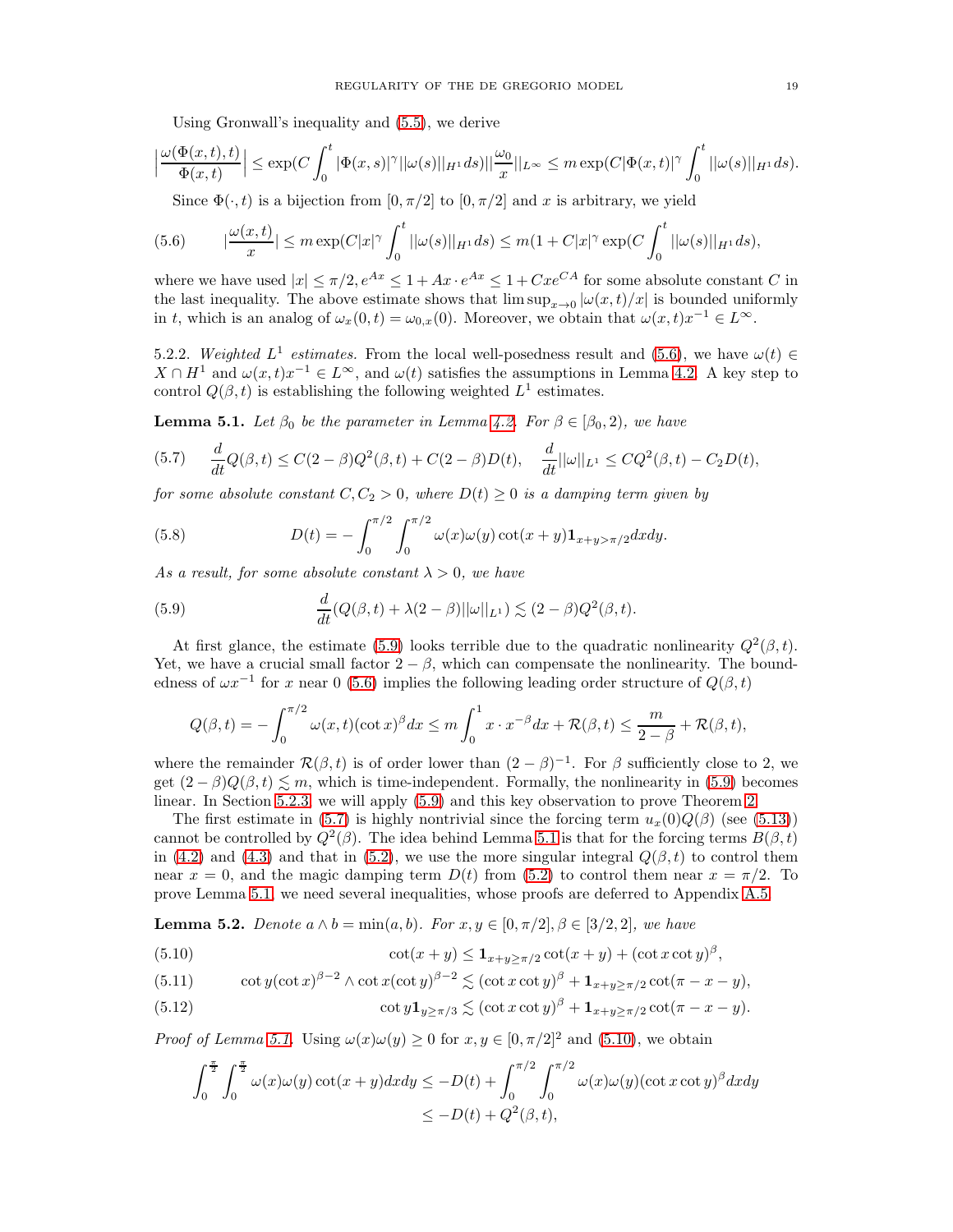where  $D(t)$  is defined in [\(5.8\)](#page-18-5). Using the above estimate and [\(5.2\)](#page-16-4), we prove the second estimate in [\(5.7\)](#page-18-2). Recall the ODE of  $Q(\beta, t)$  [\(4.2\)](#page-11-3). Applying Lemma [4.2,](#page-11-2) for  $\beta \in [\beta_0, 2)$ , we get

<span id="page-19-0"></span>
$$
(5.13) \frac{d}{dt}Q(\beta, t) \le (2 - \beta) \Big( u_x(0)Q(\beta, t) + \frac{1}{\pi} \iint_{[0, \pi/2]^2} \omega(x)\omega(y) (\cot y)^{\beta - 1} \frac{s(s^{\beta - 1} - 1)}{s^2 - 1} dx dy \Big)
$$
  

$$
\triangleq (2 - \beta)(I_1 + I_2),
$$

where  $s = \frac{\cot x}{\cot y}$ . Next, we estimate  $f(s) = \frac{s(s^{\beta-1}-1)}{s^2-1}$  $\frac{s^{2}-1}{s^{2}-1}$ . Note that  $\beta \in (3/2, 2)$ . For  $s \geq 0$ , the following estimate is straightforward

$$
0 \le f(s) \lesssim \mathbf{1}_{s < 1/2} s + \mathbf{1}_{1/2 \le s \le 2} + \mathbf{1}_{s \ge 2} s^{\beta - 2} \lesssim s \wedge s^{\beta - 2}.
$$

Since  $s = \frac{\cot x}{\cot y}$ , using the above estimate and [\(5.11\)](#page-18-6), we yield

$$
f(s)(\cot y)^{\beta-1} \lesssim (s \wedge s^{\beta-2}) \cdot (\cot y)^{\beta-1} = \cot y (\cot x)^{\beta-2} \wedge \cot x (\cot y)^{\beta-2}
$$
  

$$
\lesssim (\cot x \cot y)^{\beta} + \mathbf{1}_{x+y \geq \pi/2} \cot(\pi - x - y) = (\cot x \cot y)^{\beta} - \mathbf{1}_{x+y \geq \pi/2} \cot(x + y).
$$

Using  $\omega(x)\omega(y) \ge 0$  for  $x, y \in [0, \pi/2]$ , the above estimate and [\(5.8\)](#page-18-5), we derive

$$
0 \leq I_2 \lesssim \int_0^{\pi/2} \int_0^{\pi/2} \omega(x) \omega(y) \Big( (\cot x \cot y)^{\beta} - \mathbf{1}_{x+y \geq \pi/2} \cot(x+y) \Big) dx dy = Q^2(\beta, t) + D(t).
$$

For  $I_1$ , we cannot establish the desired estimate by comparing the kernel similar to the above since

$$
\cot y (\cot x)^{\beta} \lesssim (\cot x \cot y)^{\beta} - \mathbf{1}_{x+y \ge \pi/2} \cot(x+y)
$$

does not holds for x close to 0 and y close to  $\pi/2$ . In fact, for  $\pi/2 - y = t^{\beta}, x = t$ , with t sufficiently small, the left hand side is of  $O(1)$ , while the right hand side is  $o(t)$ . The main difficulty lies in that  $(\cot y)^{\beta}$  is too weak to control cot y for y close to  $\pi/2$ .

A key observation is that we can further impose the restriction  $Q(\beta, t) \leq u_x(0) \lesssim ||\omega||_{L^1}$ . In fact, if  $u_x(0) \leq Q(\beta, t)$ , we obtain the trivial estimate

$$
I_1 = u_x(0)Q(\beta, t) \le Q^2(\beta, t).
$$

In the other case  $Q(\beta, t) \leq u_x(0)$ , thanks to the interpolation [\(5.1\)](#page-16-3), we derive

$$
u_x(0) \lesssim Q(\beta, t)^{1/\beta} ||\omega||_{L^1}^{1-1/\beta} \le (u_x(0))^{1/\beta} ||\omega||_{L^1}^{1-1/\beta},
$$

which implies  $u_x(0) \lesssim ||\omega||_{L^1}$ . Now, we decompose  $I_1 = u_x(0)Q(\beta, t)$  as follows

$$
I_1 \lesssim \int_0^{\pi/2} |\omega| \cot y dy Q(\beta, t) = \int_0^{\pi/3} |\omega| \cot y dy Q(\beta, t) + \int_{\pi/3}^{\pi/2} |\omega| \cot y dy Q(\beta, t) \triangleq J_1 + J_2.
$$

For  $J_1$ , since  $\cot y \lesssim (\cot y)^{\beta}$  for  $y \leq \pi/3$ , we get  $J_1 \lesssim Q^2(\beta, t)$ . For  $J_2$ , using  $Q(\beta, t) \leq$  $u_x(0) \lesssim ||\omega||_{L^1}$ , we yield

$$
J_2 \lesssim \int_{\pi/3}^{\pi/2} |\omega(y)| \cot y| |\omega||_{L^1} \lesssim \int_{\pi/3}^{\pi/2} \omega(y) \cot y dy \int_0^{\pi/2} \omega(x) dx,
$$

where we have used  $\omega(x) \leq 0$  on  $[0, \pi/2]$  to obtain the last inequality. Applying [\(5.12\)](#page-18-7) and  $\cot(\pi - x - y) = -\cot(x + y)$ , we obtain

$$
J_2 \lesssim \int_0^{\pi/2} \int_0^{\pi/2} \omega(x) \omega(y) \Big( (\cot x \cot y)^{\beta} - \mathbf{1}_{x+y \ge \pi/2} \cot(x+y) \Big) dx dy = Q^2(\beta, t) + D(t).
$$

Combining the above estimates on  $J_1, J_2$ , in the other case  $Q(\beta, t) \leq u_x(0)$ , we prove

$$
I_1 \lesssim J_1 + J_2 \lesssim Q^2(\beta, t) + D(t).
$$

Combining the above estimates on  $I_1, I_2$ , we establish the first inequality in [\(5.7\)](#page-18-2). Estimate [\(5.9\)](#page-18-1) follows directly from [\(5.7\)](#page-18-2) by choosing  $\lambda > 0$  with  $C_2 \lambda \ge 2C$ , e.g.  $\lambda = \frac{2C}{C_2}$  $\Box$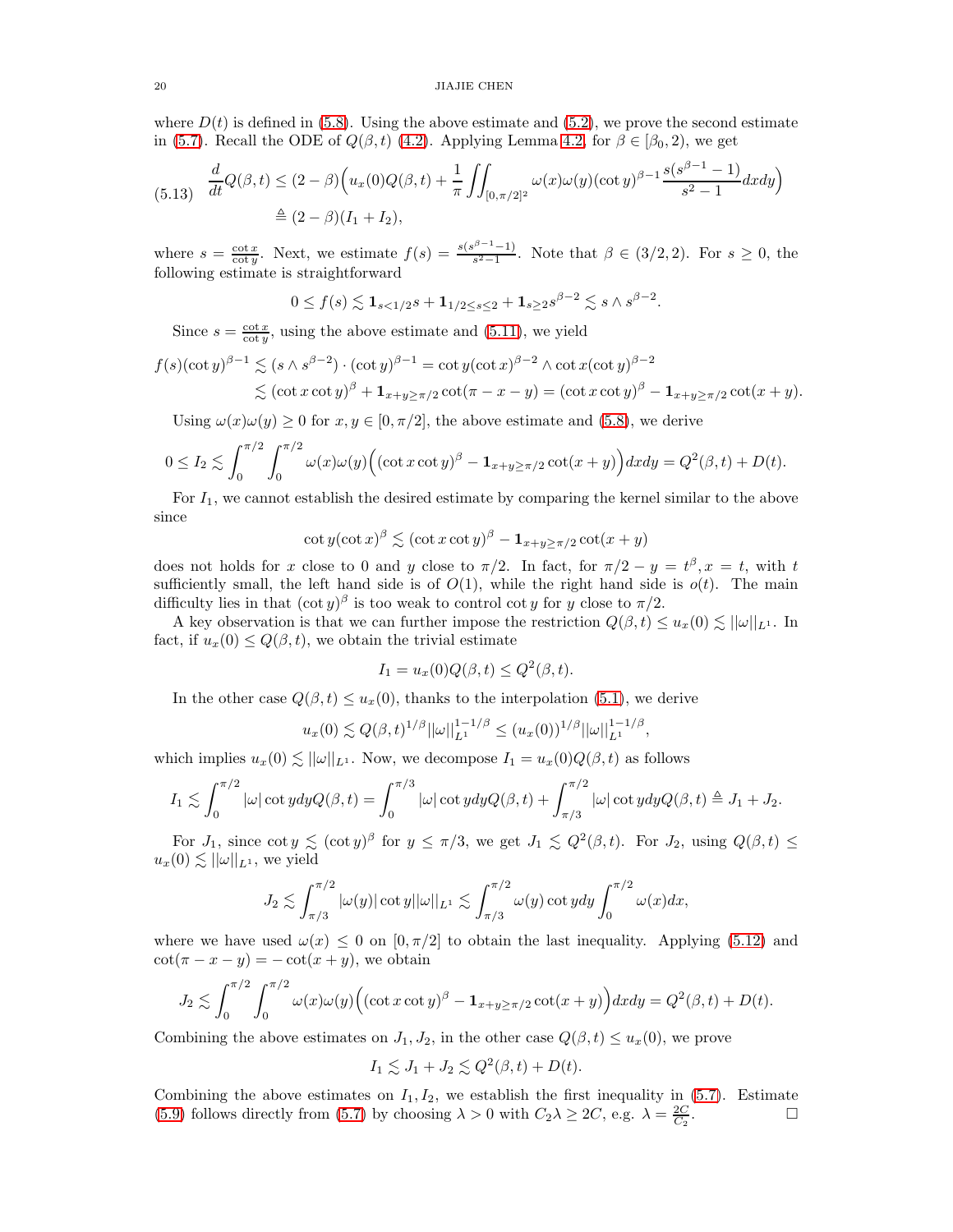Remark 5.3. We cannot apply [\(5.1\)](#page-16-3) to estimate  $u_x(0)$  in  $I_1$  directly, since such estimate only offers

$$
\frac{d}{dt}(Q(\beta, t) + \mu||\omega||_{L^{1}}) \lesssim (2 - \beta)^{\gamma}(Q(\beta, t) + \mu||\omega||_{L^{1}})^{2}
$$

with power  $\gamma < 1$  for any well chosen  $\mu$ , which is not sufficient for our purpose. Compared to [\(5.9\)](#page-18-1), the above estimate loses a small factor  $(2-\beta)^{1-\gamma}$ , which is due to the fact that we do not have a good estimate on  $||\omega||_{L^1}$ , while for  $Q(\beta, t)$  we have the crucial small factor  $2 - \beta$ . We only add minimal amount of  $||\omega||_{L^1}$  in the energy in [\(5.9\)](#page-18-1) due to a similar reason.

<span id="page-20-1"></span>5.2.3. A bootstrap estimate. Now, we are in a position to establish the global well-posedness result in Theorem [2](#page-2-0) in the general case. It follows from a bootstrap lemma.

<span id="page-20-0"></span>**Lemma 5.4.** Suppose that  $\omega_0$  satisfies the assumptions in Theorem [2.](#page-2-0) Denote  $m = ||\omega_0 x^{-1}||_{L^{\infty}}$ . There exists some absolute constant c, such that for  $\delta = \frac{c}{m}$ , if  $\int_0^T u_x(0, s) ds < +\infty$ , we have  $\int_0^{T+\delta} u_x(0,s)ds < +\infty.$ 

*Proof.* Without loss of generality, we assume  $m > 0$ . Recall  $Q(\beta, t)$  from [\(4.1\)](#page-11-5). Denote

<span id="page-20-2"></span>
$$
H(\beta, t) = Q(\beta, t) + \lambda(2 - \beta)||\omega||_{L^1}.
$$

In view of Theorem [1](#page-1-2) and [\(5.1\)](#page-16-3), for  $\omega_0 \in H^1 \cap X$ , the solution  $\omega(x,t)$  remains in  $H^1$  if  $H(\beta,t)$  $+\infty$  for some  $\beta < 2$ . Thus, it suffices to control H. Using Lemma [5.1,](#page-18-3) we have

(5.14) 
$$
\frac{d}{dt}H(\beta,t) \leq \mu(2-\beta)H^2(\beta,t)
$$

for some absolute constant  $\mu > 0$  and any  $\beta \in [\beta_0, 2)$ . Since  $\int_0^T u_x(0, s) ds < 0$ , using Theorem [1,](#page-1-2) we obtain  $\sup_{t\leq T} ||\omega(t)||_{H^1} < +\infty, ||\omega(T)||_{L^1} < +\infty$ . Using [\(5.6\)](#page-18-0), we obtain

$$
Q(\beta, T) = \int_0^{\pi/2} |\omega| (\cot y)^{\beta} dy \le \int_0^1 |\omega| y^{\beta} dy + C \int_0^{\pi/2} |\omega| dy
$$
  
(5.15)  

$$
\le m \int_0^1 (y^{1-\beta} + Cy^{\gamma+1-\beta} \exp(CT \sup_{t \le T} ||\omega(t)||_{H^1})) dy + C ||\omega(T)||_{L^1}
$$
  

$$
\le \frac{m}{2-\beta} + Cm \exp(CT \sup_{t \le T} ||\omega(t)||_{H^1}) + C ||\omega(T)||_{L^1},
$$

where C is some absolute constant and we have used  $|(\cot x)^{\beta} - x^{-\beta}| \lesssim |\cot x - x^{-1}|x^{-\beta+1} \lesssim$  $x^{-\beta+2} \lesssim 1$  in the first inequality. Thus, there exists  $\beta_1$  slightly less than 2, such that

$$
H(\beta_1, T) = Q(\beta_1, T) + \lambda(2 - \beta_1)||\omega(T)||_{L^1}
$$
  
\n
$$
\leq \frac{m}{2 - \beta_1} + Cm \exp(CT \sup_{t \leq T} ||\omega(t)||_{H^1}) + C||\omega(T)||_{L^1} \leq \frac{2m}{2 - \beta_1}.
$$

Solving the ODE [\(5.14\)](#page-20-2) with  $\beta = \beta_1$  on  $t \geq T$ , we yield

$$
\frac{d}{dt}H^{-1}(\beta_1, t) \ge -\mu(2-\beta_1),
$$

which along with the estimate on  $H(\beta_1, T)$  imply

<span id="page-20-3"></span>
$$
H^{-1}(\beta_1, T + \tau) \ge H^{-1}(\beta_1, T) - \mu(2 - \beta_1)\tau \ge \frac{2 - \beta_1}{2m} - \mu(2 - \beta_1)\tau.
$$

Note that  $\mu$  is absolute. We choose  $\delta = \frac{1}{4m\mu}$ . Then, for  $t \in [T, T + \delta]$ , we yield

(5.16) 
$$
H^{-1}(\beta_1, t) \ge \frac{2 - \beta_1}{2m} - \frac{2 - \beta_1}{4m} = \frac{2 - \beta_1}{4m}, \quad H(\beta_1, t) \le \frac{4m}{2 - \beta_1}.
$$

Applying [\(5.1\)](#page-16-3), we obtain  $u_x(0,t) \lesssim \frac{m}{(2-\beta_1)^2}$  on  $[T, T + \delta]$ . We conclude the proof.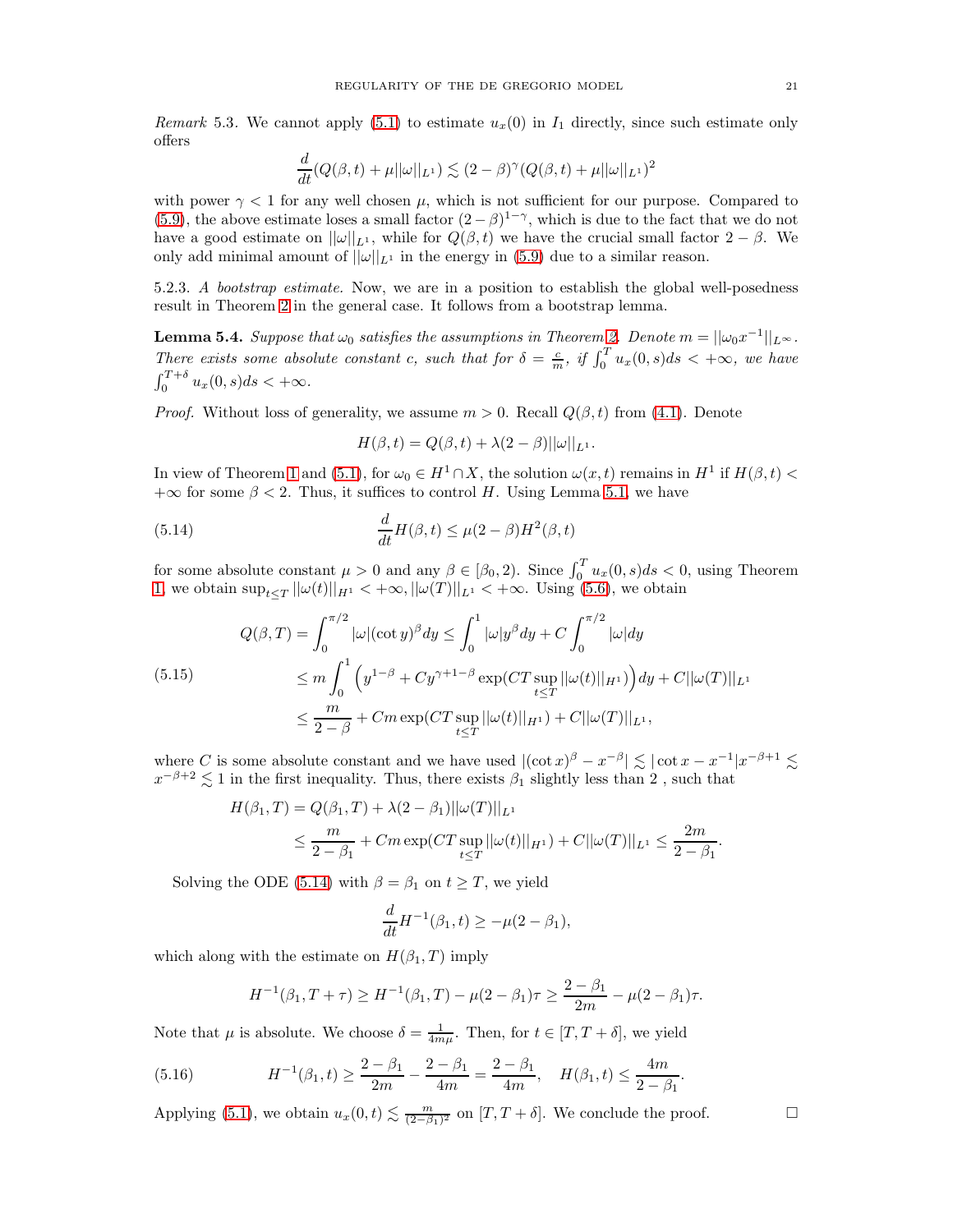<span id="page-21-0"></span>Remark 5.5. Denote  $V(t) = \int_0^t (u_x(0, s) + 1)ds$ . We can obtain an a-priori estimate for  $V(t)$  by tracking the bounds in the above proof. Using standard energy estimates and [\(3.21\)](#page-11-6), we obtain

$$
Cm \exp(Ct \sup_{s \leq t} ||\omega(s)||_{H^1}) + C||\omega(t)||_{L^1} \leq g(V(t), C_1),
$$
  

$$
g(x, c) \triangleq c \cdot \exp(c \cdot \exp(c \cdot \exp(c \cdot \exp(c \cdot \exp(c \cdot \exp(c x))))))
$$

for some constant  $C_1 > 1$  depending only on the initial data. Note that the estimate of  $||\omega||_{L^{\infty}}$ [\(3.21\)](#page-11-6) is triple exponential growth, and then the estimate of  $||\omega||_{H^1}$  is a quintuple one due to extrapolation in bounding  $||u_x||_{L^{\infty}}$ . These estimates further lead to the above sextuple exponential growth. For any  $T \geq 0$ , choosing  $\beta_1$  with  $2 - \beta_1 = c \cdot \frac{m}{g(V(T), C_1)}$  for some absolute constant  $c$  and using  $(5.1)$ ,  $(5.16)$ , we yield

$$
V(T + \delta) \le g(V(T), C_2),
$$

for some constant  $C_2 > 0$  depending only on  $\omega_0$ . Since  $\delta$  and  $C_2$  are independent of T, iterating the above estimate yields an a-priori estimate for  $V(t)$  with any  $t \geq 0$ .

Remark 5.6. The above estimate is consistent with the heuristic in the paragraph below [\(5.9\)](#page-18-1) that the nonlinearity  $(2-\beta)Q^2$  in  $(5.9)$  or  $(2-\beta)H^2$  is essentially linear. In fact, for  $t \in [T, T+\delta]$ ,  $(5.16)$  implies  $(2 - \beta_1)Q(\beta_1, t) \leq (2 - \beta_1)H(\beta_1, t) \leq 4m$ . Formally,  $Q(\beta, t)$  grows exponentially in t for  $\beta$  close to 2, which we can barely afford, while in the previous case,  $Q(2,t)$  is bounded uniformly. This argument is similar in spirit to extrapolation, e.g. the BKM blowup criterion [\[1\]](#page-38-26).

# 6. FINITE TIME BLOWUP FOR  $C^{\alpha} \cap H^s$  data

<span id="page-21-1"></span>In this Section, we prove Theorem [3](#page-2-1) on finite time blowup for [\(1.2\)](#page-0-1) with  $C^{\alpha} \cap H^s$  data for any  $\alpha \in (0,1)$  and  $s \in (1/2,3/2)$ . We will use ideas outlined in Section [2.](#page-4-0)

Since we will adopt several estimates established in [\[7,](#page-38-10) [35\]](#page-39-2), for consistency, throughout this section, we assume that the solution  $\omega$  is  $2\pi$  periodic. This modification also simplifies our notations. Theorem [3](#page-2-1) can be established by applying the same argument to  $\omega_{\pi}(x) \triangleq \omega_{2\pi}(2x)$ . As a result, the Hilbert transform and the set  $X(1.4)$  $X(1.4)$  becomes

$$
Hf \triangleq \frac{1}{2\pi} P.V. \int_{-\pi}^{\pi} \cot \frac{x-y}{2} f(y) dy, \quad X \triangleq \Big\{ f : f \text{ is odd }, 2\pi-\text{periodic and } f(x) \le 0, x \in [0, \pi] \Big\}.
$$

<span id="page-21-6"></span>6.1. Slightly weakening the effect of advection. Recall the discussion on the competition between advection and vortex stretching in Section [1.3.](#page-3-4) To characterize that the advection is relatively weak for  $\omega \in C^{\alpha} \cap X$  with  $\omega \approx -Cx^{\alpha}$  near  $x = 0$ , we study [\(1.2\)](#page-0-1) using the dynamic rescaling formulation

<span id="page-21-5"></span>(6.1) 
$$
\omega_t + u\omega_x = (c_\omega + u_x)\omega, \quad u_x = H\omega
$$

derived in [\(6.3\)](#page-21-2)-[\(6.5\)](#page-22-0) with the normalization condition

<span id="page-21-3"></span>(6.2) 
$$
c_{\omega}(t) = (\alpha - 1)u_x(0, t),
$$

where  $c_{\omega}$  is a rescaling factor. If  $u_x(0,t)$  is bounded away from  $0: u_x(0,t) \geq C > 0$  for all t, the competition between advection and the vortex stretching is encoded in the sign of  $c_{\omega}$  since  $sign(c_{\omega}) = sign(\alpha - 1)$ , which can determine the long time behavior of the solution. See the discussion below  $(6.5)$ . We remark that the idea and condition  $(6.2)$  are similar to those in [\[7\]](#page-38-10), which play a crucial role in establishing singularity formation for the gCLM model.

<span id="page-21-7"></span>6.2. Dynamic rescaling formulation. We follow the method in  $(7, 10)$  to construct finite time blowup solution using the dynamic rescaling formulation of [\(1.2\)](#page-0-1). Let  $\omega(x, t)$ ,  $u(x, t)$  be the solutions of equation [\(1.2\)](#page-0-1). It is easy to show that

<span id="page-21-2"></span>(6.3) 
$$
\tilde{\omega}(x,\tau) = C_{\omega}(\tau)\omega(x,t(\tau)), \quad \tilde{u}(x,\tau) = C_{\omega}(\tau)u(x,t(\tau))
$$

are the solutions to the dynamic rescaling equations

<span id="page-21-4"></span>(6.4) 
$$
\tilde{\omega}_{\tau} + \tilde{u}\tilde{\omega}_{x} = c_{\omega}\tilde{\omega} + \tilde{u}_{x}\tilde{\omega}, \quad \tilde{u}_{x} = H\tilde{\omega},
$$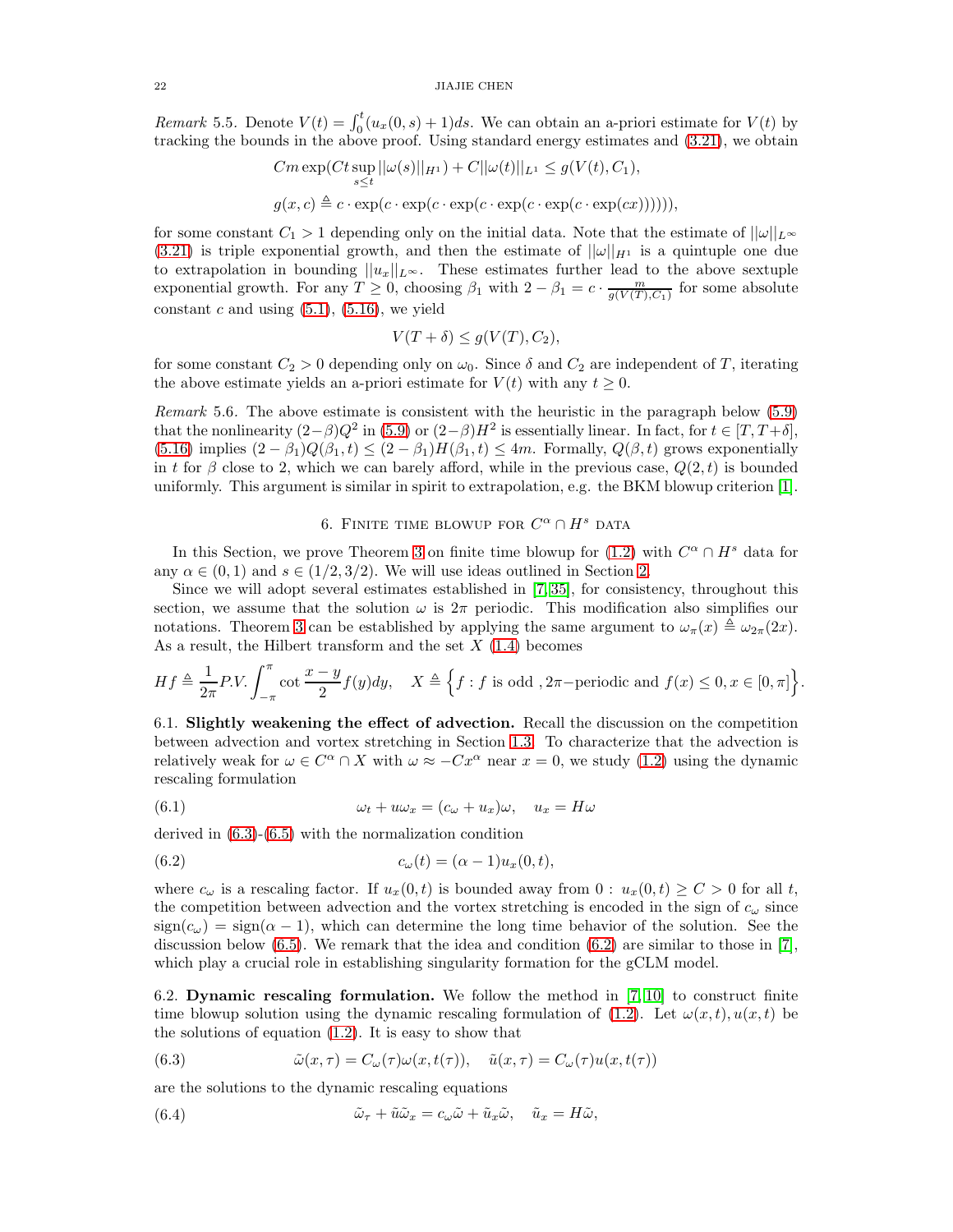where

(6.5) 
$$
C_{\omega}(\tau) = \exp\left(\int_0^{\tau} c_{\omega}(s)ds\right), \quad t(\tau) = \int_0^{\tau} C_{\omega}(s)ds.
$$

We will impose some normalization condition on the time-dependent scaling parameter  $c_{\omega}(\tau)$ , and establish that  $-C_1 \leq c_\omega(\tau) \leq -C < 0$  for all  $\tau > 0$  and some  $C_1, C > 0$ . Then the solution of  $(6.4)$  is equivalent to that of the original equation  $(1.2)$  via the transformations in  $(6.3)-(6.5)$  $(6.3)-(6.5)$ . Moreover, we will establish that the solution  $\tilde{\omega}(\cdot, \tau)$  is nontrivial, e.g.  $||\tilde{\omega}(\cdot, \tau)||_{L^{\infty}} \geq c > 0$ , for all  $\tau > 0$ . Then the rescaling relationship [\(6.3\)](#page-21-2)-[\(6.5\)](#page-22-0) implies

<span id="page-22-0"></span>
$$
C_{\omega}(\tau) \le e^{-C\tau}, \quad t(\infty) \le \int_0^{\infty} e^{-C\tau} d\tau = C^{-1} < +\infty
$$

and that the solution

$$
|\omega(x, t(\tau))| = C_{\omega}(\tau)^{-1} |\tilde{\omega}(x, \tau)| \ge e^{C\tau} |\tilde{\omega}(x, \tau)|
$$

blows up at finite time  $T = t(\infty)$ .

Note that a similar dynamic rescaling formulation was employed in [\[34,](#page-39-9) [41\]](#page-39-10) to study the nonlinear Schrödinger (and related) equation. This formulation is closely related to the modulation technique, which has been developed by Merle, Raphael, Martel, Zaag and others, see, e.g. [\[31,](#page-38-27) [40,](#page-39-11) [42–](#page-39-12)[44\]](#page-39-13). It has been a very effective tool to study singularity formation for many problems like the nonlinear Schrödinger equation  $[31, 42]$  $[31, 42]$ , the nonlinear wave equation  $[44]$ , the nonlinear heat equation [\[43\]](#page-39-14), the generalized KdV equation [\[40\]](#page-39-11). Recently, it has been used to establish finite time blowup from smooth initial data in model problems for the 3D Euler equations, including the DG model [\[10\]](#page-38-8), the gCLM model [\[6,](#page-38-9)[7,](#page-38-10)[10,](#page-38-8)[19\]](#page-38-11) and the Hou-Luo model [\[9\]](#page-38-16).

To simplify our presentation, we still use  $t$  to denote the rescaled time in the rest of this section, unless specified, and drop  $\tilde{\cdot}$  in [\(6.4\)](#page-21-4). Then (6.4) reduces to [\(6.1\)](#page-21-5).

6.3. Construction of the  $C^{\alpha}$  approximate steady state. Based on the discussion in Sec-tions [1.3](#page-3-4) and [6.1,](#page-21-6) we first construct an approximate steady state  $(\omega_{\alpha}, c_{\omega,\alpha})$  of  $(6.1)$  with  $\omega_{\alpha} \in C^{\alpha}$ and  $\omega_{\alpha} \approx -Cx^{\alpha}$  near  $x = 0$ . Following the idea in [\[7\]](#page-38-10), we perform the construction by perturbing the equilibrium  $sin(x)$  of [\(1.2\)](#page-0-1). A natural choice of  $\omega_{\alpha}$  is

<span id="page-22-1"></span>(6.6) 
$$
\omega_{\alpha} = -\text{sgn}(x)|\sin(x)|^{\alpha}c_{\alpha}, \quad c_{\alpha} = \left(\frac{1}{\pi}\int_{0}^{\pi}(\sin x)^{\alpha}\cot\frac{x}{2}dx\right)^{-1}.
$$

We choose the above  $c_{\alpha}$  to normalize  $H\omega_{\alpha}(0) = 1$ . Let  $u_{\alpha}$  be the associated velocity with  $u_{\alpha,x} = H\omega_{\alpha}$ . We choose  $c_{\omega,\alpha}$  according to [\(6.2\)](#page-21-3)

(6.7) 
$$
c_{\omega,\alpha} = (\alpha - 1)u_{\alpha,x}(0) = \alpha - 1.
$$

<span id="page-22-7"></span>Denote

(6.8) 
$$
\omega_1 = -\sin x, \quad u_1 = \sin x, \quad \eta_\alpha = \omega_\alpha - \omega_1.
$$

<span id="page-22-3"></span>For  $\alpha$  close to 1, we expect that  $(\omega_{\alpha}, u_{\alpha})$  are close to  $(\omega_1, u_1)$ .

<span id="page-22-8"></span>**Lemma 6.1.** Let 
$$
\kappa_1 = \frac{3}{4}, \kappa_2 = \frac{7}{8}
$$
. For  $\kappa_2 < \frac{9}{10} < \alpha < 1$  and  $x \in [-\pi, \pi]$ , we have

<span id="page-22-2"></span>(6.9) 
$$
|\partial_x^i \eta_\alpha| \lesssim (1-\alpha) |\sin x|^{\kappa_2 - i}, \quad i = 1, 2, 3,
$$

<span id="page-22-6"></span>(6.10) 
$$
|H\eta_{\alpha}| \lesssim (1-\alpha)|x|^{\kappa_1}, \quad |\partial_x H\eta_{\alpha}| \lesssim (1-\alpha)|\sin x|^{\kappa_1-1},
$$

<span id="page-22-5"></span>(6.11) 
$$
|(\alpha - 1)\omega_{\alpha} - \sin x(\omega_{\alpha,xx} - \omega_{1,xx})| \lesssim ((1 - \alpha) \wedge |x|^2)|\sin x|^{\alpha - 1}.
$$

For x near 0, the above estimates on  $\omega_{\alpha}$  are similar to those for  $\omega_{\alpha} = -x^{\alpha}$  and  $\omega_1 = -x$ . The reader can think of  $\kappa_1, \kappa_2$  close to 1, and that  $\alpha$  is even closer to 1.

*Proof.* Due to symmetry, it suffices to consider  $x \geq 0$ . Firstly, using Lemma [A.4](#page-29-2) and  $1 \lesssim \alpha - \kappa_2$ , we obtain

<span id="page-22-4"></span>
$$
(6.12) \qquad |\n(\sin x)^{\alpha} - \sin x| = (\sin x)^{\kappa_2} (\sin x)^{\alpha - \kappa_2} (1 - (\sin x)^{1 - \alpha}) \lesssim (1 - \alpha)(\sin x)^{\kappa_2}.
$$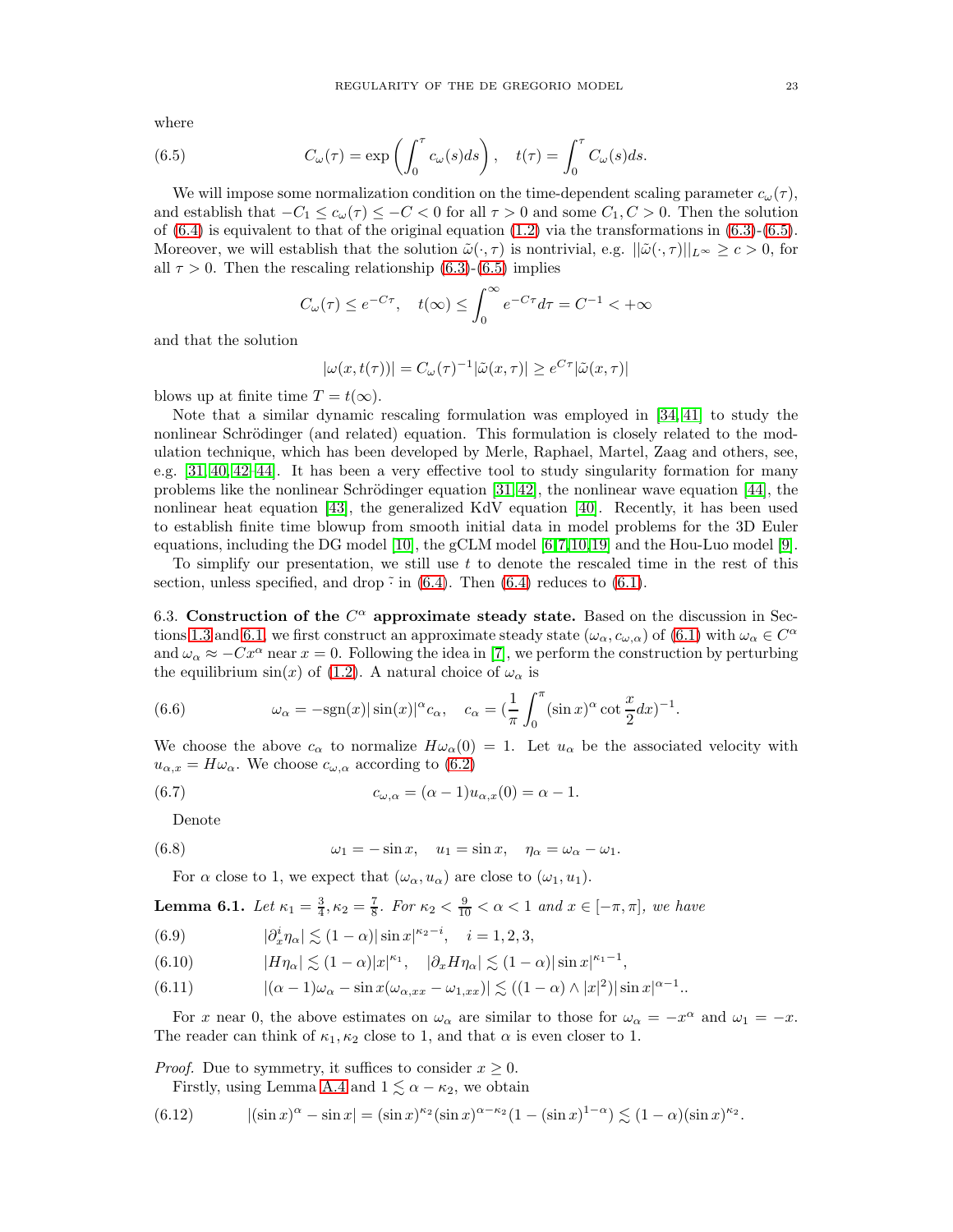<span id="page-23-0"></span>Recall  $c_{\alpha}$  defined in [\(6.6\)](#page-22-1). Using the above estimate, we obtain

(6.13) 
$$
\frac{1}{\pi} \int_0^{\pi} |(\sin x)^{\alpha} - \sin x| \cot \frac{x}{2} dx \lesssim 1 - \alpha, \quad |c_{\alpha} - 1| \lesssim 1 - \alpha.
$$

<span id="page-23-1"></span>Next, we establish the estimate of  $\omega_{\alpha}$  defined in [\(6.6\)](#page-22-1). A direct calculation yields

$$
(6.14) \quad \omega_{\alpha,x} = -c_{\alpha}\alpha(\sin x)^{\alpha-1}\cos x, \quad \omega_{\alpha,xx} = -c_{\alpha}\alpha(\alpha-1)(\sin x)^{\alpha-2}\cos^2 x + \alpha c_{\alpha}(\sin x)^{\alpha}.
$$

We consider a typical case  $i = 3$  in [\(6.9\)](#page-22-2), and the case  $i = 1$  or 2 can be proved similarly. Recall  $\omega_1, u_1, \eta_\alpha$  from [\(6.8\)](#page-22-3). Using [\(6.12\)](#page-22-4), [\(6.13\)](#page-23-0) and  $\kappa_2 < \alpha$ , we get

$$
|\eta_{\alpha,xx}| = |\omega_{\alpha,xx} - \sin x| \lesssim |\alpha c_{\alpha}(\sin x)^{\alpha} - \sin x| + (1 - \alpha)(\sin x)^{\alpha - 2}
$$
  

$$
\lesssim |(\sin x)^{\alpha} - \sin x| + (1 - \alpha)(\sin x)^{\alpha - 2} \lesssim (1 - \alpha)(\sin x)^{\kappa_2 - 2}.
$$

For [\(6.11\)](#page-22-5), the first bound  $(1-\alpha)|\sin x|^{\alpha-1}$  follows directly from [\(6.9\)](#page-22-2). Using [\(6.14\)](#page-23-1),  $|\omega_{1,xx}| =$  $\sin x$  and a direct calculation, we yield

$$
\begin{aligned} &|( \alpha - 1 ) \omega_\alpha - \sin x ( \omega_{\alpha, xx} - \omega_{1, xx} )| \\ \leq & |c_\alpha ( \alpha - 1 ) \alpha ( \sin x )^{\alpha - 1} ( \cos x - \cos^2 x )| + C ( \sin x )^{\alpha + 1} + \sin x | \omega_{1, xx} | \\ \lesssim & ( \sin x )^{a - 1} |x|^2 + ( \sin x )^{a + 1} \lesssim ( \sin x )^{a - 1} |x|^2 , \end{aligned}
$$

where we have used  $|1 - \cos x| \lesssim x^2$ .

<span id="page-23-2"></span>Next, we prove (6.10). Denote 
$$
D_x = \sin x \partial_x
$$
. Using (6.9) and  $\kappa_2 = \frac{7}{8}$  close to 1, we have

$$
(6.15) \qquad ||\partial_x \eta_\alpha||_{L^4} \lesssim (1-\alpha)||\, |\sin x|^{\kappa_2 - 1}||_{L^4} \lesssim 1 - \alpha,
$$
  

$$
||\partial_x (D_x \eta_\alpha)||_{L^4} \lesssim ||\, |\partial_x \eta_\alpha| + |\sin x \partial_x^2 \eta_\alpha| \, ||_{L^4} \lesssim (1-\alpha)|\sin x|^{\kappa_2 - 1}||_{L^4} \lesssim 1 - \alpha.
$$

Recall from [\(6.6\)](#page-22-1) that  $u_{\alpha,x}(0) = H\omega_{\alpha}(0) = 1 = u_{1,x}(0)$ . It implies  $H\eta_{\alpha}(0) = 0$ . Since the Hilbert transform is  $L^4$  bounded, using Hölder's inequality and [\(6.15\)](#page-23-2), we yield

$$
|H\eta_{\alpha}(x)| = |\int_0^x \partial_x H \eta_{\alpha}(y) dy| \le ||\partial_x H \eta_{\alpha}||_{L^4} \left(\int_0^x 1 dy\right)^{3/4} \lesssim ||\partial_x H \eta_{\alpha}||_{L^4} x^{3/4}
$$
  
=  $x^{3/4} ||H \partial_x \eta_{\alpha}||_{L^4} \lesssim x^{3/4} ||\partial_x \eta_{\alpha}||_{L^4} \lesssim (1 - \alpha)x^{3/4}.$ 

Since  $D_x H \eta_\alpha$  vanishes on  $x = 0, \pi$ , using an estimate similar to the above, we yield

$$
|D_x H \eta_\alpha(x)| \lesssim ||\partial_x (D_x H \eta_\alpha(x))||_{L^4} (|x|^{3/4} \wedge |\pi - x|^{3/4}) \lesssim ||\partial_x (D_x H \eta_\alpha(x))||_{L^4} |\sin x|^{3/4}.
$$

Applying Lemma [A.2](#page-29-3)  $(n = 2)$ , we yield

$$
\partial_x (D_x H \eta_\alpha) = \partial_x (H(D_x \eta_\alpha) - H(D_x \eta_\alpha)(0)) = \partial_x (H(D_x \eta_\alpha) = H(\partial_x D_x \eta_\alpha).
$$

Applying [\(6.15\)](#page-23-2) and the fact that  $H$  is  $L<sup>4</sup>$  bounded, we establish

$$
|D_x H \eta_\alpha(x)| \lesssim ||H(\partial_x D_x \eta_\alpha)||_{L^4} |\sin x|^{3/4} \lesssim ||\partial_x D_x \eta_\alpha||_{L^4} |\sin x|^{3/4} \lesssim (1-\alpha)|\sin x|^{3/4},
$$

which implies the second inequality in  $(6.10)$ .

The above  $L^4$  estimate on  $H\eta_\alpha$  can be replaced by  $L^p$  estimates with larger p, which offers more vanishing order of  $H\eta_{\alpha}$  near  $x = 0$ . Here, the power  $|x|^{3/4}$  is sufficient for our later weighted energy estimates.

6.4. Nonlinear stability of the approximate steady state. In this Section, we follow [\[7,](#page-38-10)[10\]](#page-38-8) to perform stability analysis around  $(\omega_{\alpha}, c_{\omega,\alpha})$  constructed in [\(6.6\)](#page-22-1), [\(6.7\)](#page-22-7) and establish the finite time blowup results. We first introduce some weighted norms and spaces.

**Definition 6.2.** Define the singular weight  $\rho = (\sin \frac{x}{2})^{-2}$ , the standard inner product  $\langle \cdot, \cdot \rangle$  on  $S^1$ , the weighted norms  $||\cdot||_{\mathcal{H}}$  and the Hilbert spaces  $\mathcal H$  as follows

$$
(6.16) \qquad \langle f, g \rangle = \int_0^{2\pi} f g dx, \quad ||f||_H^2 \triangleq \frac{1}{4\pi} \int_{-\pi}^{\pi} \frac{|f_x|^2}{\sin^2 \frac{x}{2}} dx, \quad \mathcal{H} \triangleq \{f|f(0) = 0, ||f||_H < +\infty\}
$$

with inner products  $\langle \cdot, \cdot \rangle_{\mathcal{H}}$  induced by the H norm.

$$
24\quad
$$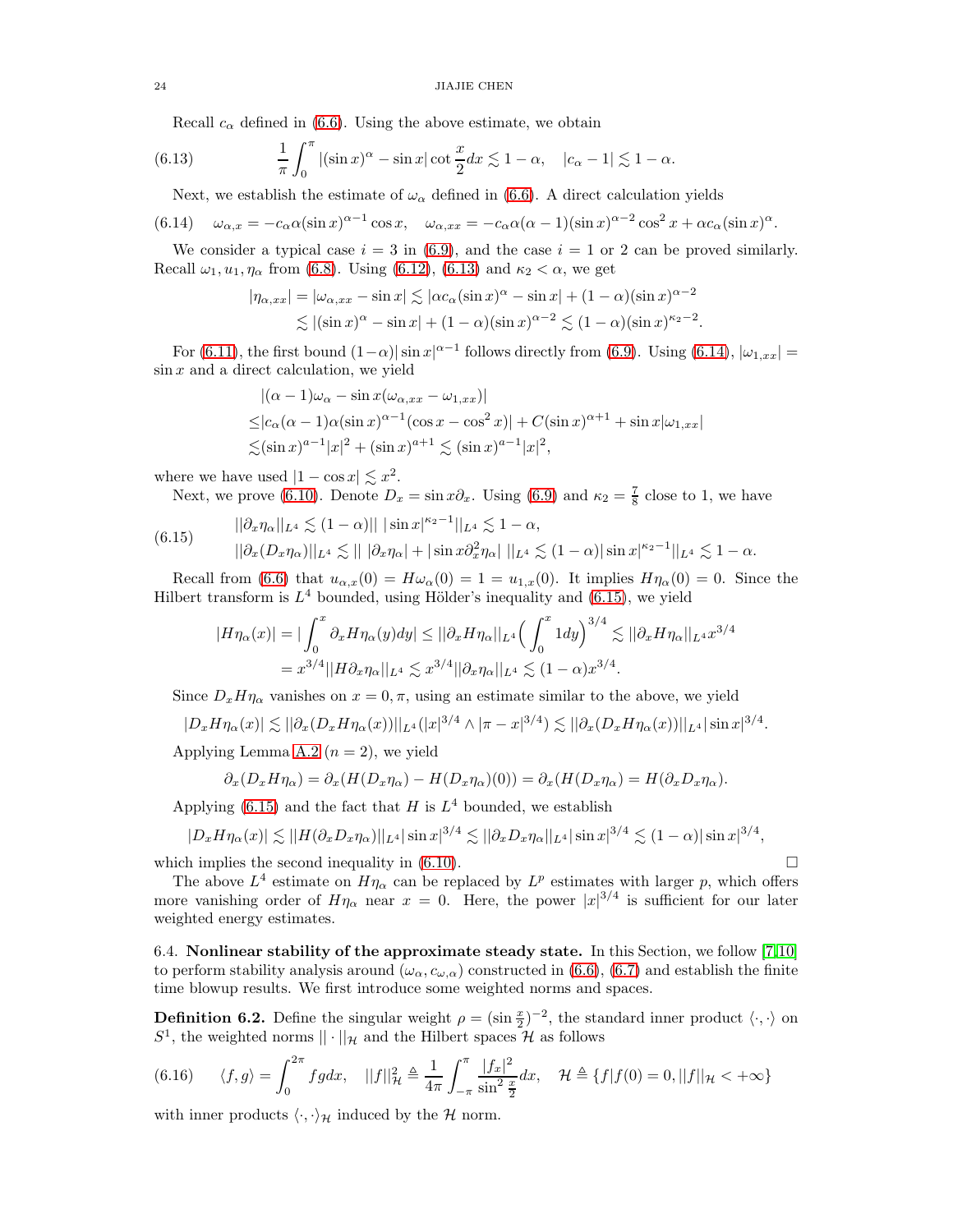The  $H$  norm was introduced in [\[35\]](#page-39-2) for the stability analysis of the De Gregorio model. By definition, we have

<span id="page-24-1"></span>(6.17) 
$$
\langle f, g \rangle_{\mathcal{H}} = (4\pi)^{-1} \langle f_x, g_x \rho \rangle.
$$

6.4.1. Linearized equation. Linearizing [\(6.1\)](#page-21-5) around  $\omega_{\alpha}, c_{\omega,\alpha}$ , we obtain the equation for the perturbation  $\omega, c_{\omega}$  (  $(\omega + \omega_{\alpha}, c_{\omega} + c_{\omega,\alpha})$  is the solution of [\(6.1\)](#page-21-5))

<span id="page-24-2"></span>(6.18) 
$$
\omega_t = -u_\alpha \omega_x + u_{\alpha,x} \omega + u_x \omega_\alpha - u \omega_{\alpha,x} + c_{\omega,\alpha} \omega + c_{\omega} \omega_\alpha + N(\omega) + F(\omega_\alpha)
$$

$$
\triangleq \mathcal{L}_\alpha \omega + N(\omega) + F(\omega_\alpha),
$$

where the nonlinear term  $N(\omega)$  and error term  $F(\omega_{\alpha})$  are given by

<span id="page-24-6"></span>(6.19) 
$$
N(\omega) = (c_{\omega} + u_x)\omega - u\omega_x, \quad F(\omega_{\alpha}) = (c_{\omega,\alpha} + u_{\alpha,x})\omega_{\alpha} - u_{\alpha}\omega_{\alpha,x}.
$$

We choose the normalization condition on  $c_{\omega}$  according to [\(6.2\)](#page-21-3)

$$
(6.20) \t\t\t c_{\omega} = (\alpha - 1)u_x(0).
$$

Under the conditions [\(6.2\)](#page-21-3), [\(6.20\)](#page-24-0), it is easy to obtain that the slope of  $\omega/x^{\alpha}$  is fixed, i.e.

<span id="page-24-0"></span>
$$
\lim_{x \to 0} \frac{\omega(x,t) + \omega_{\alpha}(x)}{x^{\alpha}} = \lim_{x \to 0} \frac{\omega(x,0) + \omega_{\alpha}(x)}{x^{\alpha}}, \quad \lim_{x \to 0} \frac{\omega(x,t)}{x^{\alpha}} = \lim_{x \to 0} \frac{\omega(x,0)}{x^{\alpha}}.
$$

In particular, if the initial perturbation  $\omega_0(x)$  vanishes near  $x = 0$  with order higher than  $x^{\alpha}$ , e.g.  $x^{2\alpha}$ , the perturbation  $\omega(x, t)$  will also vanish near  $x = 0$  with higher order. This allows us to perform energy estimates on  $\omega$  with a singular weight near  $x = 0$ .

We treat the linearized operator  $\mathcal{L}_{\alpha}$  as a perturbation to  $\mathcal{L}_1$ 

$$
\mathcal{L}_1\omega = -u_1\omega_x + u_{1,x}\omega + u_x\omega_1 - u\omega_{1,x} = -\sin x\omega_x + \cos x\omega - u_x\sin x + u\cos x,
$$

where we have used the explicit formulas [\(6.8\)](#page-22-3), and perform the following decomposition

<span id="page-24-3"></span>(6.21)  
\n
$$
\mathcal{L}_{\alpha}\omega = \mathcal{L}_{1}\omega - (u_{\alpha} - u_{1})\omega_{x} + (u_{\alpha,x} - u_{1,x})\omega + u_{x}(\omega_{\alpha} - \omega_{1})
$$
\n
$$
- u(\omega_{\alpha,x} - \omega_{1,x}) + c_{\omega,\alpha}\omega + c_{\omega}\omega_{\alpha}
$$
\n
$$
= \mathcal{L}_{1}\omega - u(\eta_{\alpha})\omega_{x} + H\eta_{\alpha}\cdot\omega + u_{x}\eta_{\alpha} - u\eta_{\alpha,x} + c_{\omega,\alpha}\omega + c_{\omega}\omega_{\alpha} \triangleq \mathcal{L}_{1}\omega + \mathcal{R}_{\alpha}\omega,
$$

where  $u(\eta_{\alpha})$  denotes the odd velocity u with  $u_x = H\eta_{\alpha}$ . In fact, we have  $u(\eta_{\alpha}) = -(-\partial_{xx})^{-1/2}\eta_{\alpha}$ .

The operator  $\mathcal{L}_1$  enjoys an important coercive estimate established in [\[35\]](#page-39-2). The following slight modification of the result in [\[35\]](#page-39-2) is from [\[7\]](#page-38-10).

<span id="page-24-4"></span>**Lemma 6.3.** Suppose that  $f, g \in \mathcal{H}$  and  $\int_{S^1} f dx = 0$ . Denote  $e_0(x) = \cos x - 1$  and

$$
f_e = \langle f, e_0 \rangle_{\mathcal{H}}, \quad \langle f, g \rangle_Y \triangleq \langle f - f_e e_0, g - g_e e_0 \rangle_{\mathcal{H}}.
$$

We have : (a) Equivalence of norms :  $(\mathcal{H}/\mathbb{R}\cdot e_0,\langle\cdot,\cdot\rangle_Y)$  is a Hilbert space and the induced norm  $|| \cdot ||_Y$  satisfies  $\frac{1}{2}||f||_{\mathcal{H}} \leq ||f||_Y \leq ||f||_{\mathcal{H}}.$ 

(b) Orthogonality :  $||e_0||_{\mathcal{H}} = 1$  and

<span id="page-24-5"></span>
$$
\langle f - f_e e_0, e_0 \rangle_{\mathcal{H}} = 0, \quad ||f||_{\mathcal{H}}^2 = f_e^2 + ||f||_Y^2.
$$

(c) Coercivity :  $\langle \mathcal{L}_1 f, f \rangle_Y \leq -\frac{3}{8} ||f||_Y^2$ .

Using [\(6.17\)](#page-24-1) and the above result (b), we can represent  $\langle \cdot, \cdot \rangle_Y$  as follows

(6.22) 
$$
\langle f, g \rangle_Y = \langle f - f_e e_0, g \rangle_{\mathcal{H}} = (4\pi)^{-1} \langle f_x + f_e \sin x, g_x \rho \rangle,
$$

where we have used  $\partial_x e_0 = -\sin x$ .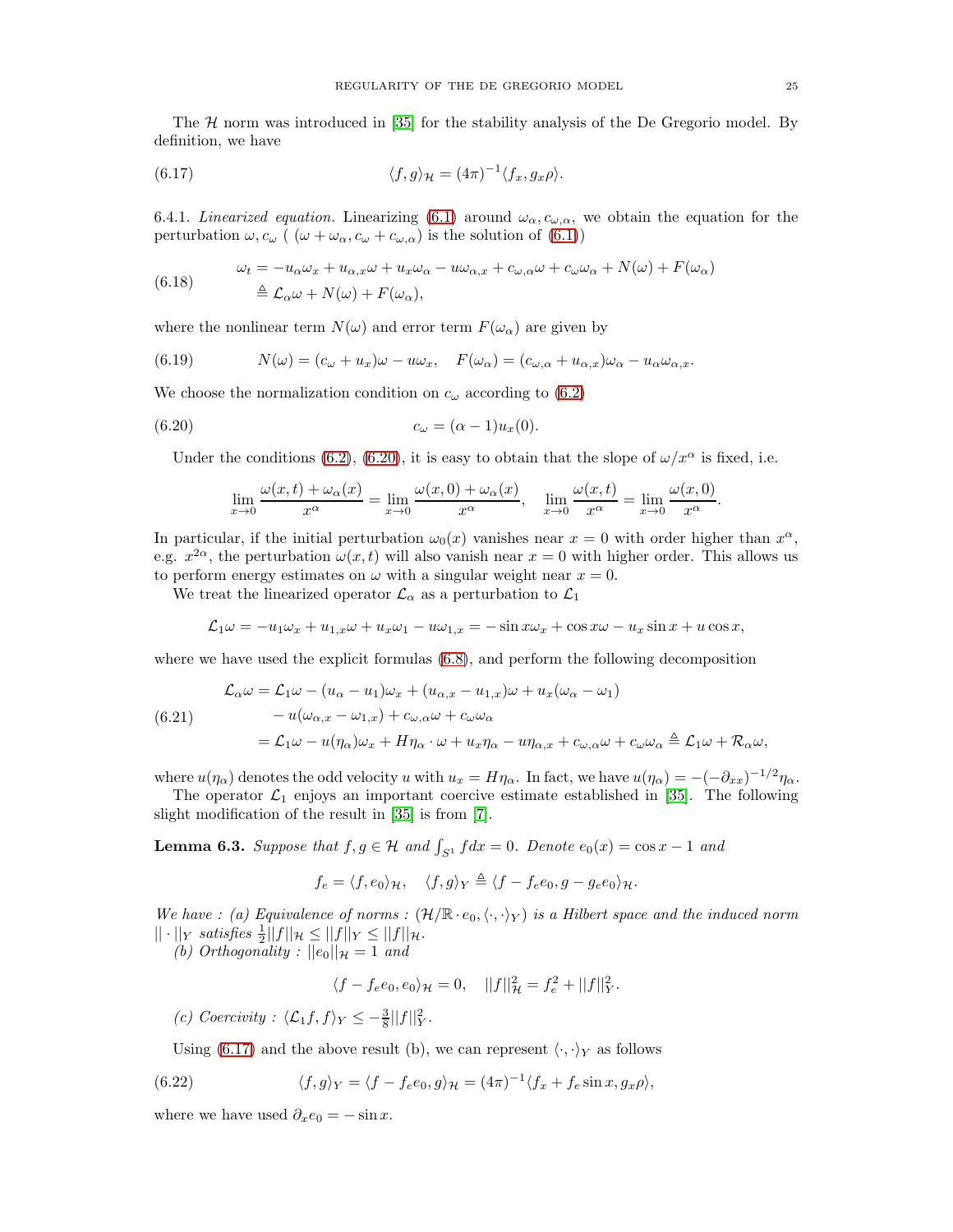6.4.2. Weighted H<sup>1</sup> estimates. We consider odd perturbation  $\omega$ , which satisfies  $\int_{S^1} \omega dx = 0$ . Recall the linearized equation [\(6.18\)](#page-24-2) and the decomposition [\(6.21\)](#page-24-3). Performing energy estimate on  $\langle \omega, \omega \rangle_Y$  yields

(6.23) 
$$
\frac{1}{2}\frac{d}{dt}\langle \omega, \omega \rangle_Y = \langle \mathcal{L}_1 \omega, \omega \rangle_Y + \langle \mathcal{R}_\alpha \omega, \omega \rangle_Y + \langle N(\omega), \omega \rangle_Y + \langle F(\omega_\alpha), \omega \rangle_Y.
$$

<span id="page-25-3"></span>The estimate of the first term  $\langle \mathcal{L}_1 \omega, \omega \rangle_Y$  follows from Lemma [6.3](#page-24-4)

(6.24) 
$$
\langle \mathcal{L}_1 \omega, \omega \rangle_Y \leq -\frac{3}{8} ||\omega||_Y^2.
$$

For the remainder  $\mathcal{R}_{\alpha}$  in [\(6.21\)](#page-24-3), a direct calculation yields

$$
\partial_x \mathcal{R}_{\alpha} \omega = -u(\eta_{\alpha}) \omega_{xx} + \partial_x H \eta_{\alpha} \cdot \omega + u_{xx} \eta_{\alpha} - u \eta_{\alpha,xx} + c_{\omega,\alpha} \omega_x + c_{\omega} \omega_{a,x} \triangleq -u(\eta_{\alpha}) \omega_{xx} + \mathcal{R}_{\alpha,2} \omega.
$$
\nApplying (6.22), we derive

<span id="page-25-2"></span>(6.25) 
$$
\langle \mathcal{R}_{\alpha}\omega, \omega \rangle_Y = (4\pi)^{-1} \langle \partial_x \mathcal{R}_{\alpha}\omega, (\omega_x + \omega_e \sin x) \rho \rangle = (4\pi)^{-1} \langle -u(\eta_{\alpha})\omega_{xx}, (\omega_x + \omega_e \sin x) \rho \rangle + (4\pi)^{-1} \langle \mathcal{R}_{\alpha,2}, (\omega_x + \omega_e \sin x) \rho \rangle \triangleq I + II.
$$

Recall  $\rho = (\sin \frac{x}{2})^{-2}$ . Since  $\sin \frac{x}{2} \approx x$ , we can essentially treat  $\rho$  as  $x^{-2}$ . For II, it suffices to estimate  $||\mathcal{R}_{\alpha,2} \omega \rho^{1/2}||_2$ . Since  $c_{\omega} = (\alpha - 1)u_x(0)$  [\(6.20\)](#page-24-0), we decompose  $\mathcal{R}_{\alpha,2}$  as follows

<span id="page-25-1"></span>(6.26) 
$$
\mathcal{R}_{\alpha,2} = \partial_x H \eta_\alpha \cdot \omega + u_{xx} \eta_\alpha - (u - u_x(0) \sin x) \eta_{\alpha,xx} \n+ u_x(0) ((\alpha - 1) \omega_{\alpha,x} - \sin x \cdot \eta_{\alpha,xx}) + c_{\omega,\alpha} \omega_x.
$$

Next, we estimate the  $L^2(\rho)$  norm of each term. The main difficulty is the estimate of the nonlocal term, e.g.  $||u_{xx}\eta_{\alpha}\rho^{1/2}||_2$ , due to the singular weight  $\rho$  near  $x = 0$  and that the profiles  $\omega_{\alpha}, \eta_{\alpha}$  are not smooth near  $x = 0, \pi$ . Since  $\eta_{\alpha} \rho^{1/2} \notin L^{\infty}$  (see [\(6.6\)](#page-22-1),[\(6.8\)](#page-22-3)), we need to perform a weighted estimate on  $u_{xx}$ . It is based on the lemma below, which shows that the Hilbert transform commutes with  $\frac{1}{x}$  up to some lower order terms.

<span id="page-25-4"></span>**Lemma 6.4.** Suppose that  $\frac{f}{x} \in L^2([-\pi,\pi])$ . We have

$$
\Big|\frac{Hf-Hf(0)}{x}-H(\frac{f}{x})\Big|\lesssim \int_{-\pi}^{\pi}\Big|\frac{f(y)}{y}\Big|dy.
$$

The proof is deferred to Appendix [A.1.](#page-28-1) Since  $u, \omega$  are odd, we get  $u_{xx}(0) = 0$ . Applying the above Lemma with  $f = u_x$  and using the fact that H is  $L^2$  bounded, we yield

$$
(6.27) \t||\frac{u_{xx}}{x}||_{L^2} = ||\frac{H\omega_x}{x}||_{L^2} \lesssim ||H(\frac{\omega_x}{x})||_{L^2} + ||\frac{\omega_x}{x}||_{L^1} \lesssim ||\frac{\omega_x}{x}||_{L^2} \lesssim ||\omega||_{\mathcal{H}}.
$$

Applying [\(6.9\)](#page-22-2) in Lemma [6.1,](#page-22-8) we obtain

<span id="page-25-0"></span>
$$
||u_{xx}\eta_{\alpha}\rho^{1/2}||_{L^2}\lesssim ||u_{xx}x^{-1}||_{L^2}||\eta_{\alpha}||_{L^{\infty}}\lesssim (1-\alpha)||\omega||_{\mathcal{H}}.
$$

Denote  $\tilde{u} = u - u_x(0) \sin x$ . Next we estimate  $||\tilde{u}\eta_{\alpha,xx}\rho^{1/2}||_2$ . From [\(6.6\)](#page-22-1) and [\(6.9\)](#page-22-2),  $\eta_{\alpha,xx}$ is similar to  $|\sin x|^{\alpha-2}$ , which is singular both at  $x=0,\pi$ . To overcome the singularities from  $\eta_{\alpha,xx}$  and  $\rho^{1/2}$ , we estimate  $\tilde{u}(\sin x)^{-1}x^{-1}$ . For  $|x| \ge \frac{\pi}{2}$ , since  $\tilde{u}(\pi) = 0$  and  $|\sin x| \lesssim |\pi - |x||^{-1}$ , we yield

$$
|\tilde{u}(\sin x)^{-1}x^{-1}| \lesssim |\tilde{u}|\pi - |x||^{-1}| \lesssim ||\partial_x \tilde{u}||_{\infty} \lesssim ||u_{xx}||_2 \lesssim ||\omega||_{\mathcal{H}}.
$$

For  $|x| \leq \frac{\pi}{2}$ , since  $\tilde{u}(0) = \partial_x \tilde{u}(0) = 0$ , using integration by parts, we obtain

$$
|\tilde{u}(\sin x)^{-1}x^{-1}| \lesssim \frac{|\tilde{u}|}{x^2} = \frac{1}{x^2} \Big| \int_0^x \partial_{yy} \tilde{u}(y) \cdot (x - y) dy \Big| \lesssim \frac{1}{x^2} ||\partial_{yy} \tilde{u} \cdot y^{-1}||_2 \Big( \int_0^x y^2 (x - y)^2 dy \Big)^{1/2}.
$$

Since  $\partial_{yy}\tilde{u}(y) = \partial_{yy}u + u_x(0) \sin y$ , using [\(6.27\)](#page-25-0), we derive

$$
|\tilde{u}(\sin x)^{-1}x^{-1}| \lesssim x^{-2} (||u_{xx}x^{-1}||_2 + |u_x(0)|)x^{5/2} \lesssim ||\omega||_{\mathcal{H}}.
$$

Since  $\rho^{1/2} = (\sin \frac{x}{2})^{-1} \approx x^{-1}$ , applying the above estimate and [\(6.9\)](#page-22-2), we obtain

$$
||(u - u_x(0) \sin x)\eta_{\alpha,xx}\rho^{1/2}||_2 \lesssim ||\tilde{u}(\sin x)^{-1}\rho^{1/2}||_{\infty}||\eta_{\alpha,xx}\sin x||_2
$$
  

$$
\lesssim (1 - \alpha)||\omega||_H|| \, |\sin x|^{\kappa_2 - 1}||_2 \lesssim (1 - \alpha)||\omega||_H.
$$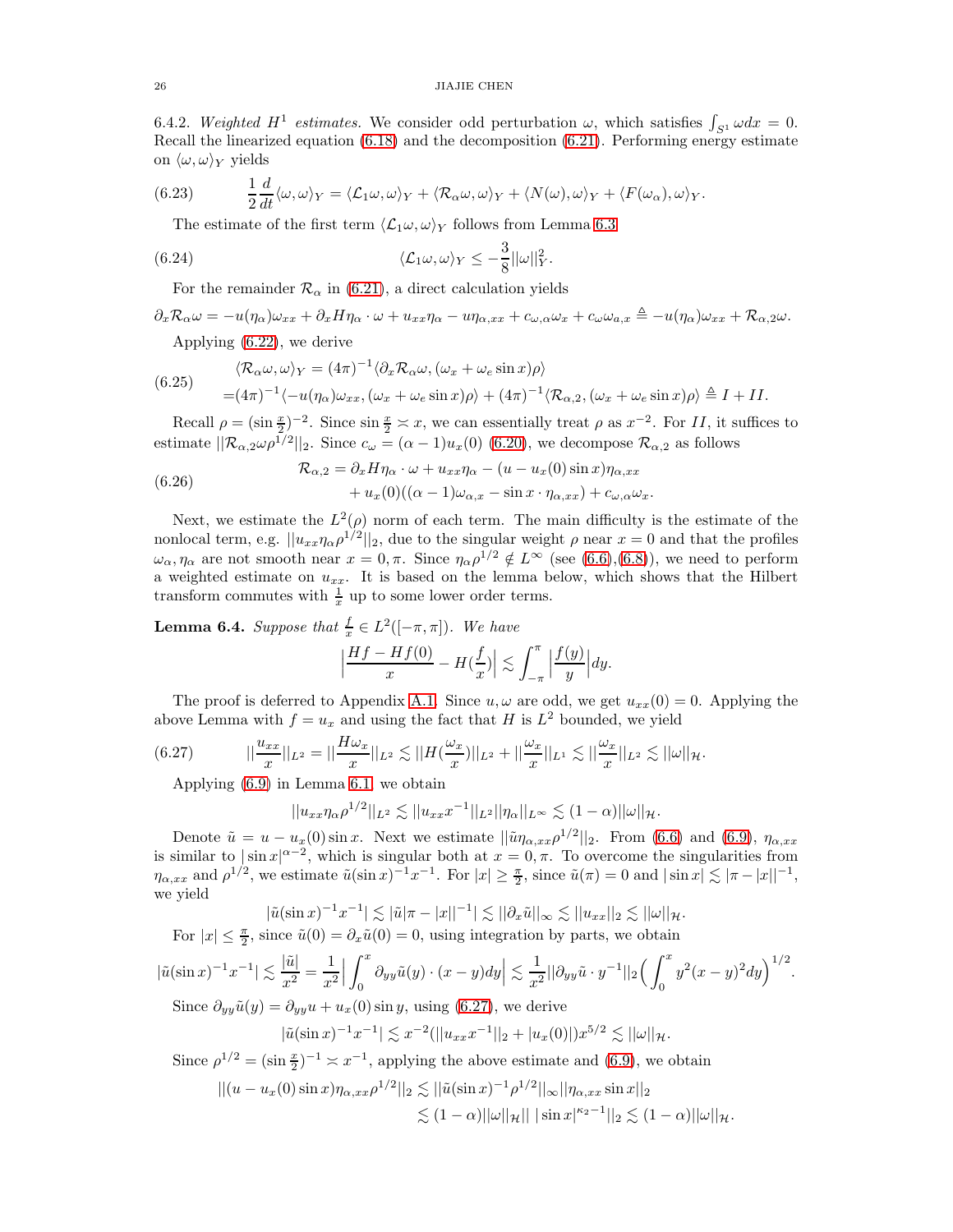The estimates of other terms in [\(6.26\)](#page-25-1) and I in [\(6.25\)](#page-25-2) are relatively simple. Since  $\omega$  vanishes at  $x = 0, \pi$ , using the Hardy-type inequality in Lemma [A.5,](#page-29-4) we yield

$$
||\omega(\sin x)^{-1}\rho^{1/2}||_2 \lesssim ||\omega x^{-2}||_2 + ||\omega|\pi - |x||^{-1}||_2 \lesssim ||\omega_x x^{-1}||_2 + ||\omega_x||_2 \lesssim ||\omega_x x^{-1}||_2 \lesssim ||\omega||_{\mathcal{H}}.
$$

Applying the above estimates and [\(6.10\)](#page-22-6) in Lemma [6.1,](#page-22-8) we obtain

$$
||\partial_x H \eta_\alpha \cdot \omega \rho^{1/2}||_2 \lesssim ||\omega(\sin x)^{-1} \rho^{1/2}||_2||\sin(x)\partial_x H \eta_\alpha||_{L^\infty} \lesssim (1-\alpha)||\omega||_{\mathcal{H}}.
$$

Applying [\(6.11\)](#page-22-5) in Lemma [6.1](#page-22-8) and  $(1 - \alpha) \wedge x^2 \lesssim (1 - \alpha)^{1/2} |x|$ , we yield

$$
||u_x(0)((\alpha - 1)\omega_{\alpha,x} - \sin x \cdot \eta_{\alpha,xx})\rho^{1/2}||_2 \lesssim ||u_x||_{L^{\infty}} ||(1 - \alpha) \wedge |x|^2) |\sin x|^{\alpha - 1} x^{-1}||_2
$$
  

$$
\lesssim ||u_{xx}||_2 (1 - \alpha)^{1/2} |||\sin x|^{\alpha - 1}||_2
$$
  

$$
\lesssim (1 - \alpha)^{1/2} ||\omega_x||_2 \lesssim (1 - \alpha)^{1/2} ||\omega||_{\mathcal{H}}.
$$

Recall  $c_{\omega,\alpha} = (\alpha - 1)$  from [\(6.7\)](#page-22-7). The estimate of the last term in [\(6.26\)](#page-25-1) is trivial

$$
||c_{\omega,\alpha}\omega_x\rho^{1/2}||_2 \lesssim (1-\alpha)||\omega||_{\mathcal{H}}.
$$

<span id="page-26-0"></span>Combining the above  $L^2(\rho)$  estimates of each term in [\(6.26\)](#page-25-1), we establish  $(6.28)$   $|II| \lesssim ||R_{\alpha,2}\rho^{1/2}||_2||(\omega_x + \omega_e \sin x)\rho^{1/2}||_2 \lesssim (1-\alpha)^{\frac{1}{2}}||\omega||_{\mathcal{H}}(||\omega||_{\mathcal{H}} + |\omega_e|) \lesssim (1-\alpha)^{\frac{1}{2}}||\omega||_{\mathcal{H}}^2$ 

where we have applied  $|\omega_e| \lesssim ||\omega||_{\mathcal{H}}$  from Lemma [6.3](#page-24-4) in the last inequality.

Next, we estimate the term I from  $(6.25)$ . Applying integration by parts, we yield

$$
I_1 \triangleq \langle -u(\eta_\alpha)\omega_{xx}, \ \omega_x \rho \rangle = \langle -u(\eta_\alpha)\rho, \ \frac{1}{2}\partial_x(\omega_x)^2 \rangle = \frac{1}{2}\langle \partial_x(u(\eta_\alpha)\rho)\rho^{-1}, \ \omega_x^2 \rho \rangle,
$$
  

$$
I_2 \triangleq \langle -u(\eta_\alpha)\omega_{xx}, \ \omega_e \sin x \cdot \rho \rangle = \omega_e \langle \partial_x(u(\eta_\alpha)\rho \cdot \sin x), \ \omega_x \rangle.
$$

Since  $\rho = (\sin \frac{x}{2})^{-2}, |\partial_x \rho| \lesssim \rho |x|^{-1}$ , and  $\partial_x u(\eta_\alpha) = H \eta_\alpha$ , applying [\(6.10\)](#page-22-6), we derive

$$
|\partial_x(u(\eta_\alpha)\rho)| \lesssim (|\partial_x u(\eta_\alpha)| + \left|\frac{u(\eta_\alpha)}{x}\right|) \rho \lesssim ||\partial_x u(\eta_\alpha)||_{\infty} \rho \lesssim (1 - \alpha)\rho,
$$
  
(a)  $\rho$  sin  $\alpha$ )  $\leq |u(\alpha)|$  | and  $|u(\alpha)| \leq ||\partial_x u(\alpha)||_{\infty}$  | and  $|u(\alpha)| \leq (1 - \alpha)\rho$ .

$$
|\partial_x(u(\eta_\alpha)\rho \cdot \sin x)| \lesssim |u(\eta_\alpha)\rho| + |x\partial_x(u(\eta_\alpha)\rho)| \lesssim ||\partial_xu(\eta_\alpha)||_\infty |x\rho| + (1-\alpha)|x|\rho \lesssim (1-\alpha)|x|\rho.
$$

<span id="page-26-1"></span>Using the above estimate and the result (b) in Lemma [6.3,](#page-24-4) we establish

(6.29) 
$$
|I_{1}| \lesssim ||\partial_{x}(u(\eta_{\alpha})\rho)\rho^{-1}||_{\infty}||\omega_{x}\rho^{1/2}||_{2}^{2} \lesssim (1-\alpha)||\omega||_{\mathcal{H}}^{2},
$$

$$
|I_{2}| \lesssim (1-\alpha)|\omega_{e}| \cdot ||\omega_{x}x\rho||_{L^{1}} \lesssim (1-\alpha)||\omega||_{\mathcal{H}}||\omega_{x}\rho^{1/2}||_{L^{1}} \lesssim (1-\alpha)||\omega||_{\mathcal{H}}^{2}.
$$

<span id="page-26-4"></span>Plugging the estimates [\(6.28\)](#page-26-0) and [\(6.29\)](#page-26-1) in [\(6.25\)](#page-25-2) and then applying Lemma [6.3,](#page-24-4) we obtain

(6.30) 
$$
|\langle \mathcal{R}_{\alpha}\omega, \omega \rangle_Y| \lesssim (1-\alpha)^{1/2} ||\omega||^2_{\mathcal{H}} \lesssim (1-\alpha)^{1/2} ||\omega||^2_Y.
$$

6.4.3. Estimates of nonlinear and error terms. Recall the nonlinear term  $N(\omega)$  and error term  $F(\omega_\alpha)$  from [\(6.19\)](#page-24-6). Since  $N(\omega)$  is similar to that in [\[7,](#page-38-10)35] and the perturbation  $\omega$  lies in the same space H, the estimate of  $N(\omega)$  is almost identical to that in [\[7,](#page-38-10)35]. In particular, we yield

<span id="page-26-5"></span>(6.31) 
$$
|\langle N(\omega), \omega \rangle_Y| \lesssim ||\omega||_{{\mathcal H}}^3 \lesssim ||\omega||_Y^3
$$

and refer the detailed estimates to [\[7,](#page-38-10) [35\]](#page-39-2).

In the following derivation, we use the implicit notation  $O(f)$  to denote some term q that satisfies  $|g| \lesssim f$ . It can vary from line to line. Due to symmetry, we focus on  $x \in [0, \pi]$ .

<span id="page-26-2"></span>For the error term  $F(\omega_{\alpha})$ , we first compute  $\partial_x F(\omega_{\alpha})$ 

(6.32) 
$$
\partial_x F(\omega_\alpha) = u_{\alpha,xx}\omega_\alpha - u_\alpha\omega_{\alpha,xx} + c_{\omega,\alpha}\omega_{\alpha,x}.
$$

Recall  $u_1 = \sin x, \omega_1 = -\sin x, \eta_\alpha = \omega_\alpha - \omega_1$  from [\(6.8\)](#page-22-3), and  $u_{\alpha,x} - u_{1,x} = H\eta_\alpha$ . Applying Lemma [6.1](#page-22-8) and  $|\omega_{\alpha}| \lesssim |\sin x|^{\alpha}$  [\(6.6\)](#page-22-1), we yield

<span id="page-26-3"></span>(6.33) 
$$
u_{\alpha,xx}\omega_{\alpha} = (u_{1,xx} + \partial_x H \eta_{\alpha,x})\omega_{\alpha} = u_{1,xx}\omega_{\alpha} + O((1-\alpha)|\sin x|^{\kappa_1 - 1 + \alpha})
$$

$$
= u_{1,xx}\omega_1 - \sin x \cdot \eta_{\alpha} + O((1-\alpha)|\sin x|^{\kappa_1 - 1 + \alpha})
$$

$$
= (\sin x)^2 + O((1-\alpha)|\sin x|^{\kappa_1 - 1 + \alpha}).
$$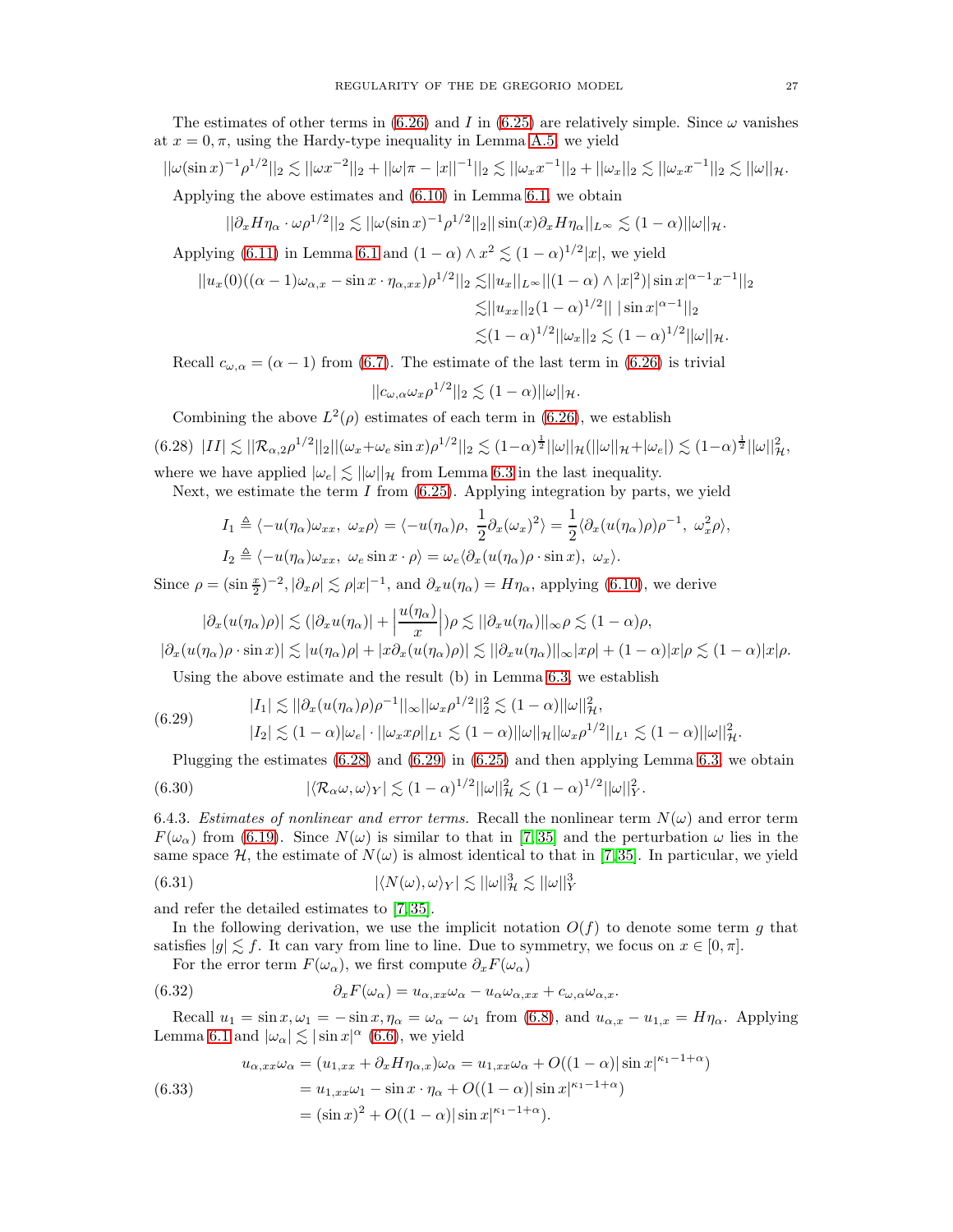<span id="page-27-0"></span>We decompose the second term in [\(6.32\)](#page-26-2) as follows

(6.34) 
$$
u_{\alpha}\omega_{\alpha,xx} = u_{\alpha}\eta_{\alpha,xx} + u_{\alpha}\omega_{1,xx} = (u_{\alpha} - \sin x)\eta_{\alpha,xx} + \sin x \cdot \eta_{\alpha,xx} + u_{\alpha}\omega_{1,xx}
$$

$$
\triangleq I_1 + I_2 + I_3.
$$

Using [\(6.10\)](#page-22-6), we yield

 $|u_{\alpha,xx}| \lesssim |u_{1,xx}| + |\partial_x H \eta_\alpha| \lesssim |\sin x|^{\kappa_1-1}, \quad |u_\alpha - \sin x| \lesssim (||u_x(\eta_\alpha)||_\infty + 1)|\sin x| \lesssim |\sin x|.$ Recall  $u_{\alpha,x}(0) = 1$  from [\(6.6\)](#page-22-1). For  $0 \le x \le \frac{\pi}{2}$ , the above estimate implies

$$
|u_{\alpha} - \sin x| \le |u_{\alpha} - x| + C|x|^3 = \Big| \int_0^x (u_{\alpha,x}(x) - u_{\alpha,x}(0))dx \Big| + C|x|^3
$$
  
=  $\Big| \int_0^x u_{\alpha,xx}(y) \cdot (x - y)dy \Big| + C|x|^3 \lesssim \int_0^x y^{\kappa_1 - 1}(x - y)dy + C|x|^3 \lesssim |x|^{\kappa_1 + 1}.$ 

Therefore, we yield

$$
|u_{\alpha}-\sin x| \lesssim \mathbf{1}_{x \le \pi/2} |x|^{\kappa_1+1} + \mathbf{1}_{x > \pi/2} |\sin x| \lesssim |\sin x| \cdot |x|^{\kappa_1},
$$

which along with  $(6.9)$  imply the estimate of  $I_1$  in  $(6.34)$ 

$$
|I_1| \lesssim (1-\alpha)|\sin x|^{\kappa_2-1}|x|^{\kappa_1}.
$$

For  $I_3$  in [\(6.34\)](#page-27-0), applying [\(6.10\)](#page-22-6) and  $u_1 = \sin x, \omega_1 = -\sin x$ , we get

 $I_3 = u_1 \omega_{1,xx} + (u_\alpha - u_1) \omega_{1,xx} = (\sin x)^2 + O(|\sin x|^2 ||u_{\alpha,x}||_\infty) = (\sin x)^2 + O((1 - \alpha) |\sin x|^2).$ Recall  $c_{\omega,\alpha} = \alpha - 1$  from [\(6.7\)](#page-22-7). We combine  $I_2$  in [\(6.34\)](#page-27-0) and  $c_{\omega,\alpha}\omega_{\alpha,x}$  in [\(6.32\)](#page-26-2) and then

apply [\(6.11\)](#page-22-5) to obtain

$$
|c_{\omega,\alpha}\omega_{\alpha,x} - I_2| = |(\alpha - 1)\omega_{\alpha,x} - \sin x \cdot \eta_{\alpha,xx}| \lesssim ((1 - \alpha) \wedge |x|^2)|\sin x|^{\alpha - 1} \lesssim (1 - \alpha)^{1/2}|x| \cdot |\sin x|^{\alpha - 1}.
$$
  
Plugging the above estimates on  $I_i$  and  $c_{\omega,\alpha}$  in (6.34), we establish

<span id="page-27-1"></span>(6.35)  $u_{\alpha}\omega_{\alpha,xx} - c_{\omega,\alpha}\omega_{\alpha,x} = I_1 + I_3 + (I_2 - c_{\omega,\alpha}\omega_{\alpha,x}) = (\sin x)^2 + O((1-\alpha)^{1/2}|x|^{\kappa_1}|\sin x|^{\kappa_2-1}),$ where we have used  $|\sin x| \leq |\sin x|^{\kappa_2-1}$ ,  $|\sin x| \lesssim |x| \lesssim 1$  and  $\kappa_2 < \alpha$  to combine the estimates of  $I_i$  in the last estimate.

Recall 
$$
\kappa_1 = \frac{3}{4}
$$
,  $\kappa_2 = \frac{7}{8}$  from Lemma 6.1. Combining (6.32), (6.33) and (6.35), we establish  
\n
$$
\partial_x F(\omega_\alpha) = (\sin x)^2 \cdot (1 - 1) + O((1 - \alpha)|\sin x|^{\kappa_1 - 1 + \alpha}) + O(1 - \alpha)^{1/2} |x|^{\kappa_1} |\sin x|^{\kappa_2 - 1}
$$
\n
$$
= (1 - \alpha)^{1/2} |\sin x|^{\kappa_2 - 1} |x|^{\kappa_1},
$$

where we have used  $|\sin x|^{k_1+\alpha-\kappa_2} \lesssim |\sin x|^{\kappa_1} \lesssim |x|^{\kappa_1}$  to obtain the last estimate. Using the above estimate and Lemma [6.3,](#page-24-4) we prove

<span id="page-27-2"></span>(6.36) 
$$
|\langle F(\omega_{\alpha}), \omega \rangle_{Y}| \lesssim ||F(\omega_{\alpha})||_{Y}||\omega||_{Y} \lesssim ||\partial_{x} F(\omega_{\alpha})\rho^{1/2}||_{2}||\omega||_{Y} \lesssim (1-\alpha)^{1/2}||\sin x|^{\kappa_{2}-1}|x|^{\kappa_{1}-1}||_{2}||\omega||_{Y} \lesssim (1-\alpha)^{1/2}||\omega||_{Y},
$$

where the integral is bounded since  $2\kappa_2 - 2 = -\frac{1}{4} > -1, 2\kappa_2 + 2\kappa_1 - 4 = -\frac{3}{4} > -1.$ 

<span id="page-27-3"></span>6.4.4. Nonlinear stability and finite time blowup. Combining [\(6.24\)](#page-25-3), [\(6.30\)](#page-26-4), [\(6.31\)](#page-26-5) and [\(6.36\)](#page-27-2), we establish the following nonlinear estimate for some absolute constant  $C > 0$ 

$$
\frac{1}{2}\frac{d}{dt}||\omega||_Y^2 \leq -(\frac{3}{8}-C|1-\alpha|^{1/2})||\omega||_Y^2 + C|1-\alpha|^{1/2}||\omega||_Y + C||\omega||_Y^3.
$$

Therefore, there exist absolute constants  $\alpha_0 < 1$  sufficiently close to 1 and  $\mu > 0$ , such that for any  $\alpha \in (\alpha_0, 1)$ , if the initial perturbation satisfies  $||\omega_0||_Y < \mu |1 - \alpha|^{1/2}$ , then

$$
||\omega(t)||_Y < \mu |1 - \alpha|^{1/2}, \quad c_{\omega,\alpha} + c_{\omega}(t) = (\alpha - 1)(1 + u_x(0)) \leq (\alpha - 1)(1 - C|\alpha - 1|^{1/2}) \leq \frac{1}{2}(\alpha - 1)
$$

holds true for all  $t > 0$ . Since the weight  $\rho = O(1)$  near  $x = \pi$  and  $(\partial_x \omega_\alpha)^2 \rho$  is integrable near  $x =$  $\pi$ , we can choose initial perturbation  $\omega_0$  such that  $||\omega_0||_Y < \mu|1-\alpha|^{1/2}$ ,  $\omega_0 \in C^2((-\pi/3, \pi/3))$ and  $\omega_0 + \omega_\alpha \in C^\alpha \cap C^\infty(S^1 \setminus \{0\})$ . For example,  $\omega_0$  can be  $-\omega_\alpha$  near  $x = \pi$ ,  $\omega_0 = 0$  near  $x = 0$ and smooth in the intermediate region. A simple Lemma [A.6](#page-34-0) shows that  $\omega_0 + \omega_\alpha \in H^s$  for any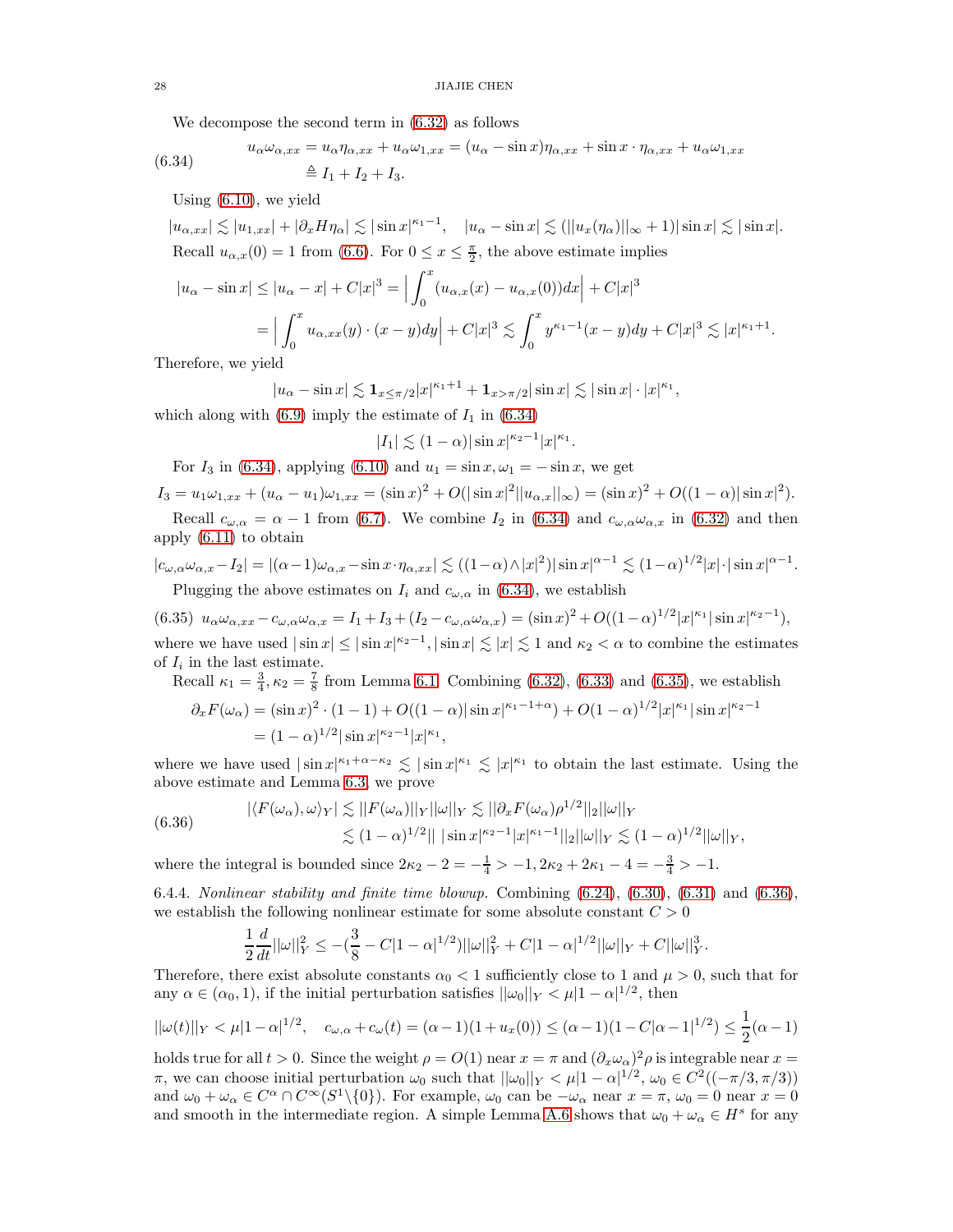$s < \alpha + \frac{1}{2}$ , and a direct calculation gives  $\int_0^{\pi} |\sin x \cdot f_x^2 / f| dx < +\infty$  where  $f = \omega_0 + \omega_\alpha$ . Using the rescaling argument in Section [6.2,](#page-21-7) we establish finite time blowup of [\(1.2\)](#page-0-1) from  $\omega_0 + \omega_\alpha$ .

The condition  $\int_0^T u_{phy,x}(0,t)dt = \infty$  in Theorem [3,](#page-2-1) where  $u_{phy}$  is the velocity in [\(1.2\)](#page-0-1), follows from Theorem [1](#page-1-2) or a calculation using the above a-priori estimates on the perturbation and the rescaling relations [\(6.3\)](#page-21-2)-[\(6.5\)](#page-22-0). Due to the inclusion  $C^{\alpha} \subset C^{\alpha_1}, H^s \subset H^{s_1}$  for  $0 < \alpha_1 < \alpha, s_1 < s$ , we conclude the proof of Theorem [3.](#page-2-1)

## 7. Concluding remarks

<span id="page-28-0"></span>We have constructed a finite time blowup solution of the De Gregorio model [\(1.2\)](#page-0-1) from  $C^{\alpha}$ initial data for any  $0 < \alpha < 1$ , and established the global well-posedness (GWP) from initial data  $\omega_0 \in H^1 \cap X$  with  $\omega_0(x)x^{-1} \in L^{\infty}$ , based on a one-point blowup criterion. These results verified the conjecture on global regularity of the DG model on  $S<sup>1</sup>$  for smooth data in X, and showed that the advection can prevent singularity formation if the initial data is smooth enough.

Our analysis provides valuable insights on the global well-posedness of [\(1.2\)](#page-0-1) with more general data, and it is likely that some results are generalizable. A potential direction is to generalize the one-point blowup criterion to a finite-points version. For simplicity, we assume that the number of zeros of  $\omega(x, t)$  is finite, and the zeros are  $x_i(t), i = 1, 2, ..., n$  with  $\partial_x \omega(x_i(t), t) \neq 0$ . It is shown in [\[30\]](#page-38-3) that the number n and  $\partial_x \omega(x_i(t), t), i = 1, 2, \ldots$  are conserved. Denote  $N_{\pm}(t) \triangleq \{x : \omega(x,t) = 0, \text{ sgn}(\omega_x(x,t)) = \pm 1\}.$  $N_{\pm}(t) \triangleq \{x : \omega(x,t) = 0, \text{ sgn}(\omega_x(x,t)) = \pm 1\}.$  $N_{\pm}(t) \triangleq \{x : \omega(x,t) = 0, \text{ sgn}(\omega_x(x,t)) = \pm 1\}.$  A natural generalization of Theorem 1 is that the solution of  $(1.2)$  cannot be extended beyond T if and only if

<span id="page-28-2"></span>(7.1) 
$$
\int_0^T \sum_{x \in N_-(t)} |u_x(x,t)| dt = \infty.
$$

A weaker version is that  $\sum_{i=1}^{n} |u_x(x_i(t), t)|$  controls the breakdown of the solution. These blowup criteria are consistent with that of the CLM model. See the discussion in Section [1.2.](#page-2-3) We believe that these criteria are important for the GWP from general smooth initial data.

Passing from [\(7.1\)](#page-28-2) to the GWP, a possible approach is to estimate functionals and quadratic forms similar to those in Section [4](#page-11-0) in suitable moving frames. We remark that our proof of Lemma [4.2](#page-11-2) does not require the assumption on the sign of  $\omega$ . Thus, it is conceivable that the argument can be adapted to study other scenarios.

Our analysis has benefited from the property that the zeros of  $\omega$  with  $\omega \in X$  [\(1.4\)](#page-1-1) are essentially fixed. For more general data, controlling the locations of the zeros of  $\omega$  can be a challenging problem.

For the gCLM model on a circle with a parameter  $a > 1$  and  $\omega_0 \in C^{\infty} \cap X$ , monotonicity of  $\int_0^{\pi/2} |\omega(y)| (\cot y)^{\beta} dy$  with  $\beta = \beta(a) < 2$  and a-priori estimates of  $||\omega(t)||_{L^1}$ ,  $u_x(0, t)$  can be studied by the argument in Sections [4,](#page-11-0) [5.](#page-16-0) These a-priori estimates shed some helpful light on the regularity of the gCLM model with  $\omega_0 \in C^\infty \cap X$ . Note that for  $a > a_0$  with  $a_0 \approx 1.05$ , these estimates have been established in the arXiv version of [\[10\]](#page-38-8).

Acknowledgments. JC is grateful to Vladimir Sverak for introducing the De Gregorio model at the AIM Square. He would like to thank Yao Yao for the discussion at the AIM square on the potential blowup criterion for the gCLM model, which inspired Section [1.2.](#page-2-3) He also acknowledges the support from AIM. He is also grateful to Thomas Hou for valuable comments on an earlier version of this work. He would also like to thank the referee for the constructive comments on the original manuscript and a question that inspires the author to weaken the regularity assumption in Theorem [2](#page-2-0) in the original manuscript. This research was supported in part by grants DMS-1907977 and DMS-1912654 from the National Science Foundation.

## Appendix A.

<span id="page-28-1"></span>A.1. Properties of the Hilbert transform and functional inequalities. The following Cotlar's identity for the Hilbert transform is well known, see, e.g. [\[10,](#page-38-8) [18,](#page-38-28) [20\]](#page-38-4).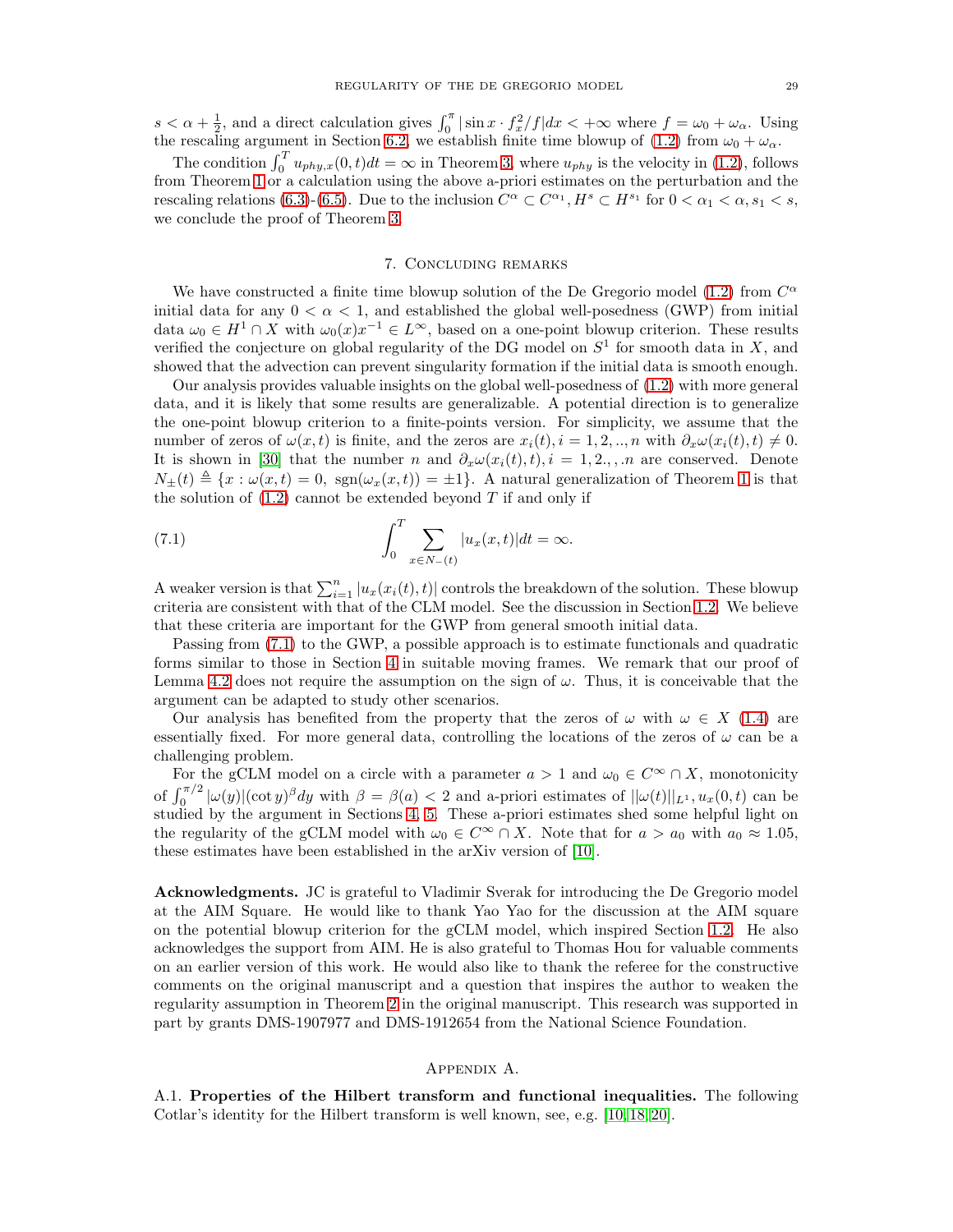<span id="page-29-1"></span>**Lemma A.1.** For  $f \in C^{\infty}(S^1)$ , we have

$$
H(fHf) = \frac{1}{2}((Hf)^{2} - f^{2}).
$$

We have the following commutator identity from Lemma 2.6 in [\[7\]](#page-38-10).

<span id="page-29-3"></span>**Lemma A.2.** For  $f \in H^1(S^1)$  with period  $n\pi$ , we have

$$
H(\sin(\frac{2x}{n})f_x) - \sin(\frac{2x}{n})Hf_x = -\frac{2}{n^2\pi} \int f \sin(2y) dy = H(\sin(\frac{2x}{n})f_x)(0).
$$

The case  $n = 2$  is proved in [\[7\]](#page-38-10). The general case follows by a rescaling argument.

We use the following important Lemma to establish the energy estimate in Section [3.](#page-6-0)

<span id="page-29-0"></span>**Lemma A.3.** Suppose that  $\omega \in H^1$  is  $\pi$ -periodic and odd. We have  $\int_{S^1} \omega_x H \omega_x \cdot \sin(2x) dx = 0$ .

*Proof.* We prove the identity for smooth function  $\omega \in C^{\infty}$ , and the general case  $\omega \in H^1$  can be obtained by approximation. Applying Lemma [A.2](#page-29-3) with  $f = \omega$  and  $n = 1$  yields

$$
S \triangleq \int_{S^1} \omega_x H \omega_x \cdot \sin(2x) dx = \int_{S^1} \omega_x \Big( H(\sin(2x)\omega_x) - H(\sin(2x)\omega_x)(0) \Big) dx = \int_{S^1} \omega_x H(\sin(2x)\omega_x) dx.
$$

Denote  $f = \sin(2x)\omega_x$ . Using  $\frac{1}{\sin(2x)} = \frac{1}{2}(\tan x + \cot x) = \frac{1}{2}(\cot(\frac{\pi}{2} - x) + \cot(x))$ , [\(3.1\)](#page-6-2) and Lemma [A.1,](#page-29-1) we obtain

$$
S = \frac{1}{2} \int_{S^1} (\cot(\frac{\pi}{2} - x) + \cot(x)) f \cdot H f dx = \frac{\pi}{2} \Big( H(fHf)(\frac{\pi}{2}) - H(fHf)(0) \Big)
$$
  
=  $\frac{\pi}{4} \Big( (Hf)^2(\frac{\pi}{2}) - f^2(\frac{\pi}{2}) - (Hf)^2(0) - f^2(0) \Big).$ 

Since  $\omega \in C^{\infty}$  and it is odd, we get  $f(0) = f(\frac{\pi}{2}) = 0$ . Note that

$$
Hf(\frac{\pi}{2}) - Hf(0) = \frac{1}{\pi} \int_{S^1} \left( \cot(\frac{\pi}{2} - x) + \cot x \right) \sin(2x) \omega_x dx = \frac{1}{\pi} \int_{S^1} \frac{2}{\sin(2x)} \sin(2x) \omega_x dx = 0.
$$

We obtain  $S = 0$  and establish the desired result.

We use the following simple Lemma from [\[8\]](#page-38-12) to estimate the profile in Section [6.](#page-21-1)

<span id="page-29-2"></span>**Lemma A.4.** For  $x \in [0,1]$ ,  $\alpha, \lambda > 0$ , we have

$$
(1 - x^{\alpha})x^{\lambda} \le \frac{\alpha}{\lambda}.
$$

Proof. For the sake of completeness, we present the proof. Using Young's inequality, we prove

$$
(1-x^{\alpha})x^{\lambda} = \frac{\alpha}{\lambda} \cdot (\frac{\lambda}{\alpha}(1-x^{\alpha}))(x^{\alpha})^{\lambda/\alpha} \le \frac{\alpha}{\lambda} \left(\frac{\frac{\lambda}{\alpha}(1-x^{\alpha}) + \frac{\lambda}{\alpha}x^{\alpha}}{1+\lambda/\alpha}\right)^{\lambda/\alpha+1} = \frac{\alpha}{\lambda} \left(\frac{\lambda/\alpha}{1+\lambda/\alpha}\right)^{\lambda/\alpha+1} \le \frac{\alpha}{\lambda}.
$$

We have the following Hardy-type inequality [\[25\]](#page-38-29) in bounded domain.

<span id="page-29-4"></span>**Lemma A.5.** For  $p > 1$  and  $L > 0$ , suppose that  $fx^{-p/2}, f_x x^{-p/2+1} \in L^2([0, L])$ . We have

$$
\int_0^L \frac{f^2}{x^p} dx \lesssim_p \int_0^L \frac{f_x^2}{x^{p-2}} dx.
$$

It can be proved by applying an integration by parts argument. A proof can be founded in the Supplementary material of [\[9\]](#page-38-16).

Next, we prove the commutator-type Lemma [6.4.](#page-25-4)

Proof of Lemma [6.4.](#page-25-4) A direct calculation yields

$$
S \triangleq \frac{1}{x}(Hf - Hf(0)) - H(\frac{f}{x}) = \frac{1}{2\pi} \int_{-\pi}^{\pi} (\frac{1}{x}\cot\frac{x-y}{2} + \frac{1}{x}\cot\frac{y}{2} - \frac{1}{y}\cot\frac{x-y}{2})f(y)dy
$$
  
= 
$$
\frac{1}{2\pi} \int_{-\pi}^{\pi} \frac{1}{x}(y\cot\frac{y}{2} - (x-y)\cot\frac{x-y}{2})\frac{f(y)}{y}dy = \frac{1}{2\pi} \int_{-\pi}^{\pi} \frac{1}{x}(g(y) - g(y-x))\frac{f(y)}{y}dy,
$$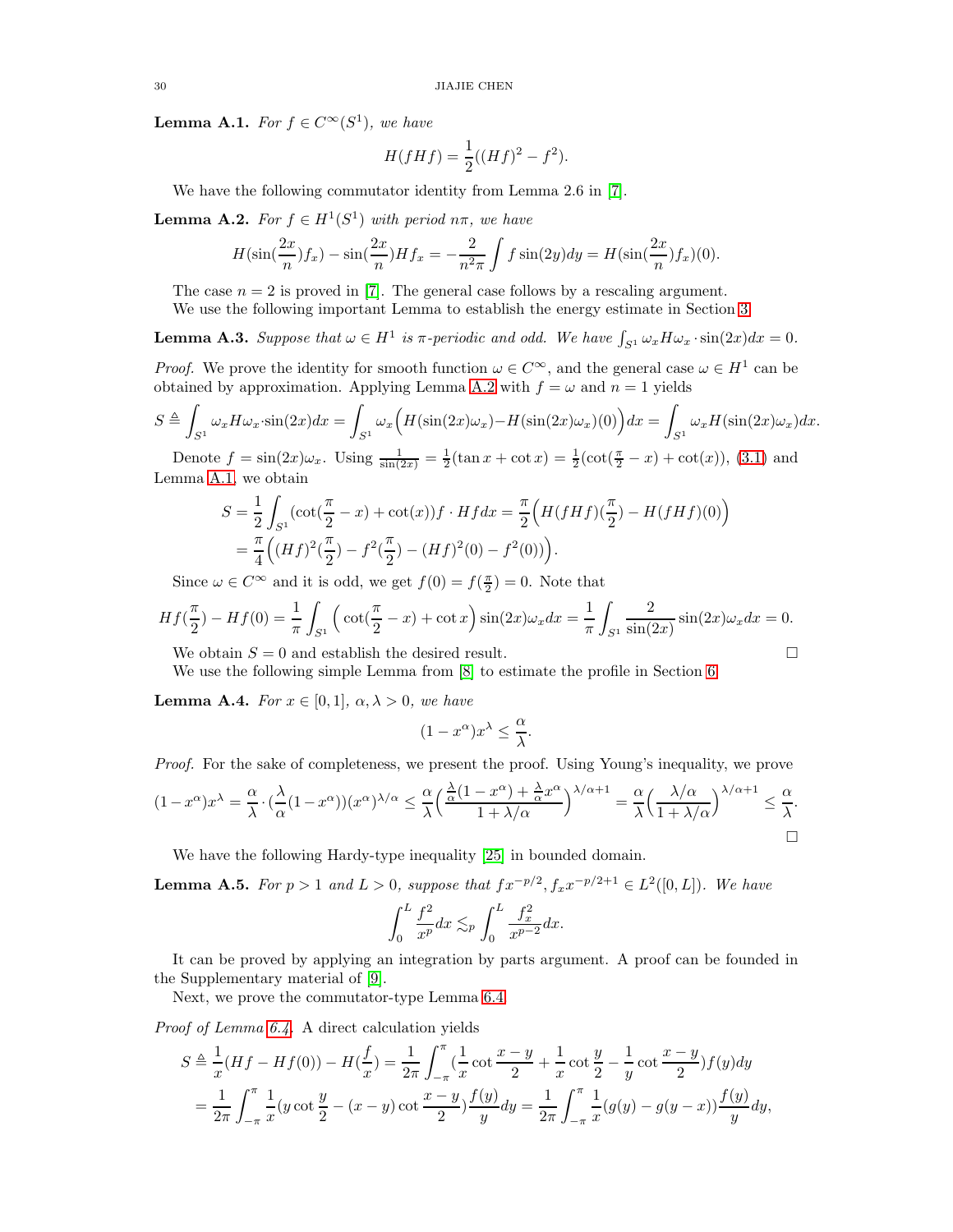where  $g(z) = z \cot \frac{z}{2}$  and it satisfies  $g(z) = g(-z)$ . Since g is Lipschitz on  $[-3\pi/2, 3\pi/2]$ 

$$
|g'(z)| = \left| \cot \frac{z}{2} - \frac{z}{2(\sin \frac{z}{2})^2} \right| = \frac{|\sin z - z|}{2(\sin \frac{z}{2})^2} \lesssim \frac{z^3}{z^2} \lesssim 1,
$$

<span id="page-30-0"></span>applying  $|g(y) - g(y - x)| \le |x|$ , we prove the desired result.

A.2. Derivation of a model for 2D Boussinesq equations. We derive the model [\(1.9\)](#page-3-2)-  $(1.10)$ , and discuss its connections with  $(1.2)$ . Recall the Boussinesq equations  $(1.7)$  and  $(1.8)$ 

$$
\partial_t \theta_x + \mathbf{u} \cdot \nabla \theta_x = -u_{1,x} \theta_x - u_{2,x} \theta_y = u_{2,y} \theta_x - u_{2,x} \theta_y.
$$

Inspired by the anisotropic property of  $\theta$  in [\[8\]](#page-38-12), i.e.  $|\theta_y| << |\theta_x|$  near the origin, we drop the  $\theta_y$  term. To study the y-advection, we further drop the x-advection. Then we obtain [\(1.9\)](#page-3-2)

$$
\partial_t \theta_x + u_2 \partial_y \theta_x = u_{2,y} \theta_x.
$$

Since  $\theta_x$  is the forcing term in the  $\omega$  equation in [\(1.7\)](#page-3-0), it leads to a strong alignment between  $\theta_x$  and  $\omega$ . Thus, we simplify the  $\omega$ -equation in [\(1.7\)](#page-3-0) by  $\omega = \theta_x$ , which leads to the following Biot-Savart law in [\(1.10\)](#page-3-1)

$$
\mathbf{u} = \nabla^{\perp}(-\Delta)^{-1}\theta_x, \quad u_{2,y} = \partial_{xy}(-\Delta)^{-1}\theta_x.
$$

This model relates to [\(1.2\)](#page-0-1) via the connections  $\theta_x \to -\omega$ ,  $\partial_{xy}(-\Delta)^{-1} \to -H$ . The velocities of the two models u<sub>2</sub> and u are related via  $u_{2,y} = \partial_{xy}(-\Delta)^{-1}\theta_x \approx -H(-\omega) = H\omega = u_x$ . Moreover, the solutions of the two models enjoy similar sign and symmetry properties. Suppose that  $\theta_x$  satisfies the sign and symmetry properties in the hyperbolic-flow scenario. The induced flow  $u_2(x, y)$  is odd in y with  $u_2(x, y) > 0$  in the first quadrant near  $(0, 0)$ . The odd symmetries of  $\theta_x, u_2$  in y are the same as those of  $\omega, u$  in [\(1.2\)](#page-0-1) for class X [\(1.4\)](#page-1-1). Moreover, for fixed  $x > 0$ ,  $-\theta_x(x, \cdot)$  and  $\omega$  satisfy similar sign conditions, and  $u_2(x, \cdot)$  and u satisfy similar sign conditions near the origin.

<span id="page-30-1"></span>A.3. Derivation of  $(4.5)-(4.6)$  $(4.5)-(4.6)$  $(4.5)-(4.6)$ . Recall the formulas of  $u_x$ , u in  $(3.1)$  and the quadratic form in [\(4.1\)](#page-11-5). Using integration by parts, we obtain

$$
B(\beta) = \int_0^{\pi/2} (2u_x \omega - (u\omega)_x) \cot^{\beta} x dx = 2 \int_0^{\pi/2} u_x \omega \cot^{\beta} x dx - \beta \int_0^{\pi/2} u \omega \cot^{\beta-1} x \frac{1}{\sin^2 x} dx \triangleq I + II.
$$

The boundary terms  $u\omega \cot^{\beta} x$  $\pi/2$ in the integration by parts vanish since  $u(\pi/2) = 0$  and  $u(x) = O(x), \omega(x) = O(x^{\gamma})$  with  $\gamma > \beta - 1$  near  $x = 0$  by the assumption in Lemma [4.2.](#page-11-2) Since  $\omega$  is odd, using [\(3.1\)](#page-6-2) and symmetrizing the kernel, we yield

$$
I = \frac{2}{\pi} \int_0^{\pi/2} \omega(x) \cot^{\beta} x \int_0^{\pi/2} \omega(y) (\cot(x-y) - \cot(x+y)) dy = \frac{1}{\pi} \int_0^{\pi/2} \int_0^{\pi/2} \omega(x) \omega(y) P_1(x, y) dx dy,
$$

where

$$
P_1(x,y) = \cot^{\beta} x(\cot(x-y) - \cot(x+y)) + \cot^{\beta} y(\cot(y-x) - \cot(x+y)).
$$

Recall  $s = \frac{\cot x}{\cot y}$  in [\(4.4\)](#page-12-3). We get  $\cot x = s \cot y$ . We expand  $\cot(x - y)$ ,  $\cot(x + y)$  as follows

$$
\cot(x-y) = \frac{\cot x \cot y + 1}{\cot y - \cot x} = \frac{s \cot^2 y + 1}{\cot y \cdot (1-s)}, \quad \cot(x+y) = \frac{\cot x \cot y - 1}{\cot y + \cot x} = \frac{s \cot^2 y - 1}{\cot y \cdot (1+s)}.
$$

Thus, we obtain

$$
\cot(x - y) - \cot(x + y) = \cot y \left(\frac{s}{1 - s} - \frac{s}{1 + s}\right) + \frac{1}{\cot y} \left(\frac{1}{1 - s} + \frac{1}{1 + s}\right) = \cot y \frac{2s^2}{1 - s^2} + \frac{1}{\cot y} \frac{2}{1 - s^2},
$$
  

$$
\cot(y - x) - \cot(x + y) = \cot y \left(-\frac{s}{1 - s} - \frac{s}{1 + s}\right) + \frac{1}{\cot y} \left(-\frac{1}{1 - s} + \frac{1}{1 + s}\right)
$$

$$
= -\cot y \frac{2s}{1 - s^2} - \frac{1}{\cot y} \frac{2s}{1 - s^2}.
$$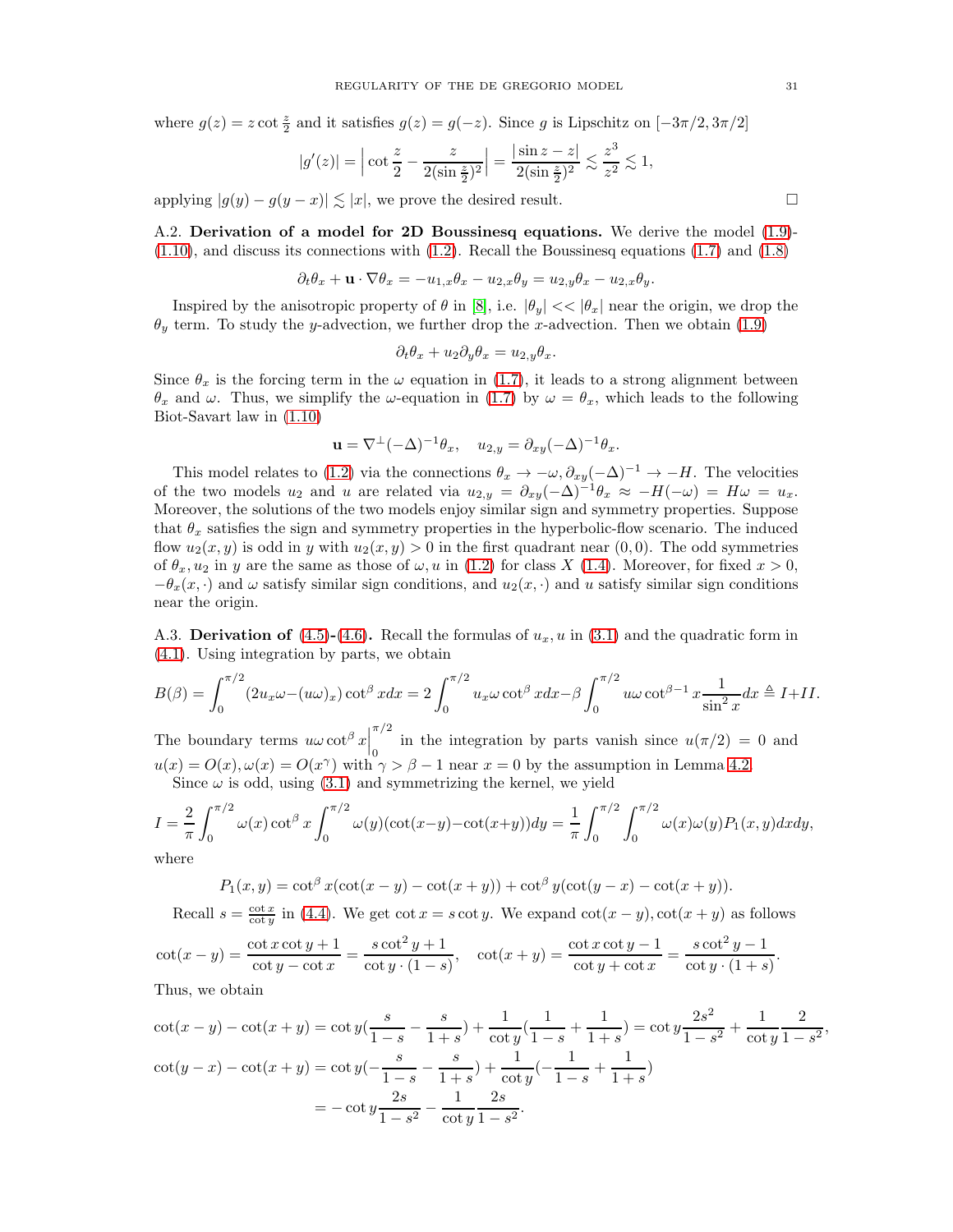Using the above formulas and  $\cot^{\beta} x = s^{\beta} \cot^{\beta} y$ , we yield

$$
P_1 = \cot^{\beta} y \cdot s^{\beta} (\cot y \frac{2s^2}{1 - s^2} + \frac{1}{\cot y} \frac{2}{1 - s^2}) + \cot^{\beta} y (-\cot y \frac{2s}{1 - s^2} - \frac{1}{\cot y} \frac{2s}{1 - s^2})
$$
  
=  $\cot^{\beta+1} y (s^{\beta+1} - 1) \frac{2s}{1 - s^2} + \cot^{\beta-1} y (s^{\beta-1} - 1) \frac{2s}{1 - s^2}.$ 

We remark that  $P_1 \leq 0$  since  $\frac{1-s^{\tau}}{1-s^2}$  $\frac{1-s^2}{1-s^2} \ge 0$  for  $s > 0, \tau > 0$ . For  $II$ , using  $(3.1)$ , we get

$$
II = \frac{\beta}{\pi} \int_0^{\pi/2} \frac{\omega(x)}{\sin^2 x} \cot^{\beta-1} x \int_0^{\pi/2} \omega(y) \log \left| \frac{\sin(x+y)}{\sin(x-y)} \right| dy = \frac{1}{\pi} \int_0^{\pi/2} \int_0^{\pi/2} P_2(x,y) \omega(x) \omega(y) dx dy,
$$

where

$$
P_2 = \frac{\beta}{2} \left( \frac{\cot^{\beta - 1} x}{\sin^2 x} + \frac{\cot^{\beta - 1} y}{\sin^2 y} \right) \log \left| \frac{\sin(x + y)}{\sin(x - y)} \right|.
$$

Note that

$$
\frac{\cot^{\beta-1}z}{\sin^2 z} = \cot^{\beta-1}z + \cot^{\beta+1}z, \quad \left|\frac{\sin(x+y)}{\sin(x-y)}\right| = \left|\frac{\cot x + \cot y}{\cot x - \cot y}\right| = \left|\frac{1+s}{1-s}\right|.
$$

We derive

$$
P_2(x,y) = \frac{\beta}{2} \Big( \cot^{\beta+1} y (1+s^{\beta+1}) \log \left| \frac{1+s}{1-s} \right| + \cot^{\beta-1} y (1+s^{\beta-1}) \log \left| \frac{1+s}{1-s} \right| \Big).
$$

We remark that  $P_2$  is positive. Combining the formulas of  $P_1, P_2$ , we derive [\(4.5\)](#page-12-0)-[\(4.6\)](#page-12-2).

<span id="page-31-0"></span>A.4. Positive definiteness of the kernel. In this subsection, we prove Lemmas [4.3](#page-14-6) and Lemma [4.4,](#page-16-2) which are related to the positive definiteness of the kernel  $K_{i,\beta}$ . We establish [\(4.20\)](#page-14-4) for  $x_0 = \log \frac{5}{3}$  in Appendix [A.4.1.](#page-32-1)

*Proof of Lemma [4.3.](#page-14-6)* We show that there exists  $\beta_0 \in (1, 2)$ , such that conditions  $(4.19)-(4.21)$  $(4.19)-(4.21)$ hold for  $W = W_{1,\beta}$ ,  $G = G_{1,\beta}$  with  $\beta \in [\beta_0, 2]$ . Then using the same argument as that in Section [4.2.1,](#page-14-8) we obtain  $G_{1,\beta}(\xi) \geq 0$  for all  $\xi$  and  $\beta \in [\beta_0, 2]$ .

Firstly, we impose  $\beta \in [1.9, 2]$ . Recall  $G_{j,\beta}$  defined in [\(4.18\)](#page-14-5)

(A.1) 
$$
G_{j,\beta}(\xi) = \int_0^\infty W_{j,\beta}(x) \cos(x\xi) dx,
$$

and  $W_{1,\beta}$  in [\(4.11\)](#page-13-0), [\(4.13\)](#page-13-1). Clearly,  $W_{1,\beta}(x)$  converges to  $W_{1,2}(x)$  as  $\beta \to 2$  almost everywhere. Moreover, from the formula of  $W_{1,\beta}$  and the decay estimate [\(4.14\)](#page-13-2), we have

(A.2) 
$$
|W_{1,\beta}(z)| \lesssim \mathbf{1}_{|z|>1}e^{-|z|/4} + \mathbf{1}_{|z|\leq 1}(1+|\log|z||),
$$

where the term  $\log |z|$  is due to the logarithm singularity  $\log |s-1| = \log |e^z - 1|$  in [\(4.11\)](#page-13-0). Thus, using dominated convergence theorem, we yield

<span id="page-31-2"></span><span id="page-31-1"></span>
$$
\lim_{\beta \to 2^{-}} G_{1,\beta}(\xi) = G_{1,2}(\xi).
$$

Using [\(A.1\)](#page-31-1) and [\(A.2\)](#page-31-2), we obtain that  $G_{1,\beta}(\xi)$  is equi-continuous

$$
|\partial_{\xi}G_{j,\beta}(\xi)| \leq \int_0^{\infty} |W_{j,\beta}(x)| |x| dx \lesssim 1.
$$

Thus, we obtain that  $G_{1,\beta}(\xi)$  converges to  $G_{1,2}(\xi)$  uniformly for  $\xi \in [0,M]$ , where M is the parameter in Lemma [4.3.](#page-14-6)

For x near 0, from  $(4.11)$  and  $(4.13)$ , we have

$$
W_{1,\beta}(x) = -\frac{\beta}{2} (e^{\frac{\beta+1}{2}x} + e^{-\frac{\beta+1}{2}x}) \log |e^x - 1| + S_{\beta}(x),
$$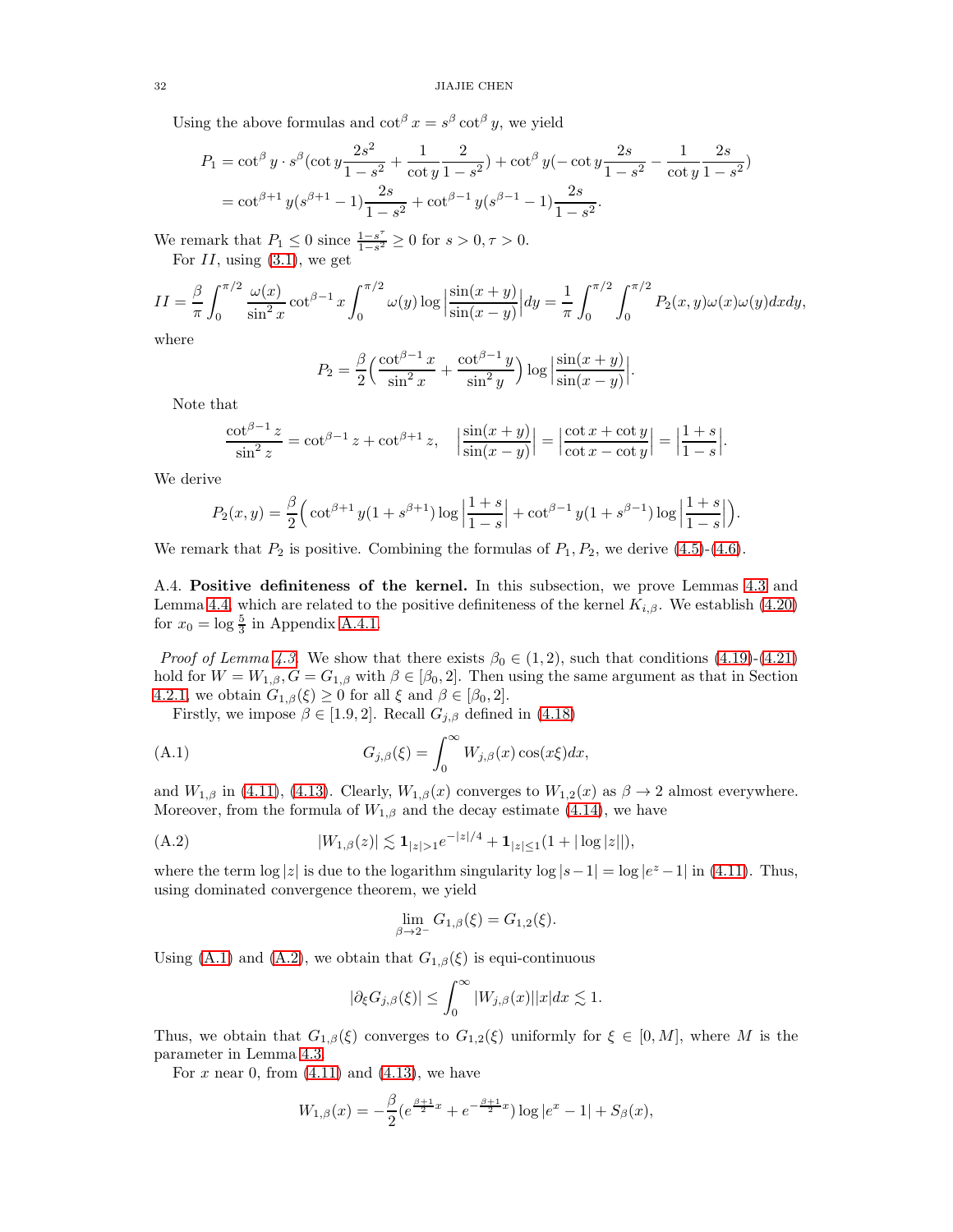where  $S_\beta(x)$  is smooth near  $x = 0$ . Thus a direct calculation yields

<span id="page-32-0"></span>
$$
\begin{aligned} \partial_{xx} W_{1,\beta}(x) &\geq -\frac{\beta}{2} (e^{\frac{\beta+1}{2}x} + e^{-\frac{\beta+1}{2}x}) \partial_{xx} \log |e^x - 1| - \frac{C}{|x|} \\ &\geq \frac{\beta}{2} (e^{\frac{\beta+1}{2}x} + e^{-\frac{\beta+1}{2}x}) \frac{e^x}{(e^x - 1)^2} - \frac{C}{|x|} \geq \frac{\beta}{x^2} - \frac{C}{|x|} \end{aligned}
$$

for some absolute constant  $C > 0$  and  $|x| < \frac{1}{2}$ . Therefore, there exists  $\delta > 0$ , such that

<span id="page-32-3"></span>(A.4) 
$$
\partial_{xx}W_{1,\beta}(x) > 0, \quad x \in [0,\delta].
$$

Note that  $W_{1,\beta}(x) = \tilde{K}_{1,\beta}(e^x)$  [\(4.11\)](#page-13-0) is smooth for  $(\beta, x) \in [1.9, 2] \times [\delta, x_0]$ , where  $x_0$  is the parameter in Lemma [4.3.](#page-14-6) We get that  $\partial_{xx}W_{1,\beta}(x)$  converges to  $\partial_{xx}W_{1,2}(x)$  uniformly for  $x \in$  $[\delta, x_0]$  as  $\beta \to 2$ , and that  $\partial_x W_{1,\beta}(x_0) \to \partial_x W_{1,2}(x_0)$  as  $\beta \to 2$ .

Next, we consider the integral on  $W'''$  in [\(4.21\)](#page-14-3). We need the decay estimate of  $W''_{1,\beta}$ . For  $r = e^{x_0} > 1$  and  $s \ge r > 1$ , performing Taylor expansion on  $\log |\frac{s+1}{s-1}|$  and  $\frac{1}{s^2-1}$ , we obtain that the kernel  $\tilde{K}_{1,\beta}$  [\(4.11\)](#page-13-0) enjoys the expansion

<span id="page-32-2"></span>(A.5) 
$$
\tilde{K}_{1,\beta} = \sum_{i \ge 1} a_i(\beta) s^{-\alpha_i(\beta)}, \quad |a_i(\beta)| \lesssim 1, \quad \max(\frac{\beta-1}{2}, \frac{i-2}{10}) \le \alpha_i(\beta) \le 10(i+1).
$$

with  $\alpha_i(\beta)$  increasing. Since the expansions for  $\log |\frac{s+1}{s-1}|$  and  $\frac{1}{s^2-1}$  converge uniformly for  $s \geq$  $r > 1$ , the above expansion also converges uniformly. Thus, we can exchange the summation and derivatives when we compute  $\partial_x^k \tilde{K}_{1,\beta}$ . We are interested in the leading order term in the above expansion. It decays at least  $s^{-(\beta-1)/2}$  since other terms in  $\tilde{K}_{1,\beta}$  that decay more slowly, such as  $s^{\frac{\beta-1}{2}}$ , are canceled. Using  $W_{1,\beta}(x) = \tilde{K}_{1,\beta}(e^x)$  and  $(A.5)$ , for  $x \ge x_0 > 0$ , we yield

$$
|\partial_x^3 W_{1,\beta}(x)| = \left|\partial_x^3 \sum_{i\geq 1} a_i(\beta) e^{-\alpha_i(\beta)x}\right| = \left|\sum_{i\geq 1} a_i(\beta) (-\alpha_i(\beta))^3 e^{-\alpha_i(\beta)x}\right| \lesssim e^{-\frac{\beta-1}{2}x} \lesssim e^{-x/4},
$$

where the implicit constant can depend on  $x_0$ . Note that  $\partial_x^3 W_{1,\beta}(x) \to \partial_x^3 W_{1,2}(x)$  for any  $x \geq x_0 > 0$  as  $\beta \to 2$ . Using dominated convergence theorem, we yield

<span id="page-32-4"></span>(A.6) 
$$
\lim_{\beta \to 2^{-}} \int_{x_0}^{\infty} |\partial_x^3 W_{1,\beta}(x)| dx = \int_{x_0}^{\infty} |\partial_x^3 W_{1,2}(x)| dx.
$$

Note that the conditions [\(4.19\)](#page-14-2)-[\(4.21\)](#page-14-3) hold with strictly inequality for  $W = W_{1,2}$ ,  $G = G_{1,2}$ . From the uniform convergences  $G_{1,\beta}(\xi) \to G_{1,2}(\xi)$  on  $[0,M]$ ,  $\partial_x^2 W_{1,\beta}(x) \to \partial_x^2 W_{1,2}(x)$  on  $[\delta, x_0]$ ,  $\partial_x W_{1,\beta}(x_0) \to \partial_x W_{1,2}(x_0)$  as  $\beta \to 2$ , [\(A.4\)](#page-32-3) and [\(A.6\)](#page-32-4), we conclude that there exists  $\beta_0 \in (1,2)$ , such that [\(4.19\)](#page-14-2)-[\(4.21\)](#page-14-3) hold for  $W = W_{1,\beta}, G = G_{1,\beta}$  with  $\beta \in [\beta_0, 2]$ .

<span id="page-32-1"></span>A.4.1. Convexity of  $W_{i,\beta}$ . We first establish [\(4.20\)](#page-14-4) for  $x_0 = \log \frac{5}{3}$  and then prove Lemma [4.4.](#page-16-2) Since  $W_{i,\beta}$  is given explicitly in [\(4.11\)](#page-13-0), [\(4.13\)](#page-13-1) and [\(4.17\)](#page-14-7),, to simplify the derivations, we

have used *Mathematica*. All the symbolic derivations and simplification steps are given in Mathematica (version 12) [\[5\]](#page-38-30). We only provide the steps that require estimates.

Suppose that  $W(x) = K(e^x)$  and denote  $s = e^x$ . Using the chain rule, we yield

(A.7) 
$$
\partial_{xx} W_{i,\beta}(x) = \partial_{xx} \tilde{K}_{i,\beta}(e^x) = e^{2x} (\partial^2 \tilde{K}_{i,\beta})(e^x) + e^x (\partial \tilde{K}_{i,\beta})(e^x) = s^2 \partial^2 \tilde{K}_{i,\beta}(s) + s \partial \tilde{K}_{i,\beta}(s) \triangleq I_i(s,\beta).
$$

To establish  $(4.20)$ :  $\partial_{xx}W_{1,2}(x) > 0$  for  $x \in [0, x_0], x_0 = \log \frac{5}{3}$ , it suffices to prove  $I_1(s, 2) > 0$ for  $s \in [1, 5/3]$ . For  $i = 1, \beta = 2$ , using symbolic calculation, we yield

<span id="page-32-6"></span><span id="page-32-5"></span>
$$
I_1(s, 2) = \frac{P_1 + P_2}{4s^{3/2}(1+s)^3}
$$
,  $P_2 = 9(1+s)^4(1-s+s^2)\log\left|\frac{s+1}{s-1}\right|$ .

We do not write down the expression of  $P_1$  since it is an intermediate term and is not used directly. We provide its formula in Mathematica [\[5\]](#page-38-30). Using  $log(1 + z) \leq z$  for  $z > -1$ , we yield

(A.8) 
$$
\log \left| \frac{1+s}{1-s} \right| = -\log \left| \frac{1-s}{1+s} \right| \ge -(-\frac{2}{1+s}) = \frac{2}{1+s}.
$$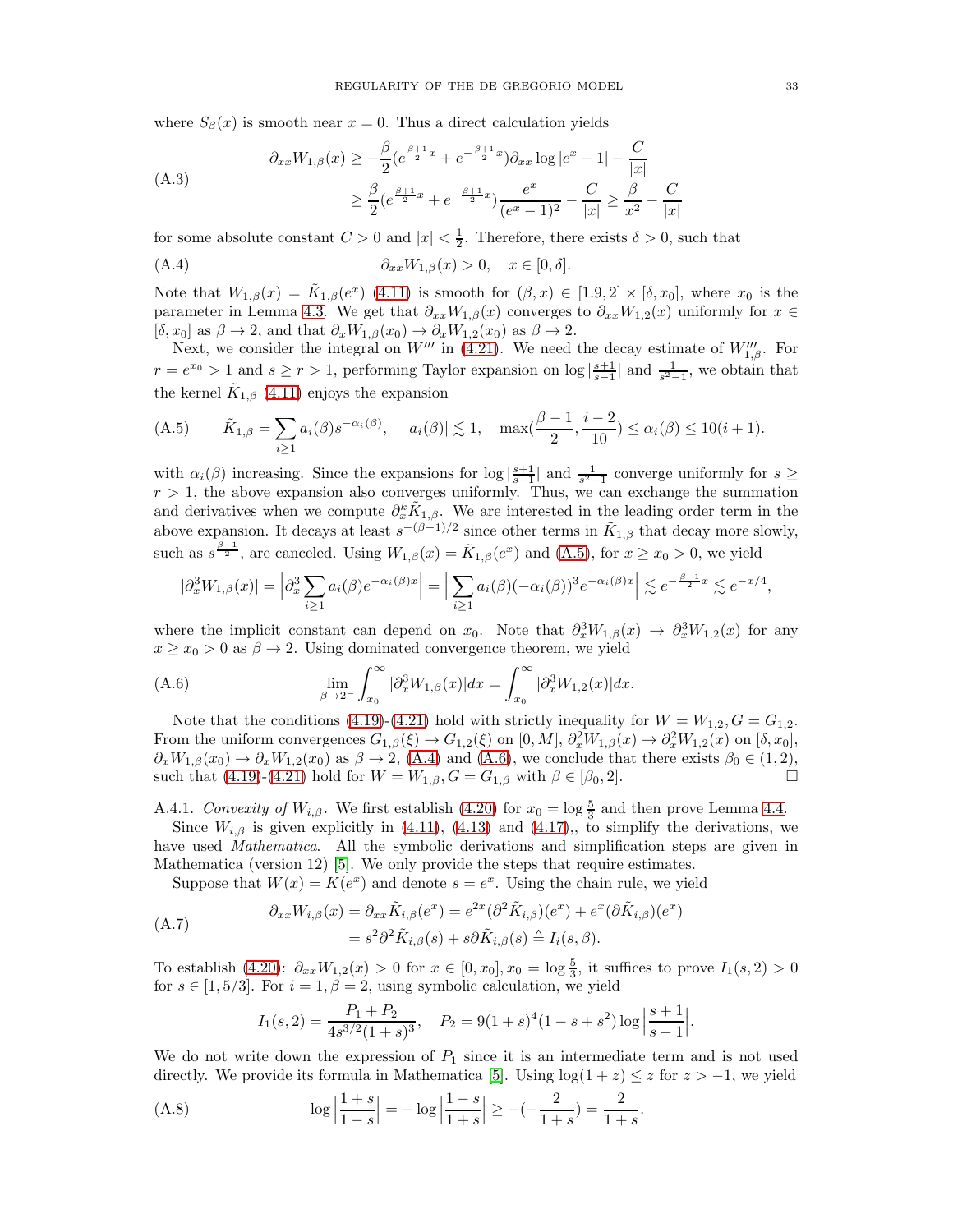34 JIAJIE CHEN

Using the above inequality and simplifying the expression, we yield

$$
I_1(s,2) \ge \frac{1}{4s^{3/2}(1+s)^3}(P_1 + 9(1+s)^4(1-s+s^2)\frac{2}{s+1}) = \frac{P_3}{4s^{3/2}(1+s)^3},
$$
  

$$
P_3 = -\frac{2(-9+9s+27s^2-18s^3-59s^4+9s^5+9s^6)}{(s-1)^2}.
$$

Since  $s \in [1, \frac{5}{3}]$ , using  $s^i \leq s^j$ ,  $i \leq j$  and  $9s + 9s^2 \leq 15 + 25 < 41$ , we obtain  $-9 + 9s + 27s^2 - 18s^3 - 59s^4 + 9s^5 + 9s^6 < (9s + 27s^2 - 18s^3 - 18s^4) + s^4(9s + 9s^2 - 41) < 0,$ which implies  $P_3 > 0$  on  $[1, \frac{5}{3}]$ . It follows  $I_1(s, 2) > 0$  on  $[1, 5/3]$  and  $(4.20)$  with  $x_0 = \log \frac{5}{3}$ .

Next, we prove Lemma [4.4.](#page-16-2)

*Proof.* Recall  $W_{2,\beta}(x) = \tilde{K}_{2,\beta}(e^x)$  and their formulas from [\(4.17\)](#page-14-7). Denote  $s = e^x$ . Using [\(A.7\)](#page-32-5), it suffices to prove that  $I_2(s, \beta) \ge 0$  for all  $s = e^x \ge 1$ . Using symbolic calculation, we have

$$
I_2(s,\beta) = \frac{\beta}{2}s^{-a}(I_{2,1}(s,\beta) + a^2(1+s^{2a})\log\frac{1+s}{s-1}), \quad a = \frac{\beta-1}{2}.
$$

where  $I_{2,1}(s,\beta)$  is an intermediate term and its formula is given in Mathematica [\[5\]](#page-38-30). Since  $\beta > 0$ , using [\(A.8\)](#page-32-6), we yield

$$
I_2(s,\beta) \ge \frac{\beta}{2} s^{-a} (I_{2,1}(s,\beta) + a^2 (1+s^{2a}) \frac{2}{1+s}) \triangleq \frac{\beta}{2} s^{-a} I_{2,2}(s,\beta).
$$

Next, we show that  $I_{2,2}(s,\beta) \geq 0$ . Simplifying the expression, we obtain

$$
I_{2,2}(s,\beta) = \frac{P_1 + P_2 + P_3}{(s^2 - 1)^3}, \quad P_1 = -2a^2(s^2 - 1)^2(1 - 2s + s^{2a}),
$$
  

$$
P_2 = 8as(s^2 - 1)(s^2 + s^{2a}), \quad P_3 = 4s(3s^2 + s^4 - s^{2a} - 3s^{2+2a}).
$$

Since  $a = \frac{\beta - 1}{2} \in [0, \frac{1}{2}]$  and  $s \ge 1$ , we get  $2s - 1 - s^2$   $\ge 2s - 1 - s = s - 1 \ge 0$ . Thus, we obtain  $P_1, P_2 \geq 0$ . Using  $s^{2a} \leq s$  again, we derive

$$
P_3 \ge 4s(3s^2 + s^4 - s - 3s^3) = 4s^2(s^3 - 1 + 3s - 3s^2) = 4s^2(s - 1)(s^2 + s + 1 - 3s) = 4s^2(s - 1)^3 \ge 0.
$$

Combining the above estimates of  $P_i$ , we establish  $I_2(s, \beta) \geq 0$  for  $s \geq 1, \beta > 1$ , which further implies  $\partial_{xx}W_{2,\beta}\geq 0$  for  $x\geq 0$ .

## <span id="page-33-0"></span>A.5. Proof of other Lemmas.

*Proof of Lemma [5.2.](#page-18-8)* Recall that  $x, y \in [0, \pi/2]$  and  $\beta \in [3/2, 2]$ . In the following estimates, the reader can think of the special case  $\beta = 2$ .

For  $x + y \leq \frac{\pi}{2}$ , since  $y \leq \frac{\pi}{2} - x$  and cot z is decreasing on  $[0, \pi]$ , we have

$$
(A.9) \t\cot x \cot y \ge \cot x \cot(\pi/2 - x) = 1.
$$

Since  $\min(x, y) \leq \frac{1}{2}(x + y) \leq \frac{\pi}{4}$ , we obtain  $\max(\cot x, \cot y) \geq 1$  and

<span id="page-33-1"></span>
$$
(\cot x \cot y)^{\beta} \ge \cot x \cot y \ge \min(\cot x, \cot y) \ge \cot(x+y).
$$

The case  $x + y \geq \frac{\pi}{2}$  is trivial, and we prove [\(5.10\)](#page-18-4) in Lemma [5.2.](#page-18-8) Next, we consider [\(5.11\)](#page-18-6)

$$
I \triangleq \cot y (\cot x)^{\beta - 2} \wedge \cot x (\cot y)^{\beta - 2} \lesssim (\cot x \cot y)^{\beta} + \mathbf{1}_{x+y \ge \pi/2} \cot(\pi - x - y) \triangleq J.
$$

Note that  $\mathbf{1}_{x+y\geq \pi/2} \cot(\pi - x - y)$  is nonnegative. Without loss of generality, we assume  $x \leq y$ . Since  $\beta \leq 2$  and cot  $x \geq \cot y$ , we get

$$
I = \cot y (\cot x)^{\beta - 2}.
$$

**Case 1:**  $x + y \leq \pi/2$ . Since  $x \leq y$  and  $x \leq \frac{1}{2}(x + y) \leq \frac{\pi}{4}$ , using [\(A.9\)](#page-33-1),  $\cot x \geq 1$ ,  $\cot x \geq \cot y$ and  $\beta \in [1, 2]$ , we yield

$$
J \ge (\cot x \cot y)^{\beta} \ge (\cot x \cot y)^{\beta - 1} \ge (\cot y)^{\beta - 1} \ge \cot y (\cot x)^{\beta - 2} = I.
$$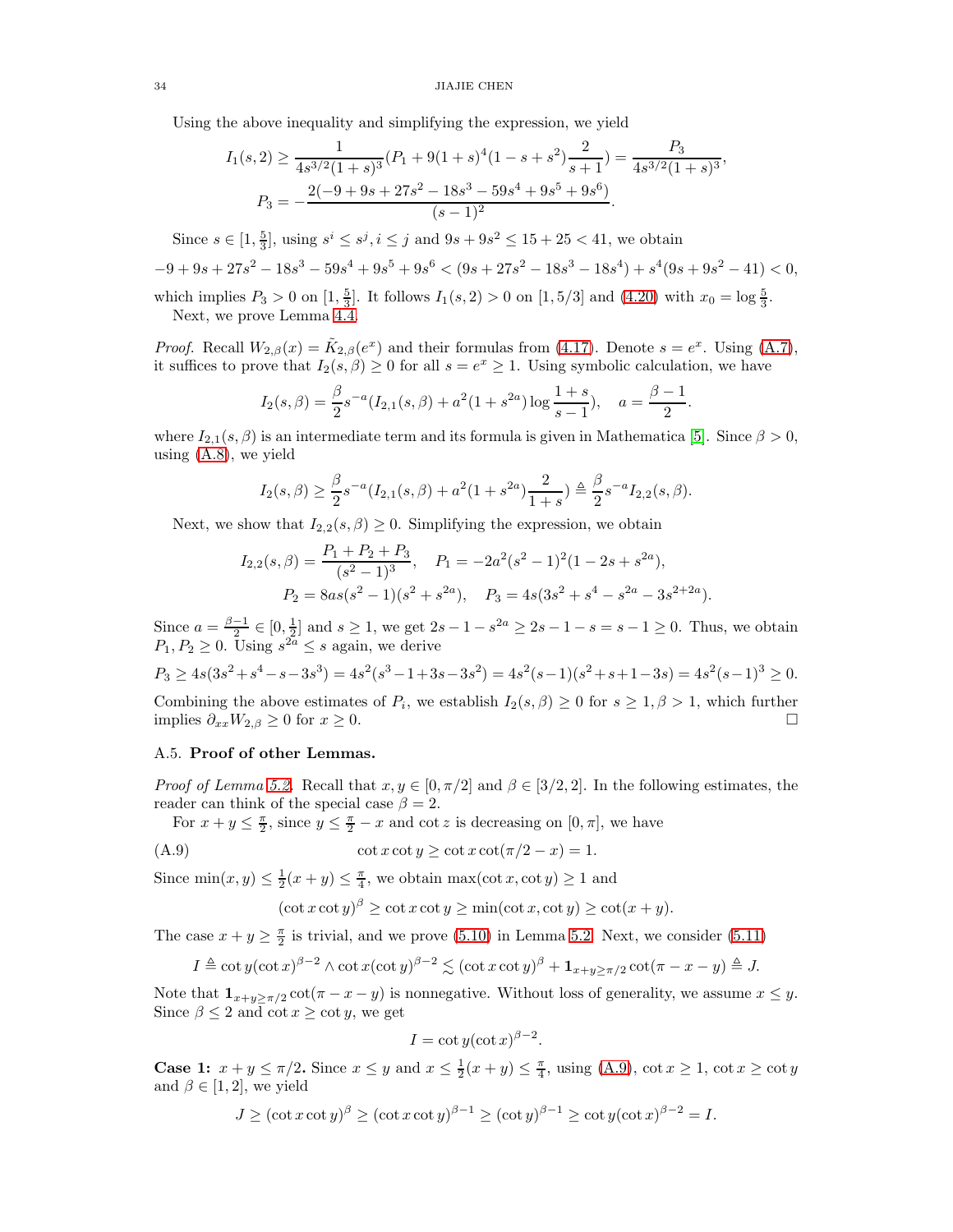**Case 2:**  $x + y > \frac{\pi}{2}$ . In this case, J contains the term  $\cot(\pi - x - y) \ge 0$ .

**Case 2.a:**  $x > \frac{\pi}{3}$ . Since  $y \ge x \ge \frac{\pi}{3}$ , we have  $\cot y \le \cot x, \cot x \le 1$  and  $\cot(\pi - x - y) \ge$  $\cot \frac{\pi}{3} \gtrsim 1$ . It follows

$$
I \le \cot x (\cot x)^{\beta - 2} = (\cot x)^{\beta - 1} \lesssim 1 \lesssim \cot(\pi - x - y) \lesssim J.
$$

**Case 2.b:**  $x \leq \frac{\pi}{3}$  and  $\pi - x - y \leq y$ . Since  $1 \leq \cot x$  and  $\cot z$  is decreasing on  $[0, \pi]$ , we yield

$$
I \lesssim \cot y \le \cot(\pi - x - y).
$$

**Case 2.c:**  $x \leq \frac{\pi}{3}$  and  $\pi - x - y \geq y$ . Since  $y \geq \frac{1}{2}(x + y) \geq \frac{\pi}{4}$ ,  $x \leq \frac{\pi}{3}$ , we have

$$
\cot x \gtrsim x^{-1}, \quad \cot y \gtrsim \cos y \gtrsim \pi/2 - y.
$$

Note that  $\pi - x - y \geq y$  implies  $\pi/2 - y \geq x/2$ . We yield

$$
\cot x \cot y \gtrsim \frac{\pi/2 - y}{x} \gtrsim 1,
$$

which along with  $1 \leq \cot x, \cot y \leq \cot x, \beta \in [1, 2]$  imply

$$
I \le \cot y (\cot y)^{\beta - 2} = (\cot y)^{\beta - 1} \lesssim (\cot x \cot y)^{\beta - 1} \lesssim (\cot x \cot y)^{\beta} \lesssim J.
$$

We conclude the proof of  $(5.11)$ .

Next, we prove [\(5.12\)](#page-18-7)

$$
II \triangleq \cot y \mathbf{1}_{y \geq \pi/3} \lesssim (\cot x \cot y)^{\beta} + \mathbf{1}_{x+y \geq \pi/2} \cot(\pi - x - y) = J.
$$

We focus on  $y \geq \pi/3$ . We consider three cases: (a)  $x + y \leq \pi/2$ , (b)  $x + y > \pi/2$  and  $\pi - x - y \leq y$ , (c)  $x + y > \frac{\pi}{2}, \pi - x - y \geq y$ . In the first case, from [\(A.9\)](#page-33-1), we have  $J \geq 1 \gtrsim II$ . In the second case, since  $\cot z$  is decreasing, we get

$$
J \ge \cot(\pi - x - y) \ge \cot(y) \ge II.
$$

In the third case, since  $x \leq \pi - 2y \leq \pi - 2\pi/3 \leq \pi/3$ ,  $y \geq \frac{\pi}{3}$  and  $\pi/2 - y \geq x/2$ , using the same argument as that in the above Case 2.c, we yield

$$
\cot x \cot y \gtrsim 1, \quad J \ge (\cot x \cot y)^{\beta} \gtrsim 1 \gtrsim II.
$$

So far, we conclude the proof of  $(5.12)$  and Lemma [5.2.](#page-18-8)

The initial data constructed in Section [6.4.4](#page-27-3) enjoys the following regularity in Sobolev space.

<span id="page-34-0"></span>**Lemma A.6.** Suppose that  $\omega_0$  satisfies  $\omega_0 + \omega_\alpha \in C^\infty(S^1 \setminus \{0\})$  and  $\omega_0 \in C^2(-\pi/3, \pi/3)$ , then  $\omega_0 + \omega_\alpha \in H^s$  for any  $s < \alpha + \frac{1}{2}$ .

*Proof.* Let  $\chi$  be a smooth even cutoff function on  $S^1$  ( $2\pi$  periodic) with  $\chi(x) = 1$  for  $|x| \leq \frac{\pi}{8}$ and  $\chi(x) = 0$  for  $|x| \ge \frac{\pi}{4}$ . We decompose  $\omega_0 + \omega_\alpha$  as follows

$$
\omega_0 + \omega_\alpha = \chi \omega_\alpha + \chi \omega_0 + (1 - \chi)(\omega_0 + \omega_\alpha) = I + II + III.
$$

Clearly,  $II, III \in C^2 \subset H^{s_1}$  for any  $s_1 \leq 2$ . Denote  $f_\alpha = \chi \omega_\alpha$ . Since  $f_\alpha$  is odd, it enjoys an expansion  $\omega_{\alpha}(x) = \sum_{k \geq 1} a_k \sin(kx)$ . Next, we estimate  $a_k$ . Using integration by parts, we yield

$$
a_k = C \int_0^\pi f_\alpha \sin(kx) dx = \frac{C}{k} \int_0^\pi f'_\alpha \cos kx dx = \frac{C}{k} \int_0^\pi (\mathbf{1}_{x \le 1/k} + \mathbf{1}_{1/k \le x \le \pi/4}) f'_\alpha \cos kx dx \triangleq J_1 + J_2,
$$

where the restriction  $\mathbf{1}_{x \leq \pi/4}$  is due to the fact that  $\chi$  is supported in  $|x| \leq \pi/4$ . Recall the formula of  $\omega_{\alpha}$  from [\(6.6\)](#page-22-1). A direct calculation yields

$$
|J_1| \lesssim_{\alpha} k^{-1} \int_0^{1/k} |f_{\alpha}'| dx \lesssim \int_0^{1/k} |x|^{\alpha - 1} dx \lesssim_{\alpha} k^{-1 - \alpha}.
$$

For  $J_2$ , using  $\cos kx = \partial_x \frac{\sin kx}{k}$ ,  $|\partial_x^i \omega_\alpha(x)| \lesssim |x|^{\alpha - i}$  and integration by parts again, we derive

$$
|J_2| \lesssim_{\alpha} k^{-1} \left( \left| \frac{\sin(k \cdot k^{-1})}{k} f_{\alpha}'(\frac{1}{k}) \right| + \frac{1}{k} \int_{1/k}^{\pi/4} \left| f_{\alpha}'' \sin kx \right| dx \right) \lesssim_{\alpha} k^{-1} \left( \frac{1}{k} (\frac{1}{k})^{\alpha - 1} + \frac{1}{k} \int_{1/k}^{\pi/4} |x|^{\alpha - 2} dx \right)
$$
  

$$
\lesssim_{\alpha} k^{-1} (k^{-\alpha} + k^{-1} (k^{-1})^{\alpha - 1}) \lesssim_{\alpha} k^{-\alpha - 1}.
$$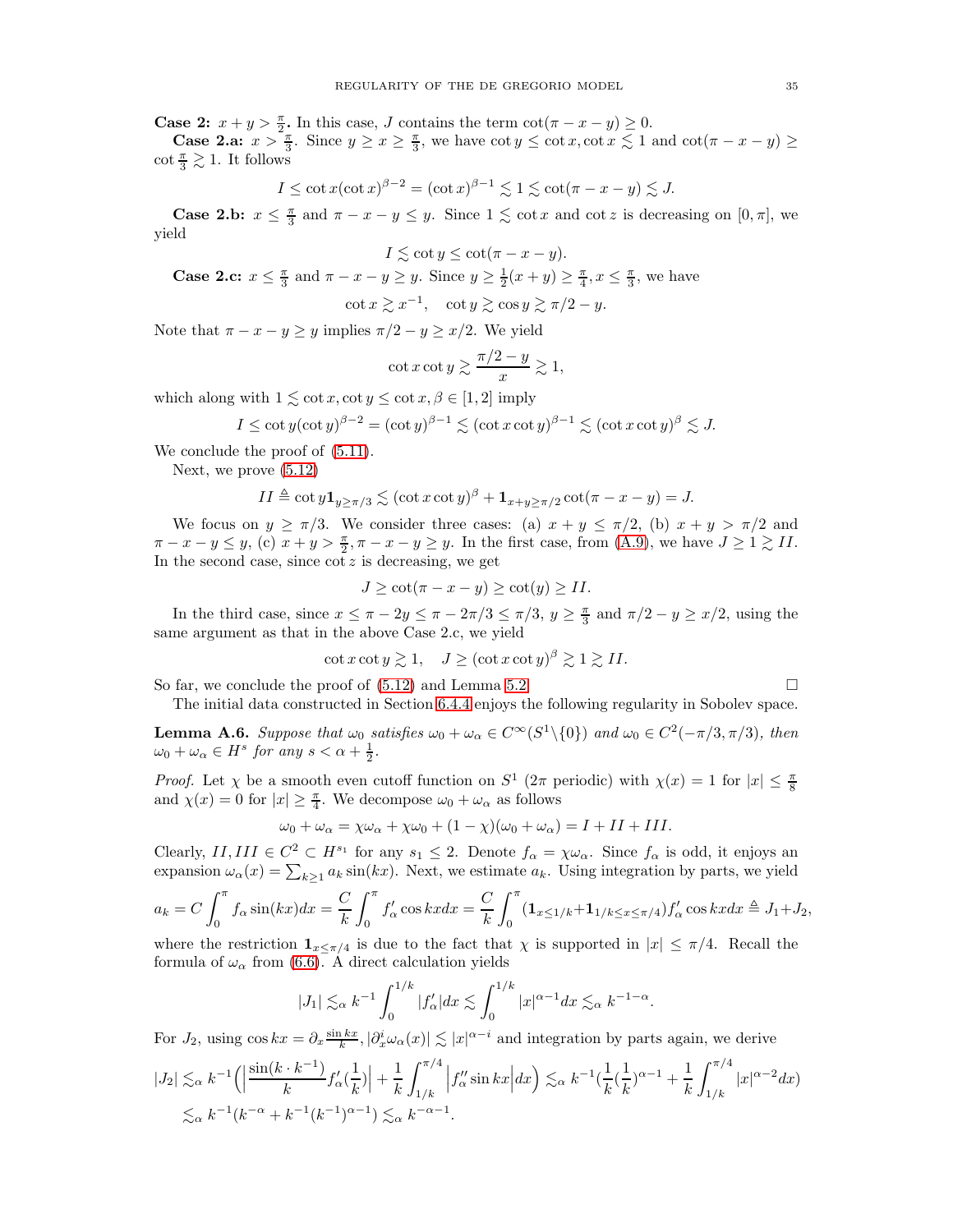Therefore, for  $s < \alpha + \frac{1}{2}$ , we establish

$$
\sum_{k\geq 1} |a_k|^2 k^{2s} \leq \sum_{k\geq 1} k^{-2-2\alpha+2s} < +\infty,
$$

<span id="page-35-0"></span>which implies  $\omega_{\alpha} \chi = f_{\alpha} \in H^s$ . We conclude the proof.

A.6. Rigorous verification. To establish Lemma [4.2,](#page-11-2) we need to verify conditions [\(4.19\)](#page-14-2), [\(4.21\)](#page-14-3) in Lemma [4.3.](#page-14-6) Note that condition [\(4.20\)](#page-14-4) has been verified in Appendix [A.4.1.](#page-32-1)

Since the kernel  $W_{1,2}$  is explicit [\(4.11\)](#page-13-0),[\(4.13\)](#page-13-1), to simplify the derivations, we have used Mathematica. All the symbolic derivations and simplification steps are given in Mathematica (version 12). We only provide the steps that require estimates. All the numerical computations and quantitative verifications are performed in MATLAB (version 2019a) in double-precision floating-point operations. The Mathematica and MATLAB codes can be found via the link [\[5\]](#page-38-30). We will also use interval arithmetic [\[45,](#page-39-15) [47\]](#page-39-16) and refer the discussions to Appendix [A.6.4.](#page-37-0)

To obtain [\(4.19\)](#page-14-2), using the approach in Section [4.2.2,](#page-15-3) we only need to verify [\(4.25\)](#page-15-1). Conditions  $(4.25)$  and  $(4.21)$  involve a finite number of integrals and the Lipschitz constant  $b<sub>1</sub>$  in  $(4.24)$ . Since these conditions are not tight, we use the following simple method to verify them.

To estimate the integral of f on  $[A,\infty)$  with  $A \geq 0$ , we first choose B sufficiently large and partition [A, B] into  $A = y_0 < y_1 < ... < y_N = B$ . We will estimate the decay of f in the far field in Appendix [A.6.3,](#page-37-1) and treat the integral in  $[B,\infty)$  as a small error. For each small interval  $I=[y_i, y_{i+1}],$  we use a trivial first order method to estimate the integral

<span id="page-35-1"></span>(A.10) 
$$
|I| \min_{x \in I} f(x) \le \int_I f(x) dx \le |I| \max_{x \in I} f(x), \quad |I| = y_{i+1} - y_i.
$$

Denote by  $f^u(I), f^l(I)$  the upper and lower bounds for f in I. To use [\(A.10\)](#page-35-1), we estimate  $f^l(I), f^u(I)$  for each interval  $I = [y_i, y_{i+1}]$ . For simplicity, we drop the dependence on I.

We simplify  $W_{1,2}$  defined in  $(4.11),(4.13)$  $(4.11),(4.13)$  as W. All the integrands involved in  $(4.25),(4.21)$ , [\(4.24\)](#page-15-4) are  $W(x) \cos(x\xi)$  for  $\xi = ih, i = 0, 1, ..., \frac{M}{h}, |W(x)x|, |W'''(x)|$ . To obtain the piecewise upper and lower bounds for these integrands, using basic interval arithmetics, see, e.g. [\[22\]](#page-38-31)

<span id="page-35-2"></span>
$$
(A.11) \qquad \begin{aligned} (fg)^u &= \max(f^u g^u, f^l g^u, f^u g^l, f^l g^l), & (fg)^l &= \min(f^u g^u, f^l g^u, f^u g^l, f^l g^l), \\ |f|^u &= \max(|f^l|, |f^u|), & (f - g)^l &= f^l - g^u, & (f - g)^u &= f^u - g^l, \end{aligned}
$$

we only need to obtain the bounds for  $cos(x\xi), W, |Wx|, W'''$ . Those for x are trivial.

A.6.1. Upper and lower bounds for W,  $Wx, W'''$ . We simplify  $\tilde{K}_{1,2}$  in [\(4.11\)](#page-13-0) as  $\tilde{K}$ . Denote  $s = e^x$ . Using the chain rule and  $W(x) = \tilde{K}(e^x) = \tilde{K}(s)$ , we get

<span id="page-35-3"></span>
$$
\partial_x^3 W(x) = \partial_x^3 \tilde{K}(e^x) = e^{3x} (\partial^3 \tilde{K})(e^x) + 3e^{2x} (\partial^2 \tilde{K})(e^x) + e^x (\partial \tilde{K})(e^x)
$$
  
=  $s^3 \partial^3 \tilde{K}(s) + 3s^2 \partial^2 \tilde{K}(s) + s \partial \tilde{K}(s) \triangleq D^3 \tilde{K}(s).$ 

Since  $e^x$  is increasing, the bounds for W on  $[x_l, x_u]$  and those for  $\tilde{K}$  on  $[e^{x_l}, e^{x_u}]$  enjoys

(A.12) 
$$
f^{l} = g^{l}(e^{x_{l}}, e^{x_{u}}), \quad f^{u} = g^{u}(e^{x_{l}}, e^{x_{u}}),
$$

$$
(f, g) = (W, \tilde{K}), \quad (\partial_{x}^{3}W, D^{3}\tilde{K}), \quad (W(x)x, \tilde{K}(s) \log s)
$$

<span id="page-35-5"></span>Thus it suffices to get bounds for  $\tilde{K}$ ,  $\tilde{K}$  log(s),  $D^3\tilde{K}$ . Recall  $\tilde{K}$  from [\(4.11\)](#page-13-0) with  $\beta = 2$ .

$$
(A.13)\ \tilde{K}(s) = (s^{\frac{3}{2}} + s^{-\frac{3}{2}}) \log \left| \frac{s+1}{s-1} \right| - \frac{s^{\frac{3}{2}} - s^{-\frac{3}{2}}}{s^2 - 1} 2s = (s^{\frac{3}{2}} + s^{-\frac{3}{2}}) \log \left| \frac{s+1}{s-1} \right| - 2s^{-\frac{1}{2}} \frac{s^2 + s + 1}{s+1}.
$$

In the interval  $s \in [s_l, s_u]$  with  $1 \leq s_l < s_u$ , using monotonicity, e.g.  $s^{3/2} \in [s_l^{3/2}]$  $\frac{3}{2}$ ,  $s_u^{3/2}$ , the fact that  $\log \left| \frac{s+1}{s-1} \right|$ is decreasing and [\(A.11\)](#page-35-2), we get the upper and lower bounds for  $\tilde{K}$ 

<span id="page-35-4"></span>
$$
\tilde{K}^{l}(s_{l}, s_{u}) = (s_{l}^{3/2} + s_{u}^{-3/2}) \log \left| \frac{s_{u} + 1}{s_{u} - 1} \right| - 2s_{l}^{-1/2} \frac{s_{u}^{2} + s_{u} + 1}{s_{l} + 1},
$$
\n
$$
\tilde{K}^{u}(s_{l}, s_{u}) = (s_{u}^{3/2} + s_{l}^{-3/2}) \log \left| \frac{s_{l} + 1}{s_{l} - 1} \right| - 2s_{u}^{-1/2} \frac{s_{l}^{2} + s_{l} + 1}{s_{u} + 1}.
$$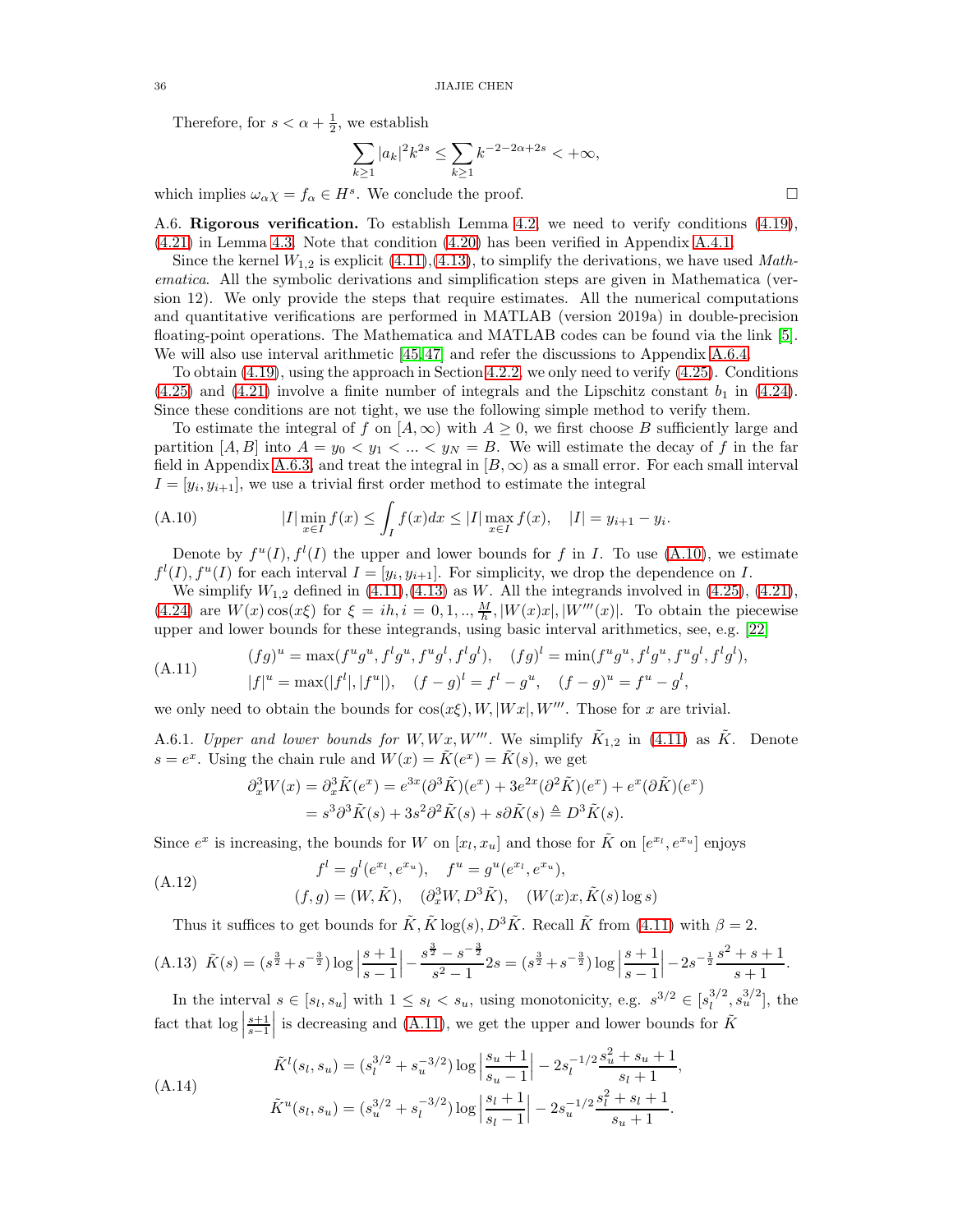Next, we consider  $\tilde{K} \log s$ . For  $s \in [s_l, s_u]$  with  $s_l \geq 1$ , since  $\log s \geq 0$ , we get

$$
\tilde{K}(s) \log(s) \le \tilde{K}^u \log(s) \le \max(\tilde{K}^u \log s_l, \tilde{K}^u \log s_u).
$$

Similarly, we obtain the lower bound for K log s. Yet, near  $s = 1$ , the upper bound blows up due to  $\log |s_l - 1|$  in  $\tilde{K}^u$ . Note that  $\log s \leq s - 1$ . Using [\(A.8\)](#page-32-6), for  $s \geq 1$ , we get

$$
\partial_s((s-1)\log\left|\frac{s+1}{s-1}\right|) = \left(\frac{1}{s+1} - \frac{1}{s-1}\right)(s-1) + \log\frac{s+1}{s-1} = -\frac{2}{s+1} + \log\frac{s+1}{s-1} \ge 0.
$$

Thus,  $\log \left| \frac{s+1}{s-1} \right|$  $|(s-1)$  is increasing on  $[s_l, s_u]$  and

$$
\log \left| \frac{s+1}{s-1} \right| \log s \le \log \left| \frac{s+1}{s-1} \right| \cdot (s-1) \le \log \left| \frac{s_u+1}{s_u-1} \right| \cdot (s_u-1).
$$

We obtain the following improvement for the upper bound of  $\tilde{K}(s)$  log s on  $[s_l, s_u]$ 

(A.15) 
$$
\tilde{K}(s) \log(s) \le (s_u^{3/2} + s_l^{-3/2}) \log \left| \frac{s_u + 1}{s_u - 1} \right| \cdot (s_u - 1) - 2s_u^{-1/2} \frac{s_l^2 + s_l + 1}{s_u + 1} \cdot \log(s_l)
$$

For  $D^3 \tilde{K}(s)$ , firstly, using symbolic computation, we yield

$$
D^{3}\tilde{K}(s) = \frac{P_{42}(s) - P_{41}(s) + P_{5}(s)}{P_{6}(s)}, \quad P_{42}(s) = 180s^{3} + 180s^{7},
$$

$$
(A.16) \t P41(s) = 54s + 54s2 + 266s4 + 124s5 + 266s6 + 54s8 + 54s9,
$$

<span id="page-36-0"></span>
$$
P_5(s) = 27(s^2 - 1)^4(1 + s + s^2)\log\left|\frac{s+1}{s-1}\right|, \quad P_6(s) = 8(s-1)^3s^{3/2}(1+s)^4.
$$

Since  $1 \leq s_l < s_u$  and  $P_{41}, P_{42}, P_6$  are increasing, we get  $P_m^u = P_m(s_u), P_m^l = P_m(s_l)$  for index  $m = 41, 42$  or  $m = 6$ . The bounds for  $P_5$  are also trivial

$$
P_5^l = 27(s_l^2 - 1)^4 (1 + s_l + s_l^2) \log \left| \frac{s_u + 1}{s_u - 1} \right|, \ P_5^u = 27(s_u^2 - 1)^4 (1 + s_u + s_u^2) \log \left| \frac{s_l + 1}{s_l - 1} \right|.
$$

Using the bounds for  $P_{41}$ ,  $P_{42}$ ,  $P_5$ ,  $P_6$  and [\(A.11\)](#page-35-2), we can further derive the bounds for  $D^3\tilde{K}$ .

A.6.2. Upper and lower bounds for  $\cos(x\xi)$ . For  $f \in C^2([a, b])$  and  $x \in [a, b]$ , the basic linear interpolation implies  $f(x) = \frac{x-a}{b-a} f(b) + \frac{b-x}{b-a} f(a) + \frac{1}{2} f''(x_1)(x-a)(x-b)$  for some  $x_1 \in [a, b]$  and

$$
\min(f(a), f(b)) - \frac{(b-a)^2}{8} ||f''||_{L^{\infty}[a,b]} \le f(x) \le \max(f(a), f(b)) + \frac{(b-a)^2}{8} ||f''||_{L^{\infty}[a,b]}.
$$

Applying the above estimate to  $f(x) = \cos(x\xi)$  and  $|f''(x)| \leq \xi^2$ , we derive the upper and lower bounds for  $cos(x\xi)$  on [a, b].

To verify [\(4.25\)](#page-15-1), it suffices to get a lower bound for  $G(\xi)$  with  $\xi = jh$ . Applying [\(A.12\)](#page-35-3),  $(A.14)$ , the above estimate for  $cos(x\xi)$  and  $(A.10)$ , we yield

$$
\int_{y_i}^{y_{i+1}} \cos(x\xi)W(x)dx \ge (y_{i+1} - y_i) \cdot I^l, \quad I(x) \triangleq \cos(x\xi)W(x).
$$

The term  $I^l$  can be obtained using [\(A.11\)](#page-35-2). For  $y_i$  close to 0, we should avoid using (A.11) to derive  $I^l$  since it involves  $W^u(x_l, x_u) = \tilde{K}^u(e^{x_l}, e^{x_u})$  [\(A.14\)](#page-35-4), which blows up near  $x = 0$ . For  $x\xi \leq \pi/2$ , since  $\cos(x\xi) \geq 0$ , we derive  $I^l$  using

$$
\cos(x\xi)W(x) \ge \cos(x\xi)W^l \ge \min((\cos(\cdot\xi))^l W^l, (\cos(\cdot\xi))^u W^l).
$$

For large  $\xi$ , the above estimate is not sharp due to large oscillation in cos $(x\xi)$ . Denote  $m = \frac{W_l + W_u}{2}$ ,  $h_0 = b - a$ . We consider an improved estimate

$$
\int_{a}^{b} \cos(x\xi)W(x)dx = \int_{a}^{b} \cos(x\xi)(W(x) - m)dx + m\int_{a}^{b} \cos(x\xi)dx
$$
  
\n
$$
\geq m\frac{\sin(x\xi)}{\xi}\Big|_{a}^{b} - h_{0}|\cos(x\xi)|^{u}|W - m|^{u} \geq \frac{W_{l} + W_{u}}{2}\frac{\sin(b\xi) - \sin(a\xi)}{\xi} - h_{0}|\cos(x\xi)|^{u}\frac{W_{u} - W_{l}}{2},
$$
  
\nwhere we have used  $W - m \in [W_{l} - m, W_{u} - m] = [-\frac{W_{u} - W_{l}}{2}, \frac{W_{u} - W_{l}}{2}].$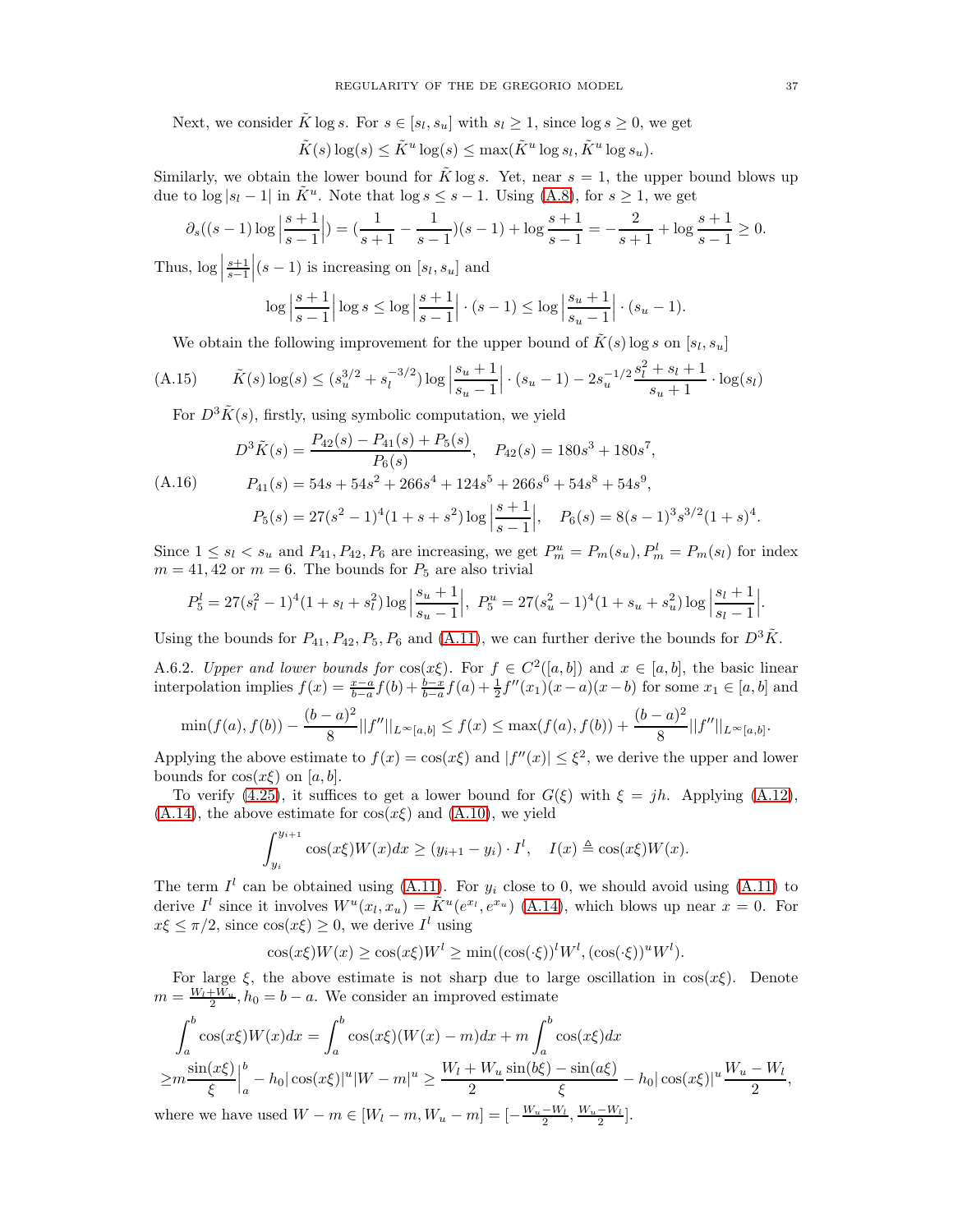### 38 JIAJIE CHEN

Using the above estimates, we obtain the lower bound of the integral in  $G(\xi)$  [\(4.18\)](#page-14-5) in a finite domain. The integrals in [\(4.24\)](#page-15-4) and [\(4.21\)](#page-14-3) in a finite domain are estimated similarly.

<span id="page-37-1"></span>A.6.3. Decay estimates of W,  $\partial_x^3 W$ . It remains to estimate the integrals in [\(4.25\)](#page-15-1), [\(4.18\)](#page-14-5), [\(4.24\)](#page-15-4) and  $(4.21)$  in the far field. For  $s > 1$ , using Taylor expansion, we yield

<span id="page-37-2"></span>(A.17) 
$$
\log \left| \frac{s+1}{s-1} \right| = \sum_{k \ge 1} \frac{2}{2k-1} s^{-(2k-1)}, \quad \left| \log \left| \frac{s+1}{s-1} \right| - \frac{2}{s} \right| \le \frac{2}{3} \sum_{k \ge 2} s^{-(2k-1)} = \frac{2}{3} \frac{s^{-3}}{1 - s^{-2}}.
$$

Using the above estimate and [\(A.13\)](#page-35-5), we obtain

$$
|\tilde{K}| \leq |s^{3/2} \cdot \frac{2}{s} - 2s^{-\frac{1}{2}} \frac{s^2 + s + 1}{1 + s}| + s^{3/2} \cdot \frac{2}{3} \frac{s^{-3}}{1 - s^{-2}} + s^{-3/2} \log \left| \frac{s + 1}{s - 1} \right| \triangleq I_1 + I_2 + I_3.
$$

Note that  $I_1 = \frac{2s^{-1/2}}{s+1} \leq 2s^{-3/2}$ . We derive

(A.18) 
$$
|\tilde{K}| \leq s^{-3/2} (2 + \frac{2}{3} \frac{1}{1 - s^{-2}} + \log \left| \frac{s + 1}{s - 1} \right|) \triangleq s^{-3/2} \tilde{K}_{tail}(s).
$$

Next, we estimate  $D^3\tilde{K}$  [\(A.16\)](#page-36-0). Using [\(A.17\)](#page-37-2), we decompose  $P_5$  in [\(A.16\)](#page-36-0) as follows

$$
|P_5 - P_{5,M}| \le P_{5,err}, \quad P_{5,M} = 27(s^2 - 1)^4(1 + s + s^2)\frac{2}{s}, \quad P_{5,err} = 27(s^2 - 1)^4(1 + s + s^2)\frac{2}{3}\frac{s^{-3}}{1 - s^{-2}}.
$$

<span id="page-37-3"></span>Recall  $P_{41}, P_{42}, P_6$  from [\(A.16\)](#page-36-0). Denote  $P_7 = P_{42}-P_{41}+P_{5,M}$ . We estimate (A.16) as follows

.

(A.19) 
$$
|D^3 \tilde{K}| \le \frac{|P_{42} - P_{41} + P_{5,M}| + P_{5,err}}{P_6} \le \frac{|P_7|}{P_6} + \frac{P_{5,err}}{P_6}
$$

By definition,  $P_7$  is a sum of a polynomial of s and  $s^{-1}$ . Simplifying the expression of  $P_7$  (see details in [\[5\]](#page-38-30)) and using the triangle inequality, we yield

$$
|P_7| \le P_8 = 54 + 54s^{-1} + 216s + 270s^2 + 288s^3 + 58s^4 + 16s^5 + 482s^6 + 18s^7 \triangleq s^7 P_{8, tail}(s),
$$

where  $P_{8,tail} \triangleq P_8(s) s^{-7}$  is decreasing in s. For  $P_6$  [\(A.16\)](#page-36-0) and the error term  $P_{5,err}$ , we have

$$
P_6 = 8(-1+s)^3 s^{3/2} (1+s)^4 \ge s^{7+3/2} \cdot 8(1-s^{-1})^3 \triangleq s^{7+3/2} P_{6, tail}(s),
$$
  

$$
\frac{P_{5, err}}{P_6} = \frac{9(1+s+s^2)}{4s^{5/2}(1+s)} \le s^{-5/2} \frac{9(1+s)}{4} \le s^{-3/2} \frac{9}{4} (1+s^{-1}) \triangleq s^{-3/2} E_{tail}(s).
$$

Plugging the above estimates in [\(A.16\)](#page-36-0), [\(A.19\)](#page-37-3), we obtain

$$
(A.20) \t|D^{3}\tilde{K}(s)| \leq \frac{|P_{7}|}{P_{6}} + \frac{P_{5,err}}{P_{6}} \leq \frac{P_{8}}{P_{6}} + \frac{P_{5,err}}{P_{6}} \leq s^{-\frac{3}{2}}(\frac{P_{8,tail}}{P_{6,tail}} + E_{tail}) \triangleq s^{-\frac{3}{2}}\tilde{K}_{tail,2}.
$$

Clearly,  $\tilde{K}_{tail}(s)$  is decreasing. Since  $P_{8,tail}$ ,  $E_{tail}$  are decreasing and  $P_{6,tail}$  is increasing,  $\tilde{K}_{tail,2}$  is decreasing. Using  $W(x) = \tilde{K}(e^x)$ , we estimate the integrals in  $G(\xi)$  [\(4.18\)](#page-14-5) and [\(4.24\)](#page-15-4) in the far field as follows

$$
(A.21) \qquad \left| \int_{B}^{\infty} W(x) \cos(x\xi) dx \right| \leq \tilde{K}_{tail}(e^{B}) \int_{B}^{\infty} e^{-3x/2} dx = \tilde{K}_{tail}(e^{B}) \frac{2}{3} e^{-3B/2},
$$
\n
$$
\int_{B}^{\infty} |W(x)x| dx \leq \tilde{K}_{tail}(e^{B}) \int_{B}^{\infty} e^{-3x/2} x dx = \tilde{K}_{tail}(e^{B}) (\frac{2B}{3} + \frac{4}{9}) e^{-3B/2},
$$

and treat them as error. Similarly, we estimate the integral in [\(4.21\)](#page-14-3) in the far field.

So far, we conclude the estimates of all the integrals in  $(4.25)$ ,  $(4.18)$ ,  $(4.24)$  and  $(4.21)$ .

<span id="page-37-0"></span>A.6.4. Interval arithmetic. To implement the above estimates and verify [\(4.25\)](#page-15-1), [\(4.21\)](#page-14-3) rigorously, we adopt the standard method of interval arithmetic [\[45,](#page-39-15) [47\]](#page-39-16). In particular, we use the MATLAB toolbox INTLAB (version 11 [\[48\]](#page-39-17)) for the interval computations. Every single real number p involved in the above estimates is represented by an interval  $[p_l, p_r]$  that contains p, where  $[p_l, p_r]$  are some floating-point numbers. We refer to [\[9,](#page-38-16) [10,](#page-38-8) [22\]](#page-38-31) for related discussion.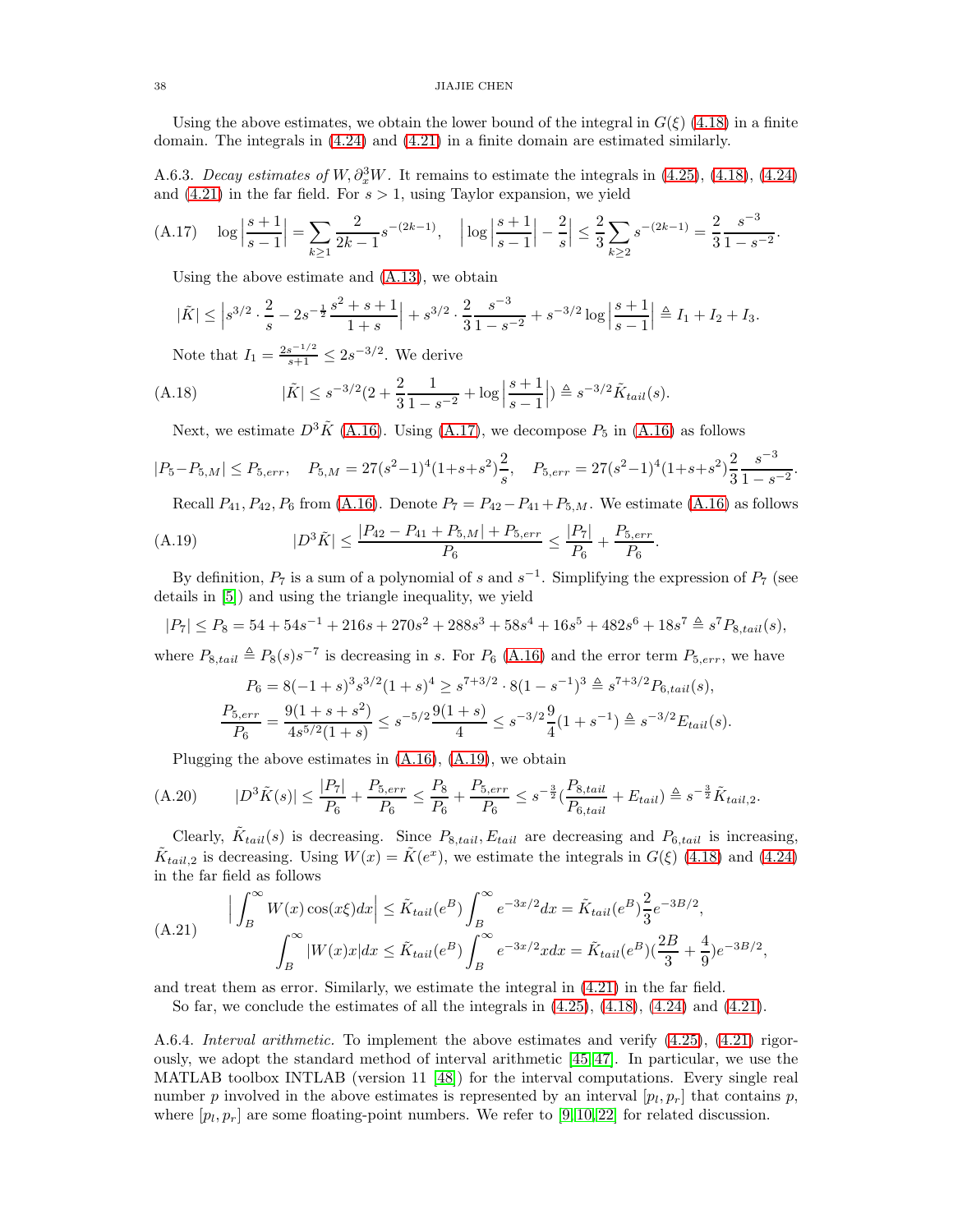#### **REFERENCES**

- <span id="page-38-26"></span>[1] JT Beale, T Kato, and A Majda. Remarks on the breakdown of smooth solutions for the 3-D Euler equations. *Communications in Mathematical Physics*, 94(1):61–66, 1984.
- <span id="page-38-17"></span>Jean Bourgain and Dong Li. Strong illposedness of the incompressible Euler equation in integer  $C^m$  spaces. *Geometric and Functional Analysis*, 25(1):1–86, 2015.
- <span id="page-38-22"></span>[3] A Castro and D C´ordoba. Infinite energy solutions of the surface quasi-geostrophic equation. *Advances in Mathematics*, 225(4):1820–1829, 2010.
- <span id="page-38-23"></span>[4] Angel Castro, Diego Córdoba, and Javier Gómez-Serrano. Global smooth solutions for the inviscid SQG equation. *Mem. Amer. Math. Soc.*, 266(1292):v+89, 2020.
- <span id="page-38-30"></span>[5] Jiajie Chen. Codes for verifications in the paper "on the regularity conjecture of the De Gregorio model for the 3D Euler equations". <https://www.dropbox.com/sh/8qu5otbukb9patp/AAAW9B32nexiB1r4iMWfTFYva?dl=0>.
- <span id="page-38-9"></span>[6] Jiajie Chen. Singularity formation and global well-posedness for the generalized Constantin–Lax–Majda equation with dissipation. *Nonlinearity*, 33(5):2502, 2020.
- <span id="page-38-10"></span>[7] Jiajie Chen. On the slightly perturbed De Gregorio model on S 1 . *Arch. Ration. Mech. Anal.*, 241(3):1843– 1869, 2021.
- <span id="page-38-12"></span>[8] Jiajie Chen and Thomas Y Hou. Finite time blowup of 2D Boussinesq and 3D Euler equations with  $C^{1,\alpha}$ velocity and boundary. *Communications in Mathematical Physics*, 383(3):1559–1667, 2021.
- <span id="page-38-16"></span>[9] Jiajie Chen, Thomas Y Hou, and De Huang. Asymptotically self-similar blowup of the Hou–Luo model for the 3D Euler equations. *arXiv preprint arXiv:2106.05422*.
- <span id="page-38-8"></span>[10] Jiajie Chen, Thomas Y Hou, and De Huang. On the finite time blowup of the De Gregorio model for the 3D Euler equations. *Communications on Pure and Applied Mathematics*, 74(6):1282–1350, 2021.
- <span id="page-38-14"></span>[11] K Choi, TY Hou, A Kiselev, G Luo, V Sverak, and Y Yao. On the finite-time blowup of a 1D model for the 3D axisymmetric Euler equations. *CPAM*, 70(11):2218–2243, 2017.
- <span id="page-38-0"></span>[12] P Constantin, P. D. Lax, and A. Majda. A simple one-dimensional model for the three-dimensional vorticity equation. *CPAM*, 38(6):715–724, 1985.
- <span id="page-38-15"></span>[13] A Córdoba, D Córdoba, and MA Fontelos. Formation of singularities for a transport equation with nonlocal velocity. *Annals of Mathematics*, pages 1377–1389, 2005.
- <span id="page-38-19"></span>[14] Diego Cordoba, Daniel Faraco, and Francisco Gancedo. Lack of uniqueness for weak solutions of the incompressible porous media equation. *Archive for rational mechanics and analysis*, 200(3):725–746, 2011.
- <span id="page-38-20"></span>[15] Diego Córdoba, Francisco Gancedo, and Rafael Orive. Analytical behavior of two-dimensional incompressible flow in porous media. *Journal of mathematical physics*, 48(6):065206, 2007.
- <span id="page-38-1"></span>[16] S De Gregorio. On a one-dimensional model for the three-dimensional vorticity equation. *Journal of Statistical Physics*, 59(5-6):1251–1263, 1990.
- <span id="page-38-2"></span>[17] S De Gregorio. A partial differential equation arising in a 1D model for the 3D vorticity equation. *Mathematical Methods in the Applied Sciences*, 19(15):1233–1255, 1996.
- <span id="page-38-28"></span>[18] Javier Duoandikoetxea and Javier Duoandikoetxea Zuazo. *Fourier analysis*, volume 29. American Mathematical Soc., 2001.
- <span id="page-38-11"></span>[19] Tarek M Elgindi, Tej-eddine Ghoul, and Nader Masmoudi. Stable self-similar blow-up for a family of nonlocal transport equations. *Analysis & PDE*, 14(3):891–908, 2021.
- <span id="page-38-4"></span>[20] Tarek M. Elgindi and In-Jee Jeong. On the effects of advection and vortex stretching. *Archive for Rational Mechanics and Analysis*, Oct 2019.
- <span id="page-38-25"></span>[21] Tarek M Elgindi and In-Jee Jeong. Symmetries and critical phenomena in fluids. *Communications on Pure and Applied Mathematics*, 73(2):257–316, 2020.
- <span id="page-38-31"></span><span id="page-38-5"></span>[22] Javier G´omez-Serrano. Computer-assisted proofs in pde: a survey. *SeMA Journal*, 76(3):459–484, 2019.
- [23] Loukas Grafakos, Malabika Pramanik, Andreas Seeger, Betsy Stovall, et al. Some problems in harmonic analysis. *arXiv preprint arXiv:1701.06637*, 2017.
- <span id="page-38-24"></span>[24] Philippe Gravejat and Didier Smets. Smooth travelling-wave solutions to the inviscid surface quasigeostrophic equation. *International Mathematics Research Notices*, 2019(6):1744–1757, 2019.
- <span id="page-38-29"></span><span id="page-38-18"></span>[25] GH Hardy, JE Littlewood, and G Pólya. *Inequalities*. Cambridge university press, 1952.
- [26] Siming He and Alexander Kiselev. Small-scale creation for solutions of the SQG equation. *Duke Mathematical Journal*, 1(1):1–15, 2021.
- <span id="page-38-6"></span>[27] TY Hou and Z Lei. On the stabilizing effect of convection in three-dimensional incompressible flows. *Communications on Pure and Applied Mathematics*, 62(4):501–564, 2009.
- <span id="page-38-7"></span>[28] TY Hou and C Li. Dynamic stability of the three-dimensional axisymmetric Navier-Stokes equations with swirl. *Communications on Pure and Applied Mathematics*, 61(5):661–697, 2008.
- <span id="page-38-21"></span>[29] TY Hou and G Luo. On the finite-time blowup of a 1D model for the 3D incompressible Euler equations. *arXiv preprint arXiv:1311.2613*, 2013.
- <span id="page-38-3"></span>[30] Hao Jia, Samuel Stewart, and Vladimir Sverak. On the de gregorio modification of the constantin–lax–majda model. *Archive for Rational Mechanics and Analysis*, 231(2):1269–1304, 2019.
- <span id="page-38-27"></span>[31] Carlos E Kenig and Frank Merle. Global well-posedness, scattering and blow-up for the energy-critical, focusing, non-linear Schrödinger equation in the radial case. *Inventiones mathematicae*, 166(3):645–675, 2006.
- <span id="page-38-13"></span>[32] A Kiselev, L Ryzhik, Y Yao, and A Zlatoš. Finite time singularity for the modified SQG patch equation. *Annals of Mathematics*.